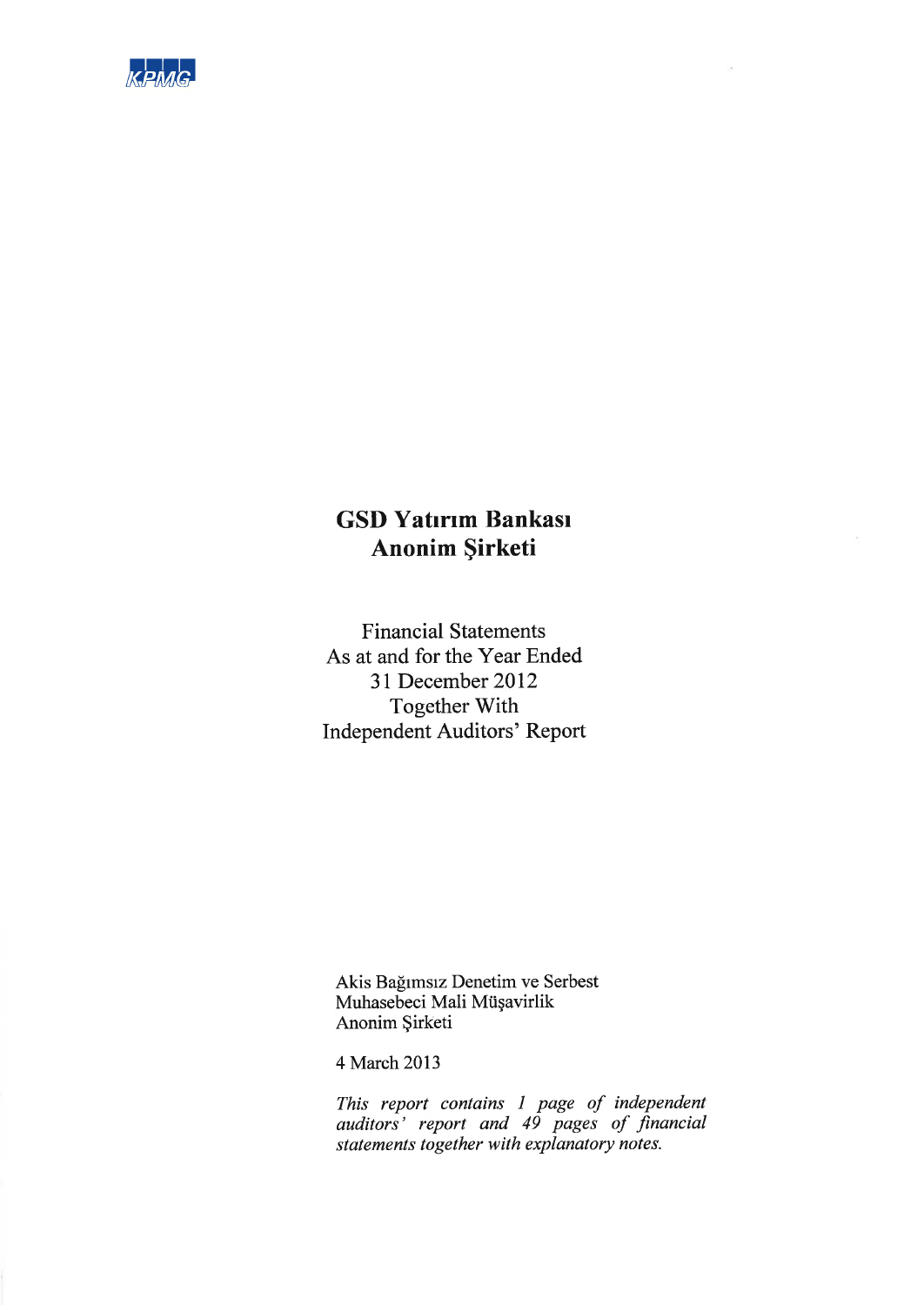## **GSD Yatırım Bankası Anonim Şirketi**

## **TABLE OF CONTENTS**

# **Page**  Independent Auditors' Report Statement of Financial Position 1 Statement of Comprehensive Income 2 Statement of Changes in Equity 3 Statement of Cash Flows 4 Notes to the Financial Statements 5 – 49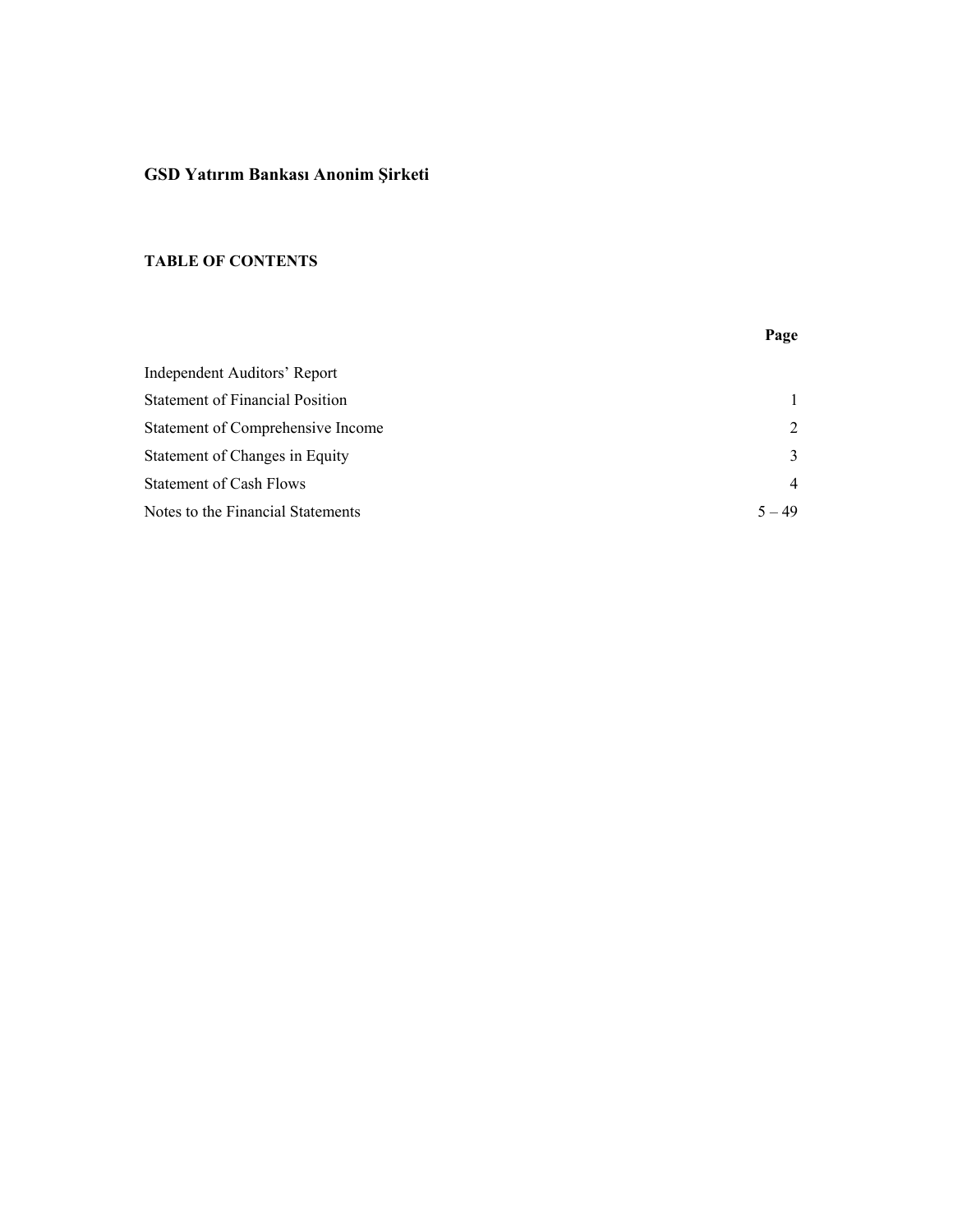

Akis Bağımsız Denetim ve Serbest Muhasebeci Mali Müsavirlik A.S. Kavacık Rüzgarlı Bahçe Mah. Kavak Sok, No: 29 Beykoz 34805 İstanbul

Telephone +90 (216) 681 90 00 +90 (216) 681 90 90 Fax Internet www.kpmg.com.tr

## **Independent Auditors' Report**

To the Board of Directors of GSD Yatırım Bankası Anonim Sirketi;

We have audited the accompanying financial statements of GSD Yatırım Bankası Anonim Şirketi ("the Bank"), which comprise the statement of financial position as at 31 December 2012, and the statements of comprehensive income, changes in equity and cash flows for the year then ended, and notes, comprising a summary of significant accounting policies and other explanatory information.

## Management's responsibility for the financial statements

Management is responsible for the preparation and fair presentation of these financial statements in accordance with International Financial Reporting Standards and for such internal control as management determines is necessary to enable the preparation of financial statements that are free from material misstatement, whether due to fraud or error.

## Auditors' responsibility

Our responsibility is to express an opinion on these financial statements based on our audit. We conducted our audit in accordance with International Standards on Auditing. Those standards require that we comply with ethical requirements and plan and perform the audit to obtain reasonable assurance about whether the financial statements are free of material misstatement.

An audit involves performing procedures to obtain audit evidence about the amounts and disclosures in the financial statements. The procedures selected depend on our judgement, including the assessment of the risks of material misstatement of the financial statements, whether due to fraud or error. In making those risk assessments, we consider internal control relevant to the entity's preparation and fair presentation of the financial statements in order to design audit procedures that are appropriate in the circumstances, but not for the purpose of expressing an opinion on the effectiveness of the entity's internal control. An audit also includes evaluating the appropriateness of accounting principles used and the reasonableness of accounting estimates made by management, as well as evaluating the overall presentation of the financial statements.

We believe that the audit evidence we have obtained is sufficient and appropriate to provide a basis for our audit opinion.

### Opinion

In our opinion, the financial statements give a true and fair view of the financial position of the Bank as at 31 December 2012, and of its financial performance and its cash flows for the year then ended in accordance with International Financial Reporting Standards.

KPMG Alis Baginsiz Denetion ve SMMM A.J.

4 March 2013 Istanbul, Turkey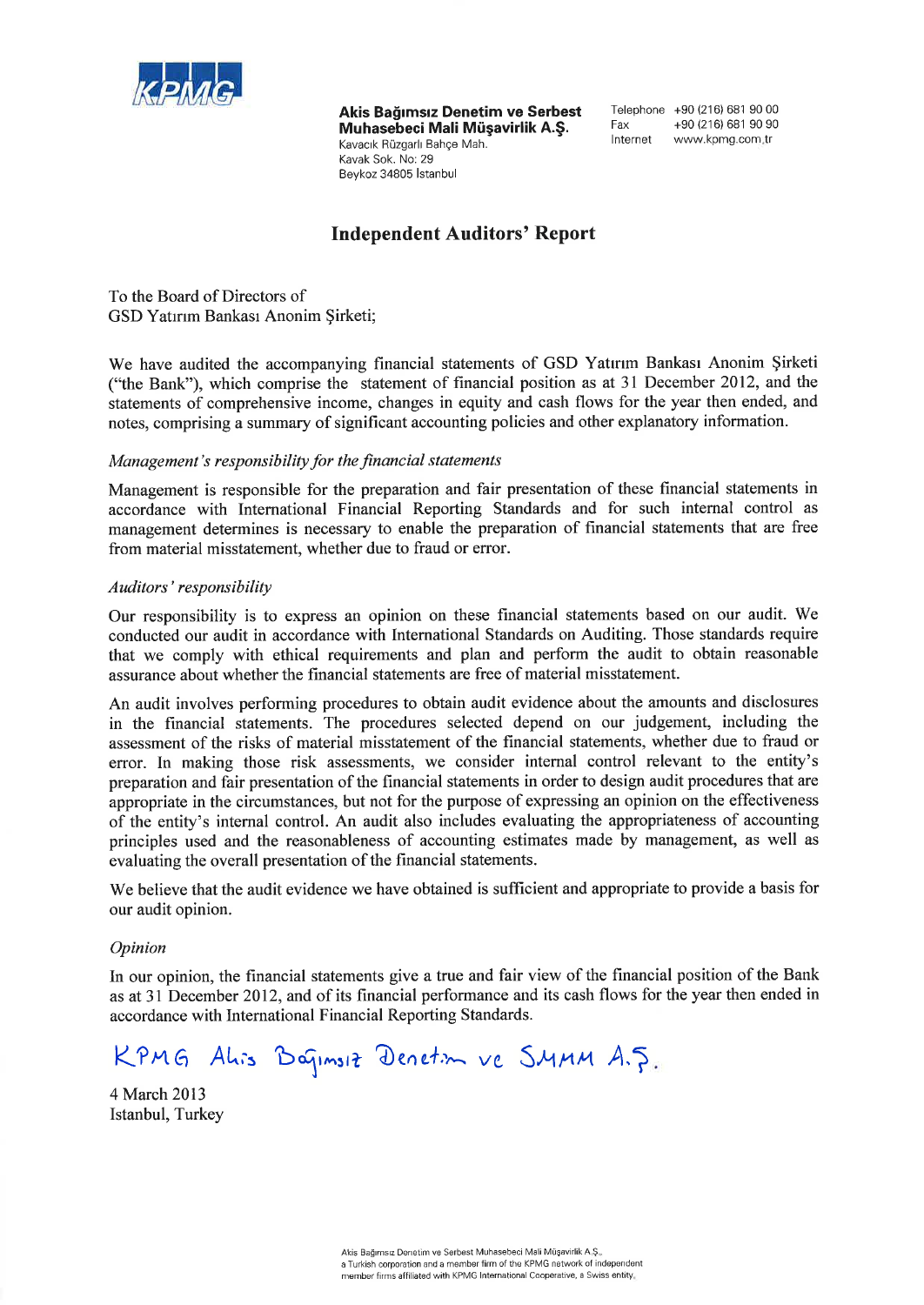Statement of Financial Position As at 31 December 2012 *(Currency -Thousands of Turkish Lira (TL))* 

|                                     | <b>Notes</b> | 2012    | 2011    |
|-------------------------------------|--------------|---------|---------|
| <b>Assets</b>                       |              |         |         |
|                                     |              |         |         |
| Cash and balances with Central Bank | 12           | 289     | 2,099   |
| Due from banks                      | 13           | 82      | 128     |
| Trading assets                      | 14           |         | 457     |
| Derivative financial instruments    | 15           | 22      |         |
| Loans and advances to customers     | 16           | 102,965 | 141,541 |
| Tangible assets                     | 17           | 55      | 85      |
| Intangible assets                   | 18           | 60      | 53      |
| Deferred tax assets                 | 19           | 392     | 339     |
| Other assets                        | 20           | 6,408   | 3,592   |
| <b>Total assets</b>                 |              | 110,273 | 148,294 |
|                                     |              |         |         |
| <b>Liabilities</b>                  |              |         |         |
| Derivative financial instruments    | 15           | 69      | 13      |
| Current accounts of loan customers  | 21           | 5,121   | 51,633  |
| Funds borrowed                      | 22           | 16,149  | 16,552  |
| Provisions                          | 23           | 891     | 488     |
| Income taxes payable                | 11           | 221     | 651     |
| Other liabilities                   | 24           | 6,784   | 4,006   |
| <b>Total liabilities</b>            |              | 29,235  | 73,343  |
|                                     |              |         |         |
| <b>Shareholders' equity</b>         |              |         |         |
| Share capital                       | 25           | 50,000  | 50,000  |
| Adjustment to share capital         | 25           | 2,713   | 2,713   |
| Retained earnings                   |              | 28,325  | 22,238  |
| <b>Total equity</b>                 |              | 81,038  | 74,951  |
|                                     |              |         |         |
| <b>Total liabilities and equity</b> |              | 110,273 | 148,294 |
|                                     |              |         |         |

Commitments and contingencies *27*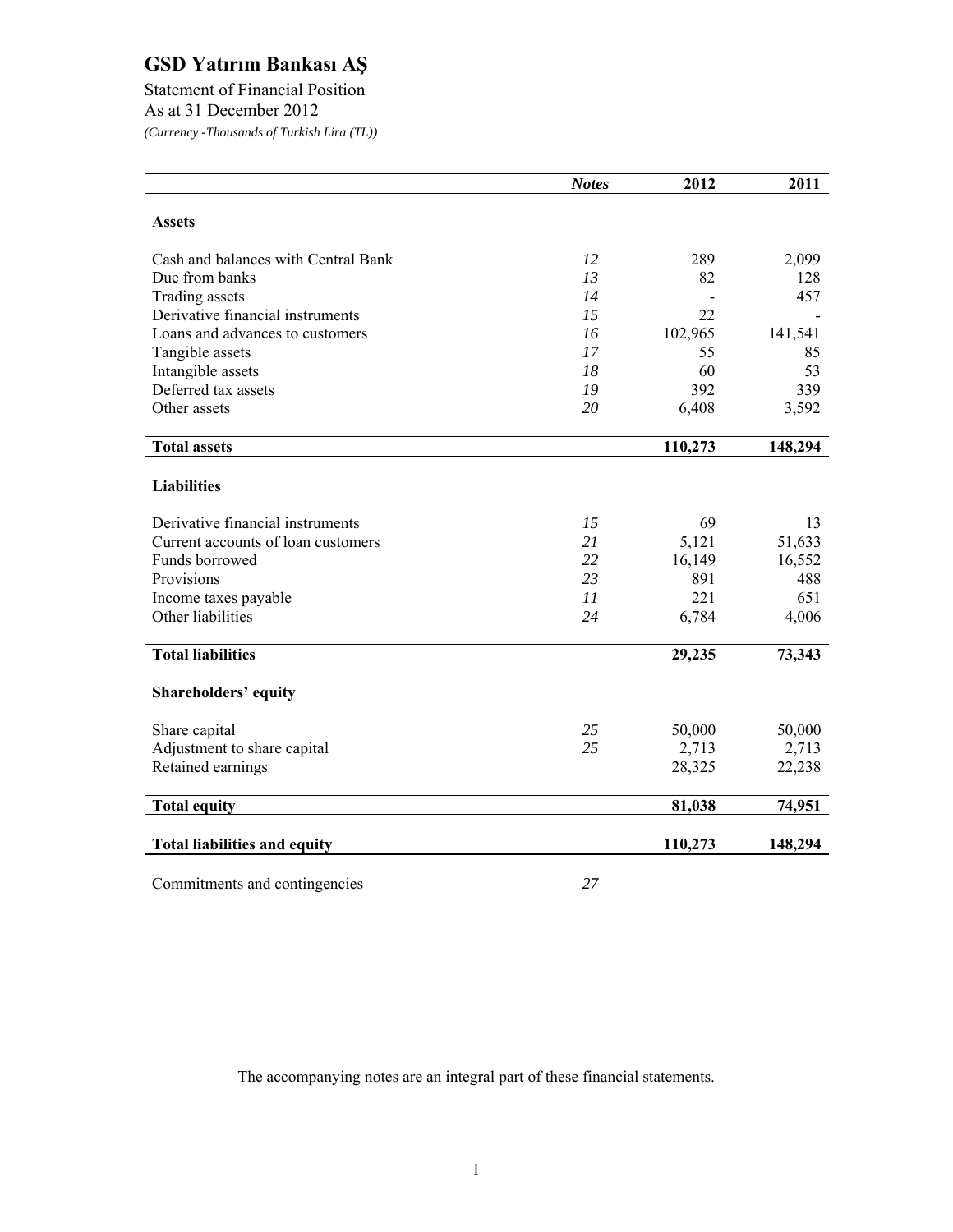Statement of Comprehensive Income For the year ended 31 December 2012 *(Currency -Thousands of Turkish Lira (TL))* 

|                                                                       | <b>Notes</b> | 2012          | 2011          |
|-----------------------------------------------------------------------|--------------|---------------|---------------|
|                                                                       |              |               |               |
| <b>Interest income</b>                                                |              |               |               |
| Interest on loans and advances to customers<br>Interest on securities |              | 16,929<br>43  | 13,789<br>125 |
| Interest on deposits with banks and other financial institutions      |              | 19            | 34            |
|                                                                       |              |               |               |
| <b>Total interest income</b>                                          |              | 16,991        | 13,948        |
|                                                                       |              |               |               |
| <b>Interest expense</b>                                               |              |               |               |
| Interest on funds borrowed and other money market deposits            |              | (1,175)       | (1, 414)      |
| Interest on current accounts of loan customers                        |              | (1,866)       | (1, 815)      |
| Interest on other money market placements                             |              |               | (70)          |
| <b>Total interest expense</b>                                         |              | (3,041)       | (3,299)       |
|                                                                       |              |               |               |
| Net interest income                                                   |              | 13,950        | 10,649        |
|                                                                       |              |               |               |
| Fees and commission income                                            | 7<br>7       | 1,164         | 1,061         |
| Fees and commission expense                                           |              | (76)<br>1,088 | (71)<br>990   |
| Net fee and commission income                                         |              |               |               |
| Net trading gains/(loss)                                              | 8            | (1,717)       | 774           |
| Foreign exchange gains/(loss), net                                    |              | 606           | (998)         |
| Other operating income                                                |              | 315           | 235           |
|                                                                       |              | (796)         | 11            |
|                                                                       |              |               |               |
| <b>Operating income</b>                                               |              | 14,242        | 11,650        |
|                                                                       |              |               |               |
| Net impairment loss on financial assets                               | 16, 23       | 330           | (404)         |
| Personnel expenses                                                    | 9            | (3,930)       | (3,305)       |
| Depreciation and amortisation                                         |              | (37)          | (66)          |
| Taxes other than on income                                            |              | (356)         | (372)         |
| Other operating expenses                                              | 10           | (2,628)       | (2,380)       |
| Profit before income tax                                              |              | 7,621         | 5,123         |
| Income $tax$ – current                                                | 11           | (1, 587)      | (1,054)       |
| Income tax - deferred                                                 | 11           | 53            | 124           |
|                                                                       |              |               |               |
| Net profit for the year                                               |              | 6,087         | 4,193         |
|                                                                       |              |               |               |
| Other comprehensive income                                            |              |               |               |
| Fair value reserve (available-for-sale financial assets):             |              |               |               |
| - Net amount transferred to profit or loss                            |              |               |               |
| Other comprehensive income for the year                               |              |               |               |
|                                                                       |              |               |               |
| Total comprehensive income for the year                               |              | 6,087         | 4,193         |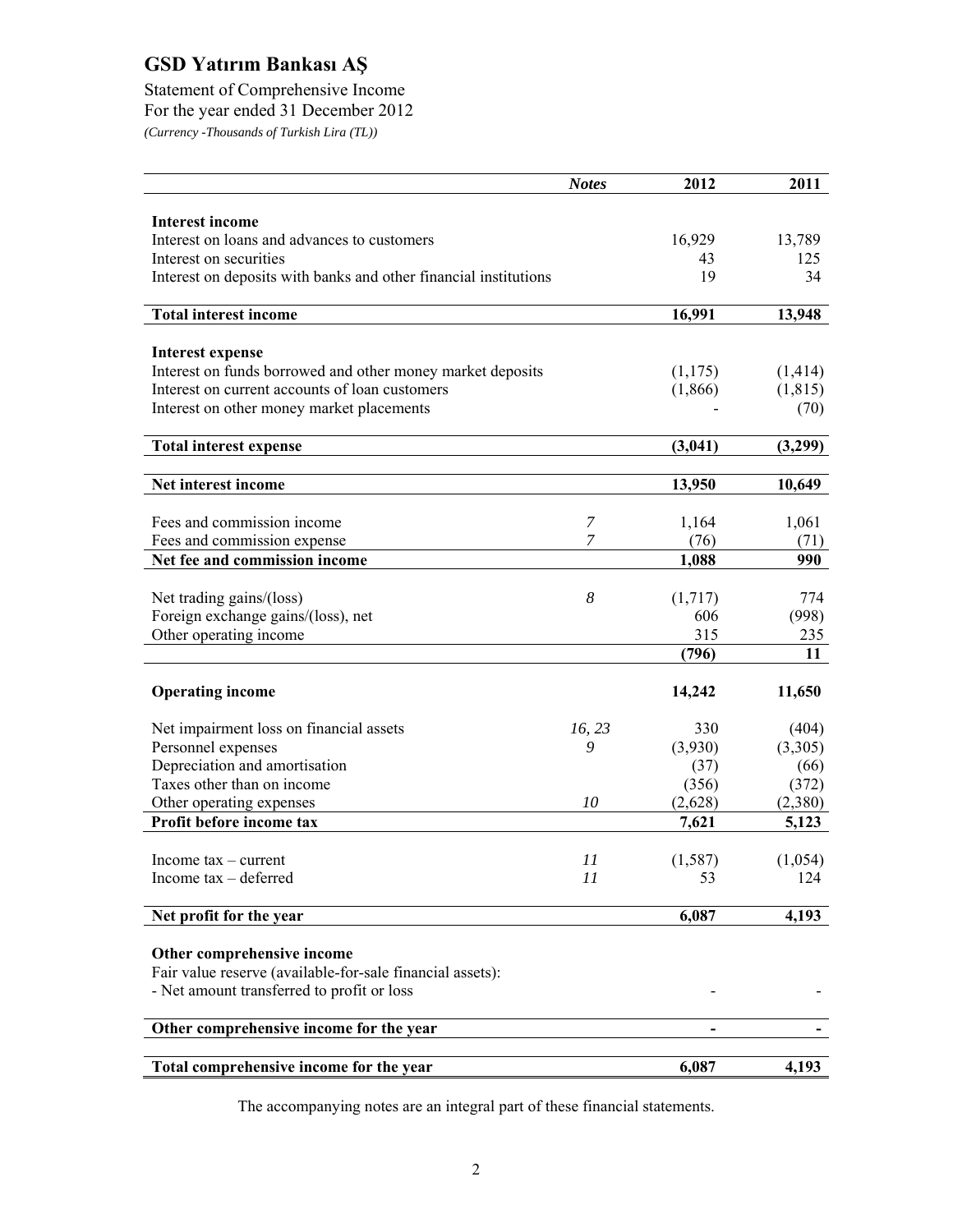Statement of Changes in Equity For the year ended 31 December 2012

*(Currency -Thousands of Turkish Lira (TL))* 

|                                                                             | Share capital | <b>Adjustment to Share</b> | <b>Retained Earnings</b> | <b>Total</b> |
|-----------------------------------------------------------------------------|---------------|----------------------------|--------------------------|--------------|
|                                                                             |               | capital                    |                          |              |
| <b>Balance at 1 January 2011</b>                                            | 50,000        | 2,713                      | 18,045                   | 70,758       |
| Total comprehensive income for the period                                   |               |                            |                          |              |
| Net profit                                                                  |               |                            | 4,193                    | 4,193        |
| Other comprehensive income                                                  |               |                            |                          |              |
| Revaluation of premises, net of tax                                         |               |                            |                          |              |
| Net change in fair value of available-for-sale financial assets, net of tax |               |                            |                          |              |
| Total other comprehensive income                                            |               |                            |                          |              |
| Total comprehensive income for the period                                   |               |                            | 4,193                    | 4,193        |
| Transactions with owners, recorded directly in equity                       |               |                            |                          |              |
| Transfer to reserves                                                        |               |                            |                          |              |
| Total transaction with owners                                               |               |                            |                          |              |
| <b>Balance at 31 December 2011</b>                                          | 50,000        | 2,713                      | 22,238                   | 74,951       |
| Total comprehensive income for the period                                   |               |                            |                          |              |
| Net profit                                                                  |               |                            | 6,087                    | 6,087        |
| Other comprehensive income                                                  |               |                            |                          |              |
| Revaluation of premises, net of tax                                         |               |                            |                          |              |
| Net change in fair value of available-for-sale financial assets, net of tax |               |                            |                          |              |
| Total other comprehensive income                                            |               |                            |                          |              |
| Total comprehensive income for the period                                   |               |                            | 6,087                    | 6,087        |
| Transactions with owners, recorded directly in equity                       |               |                            |                          |              |
| Transfer to reserves                                                        |               |                            |                          |              |
| Total transaction with owners                                               |               |                            |                          |              |
| <b>Balance at 31 December 2012</b>                                          | 50,000        | 2,713                      | 28,325                   | 81,038       |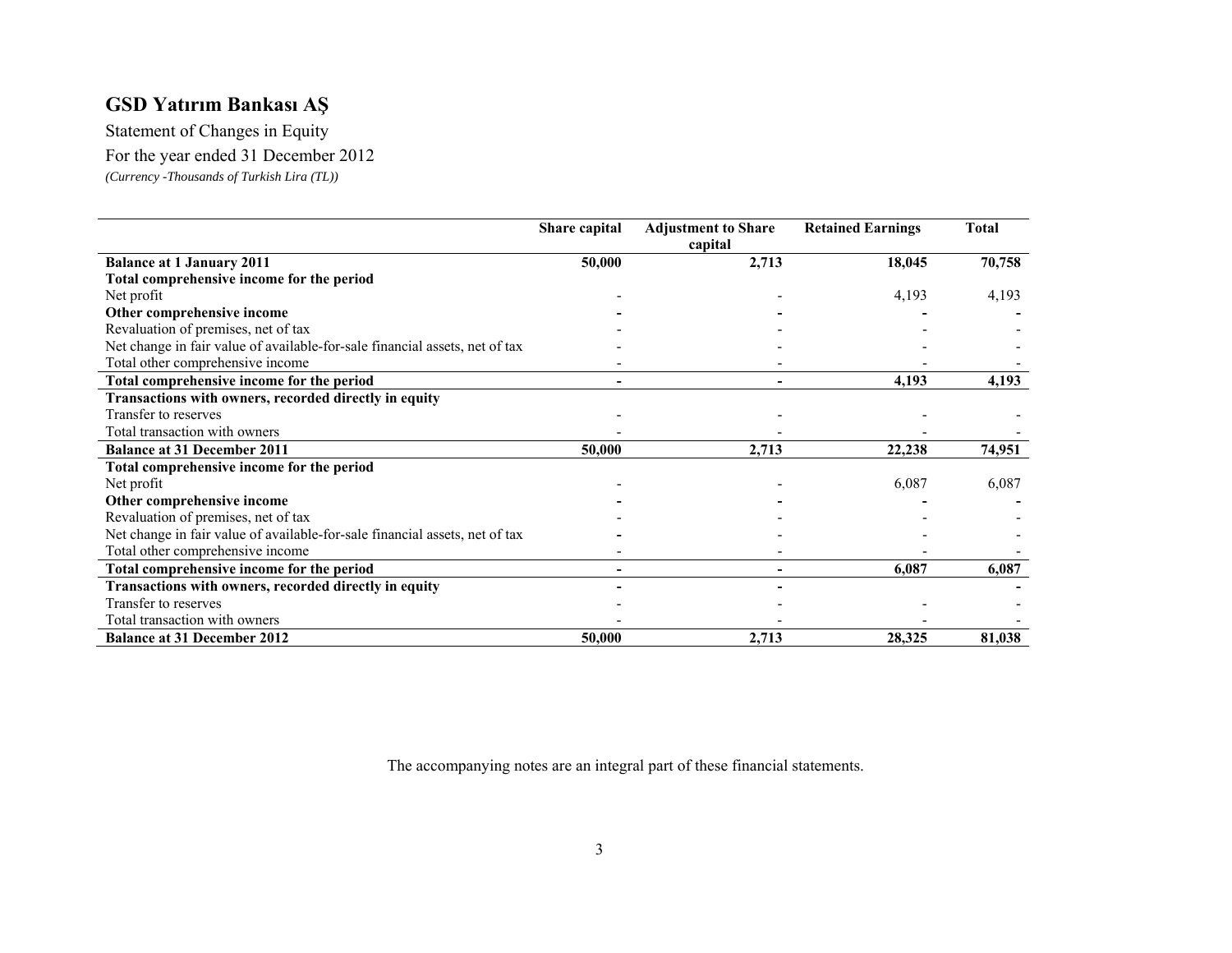Statement of Cash Flows

For the year ended 31 December 2012

*(Currency -Thousands of Turkish Lira (TL))* 

|                                                        | <b>Notes</b> | 2012     | 2011      |
|--------------------------------------------------------|--------------|----------|-----------|
|                                                        |              |          |           |
| Cash flows from operating activities                   |              |          |           |
| Interest received                                      |              | 17,710   | 13,529    |
| Interest paid                                          |              | (3,521)  | (3, 846)  |
| Fees and commissions received                          |              | 1,164    | 1,061     |
| Trading income                                         |              | (1,717)  | 774       |
| Recoveries of loans                                    |              | 654      | 617       |
| Fees and commissions paid                              |              | (76)     | (71)      |
| Cash payments to employees                             |              | (3,527)  | (3,190)   |
| Vacation pay liability paid                            |              | (2)      | (34)      |
| Employee termination benefits paid                     |              | (26)     | (15)      |
| Cash received from other operating activities          |              | 350      | 464       |
| Cash paid for other operations                         |              | (2,862)  | (3,707)   |
| Income taxes paid                                      |              | (2,017)  | (570)     |
| Cash flows from operating activities before changes in |              |          |           |
| operating assets and liabilities                       |              | 6,130    | 5,012     |
| Changes in operating assets and liabilities            |              |          |           |
| Trading assets                                         |              | 457      | 2,586     |
| Reserve deposits at Central Bank of Turkish Republic   |              | 1,839    | (1,301)   |
| Loans and advances to customers                        |              | 37,532   | (52, 103) |
| Other assets                                           |              | (2,873)  | (2,258)   |
| Current account of loan customers                      |              | (46,060) | 44,161    |
| Other money market deposits                            |              |          | (2,400)   |
| Funds borrowed                                         |              | (374)    | 3,676     |
| Other liabilities and provisions                       |              | 3,346    | 2,393     |
|                                                        |              |          |           |
| Net cash used in operating activities                  |              | (6, 133) | (5, 246)  |
| <b>Cash flows from investing activities</b>            |              |          |           |
| Purchases of tangible assets                           | 17           | (2)      | (9)       |
| Purchase of intangible assets                          | 18           | (12)     | (16)      |
| Net cash used in investing activities                  |              | (14)     | (25)      |
| Net decrease in cash and cash equivalents              |              | (17)     | (259)     |
|                                                        | 26           | 199      |           |
| Cash and cash equivalents at 1 January                 |              |          | 458       |
| Cash and cash equivalents at 31 December               | 26           | 182      | 199       |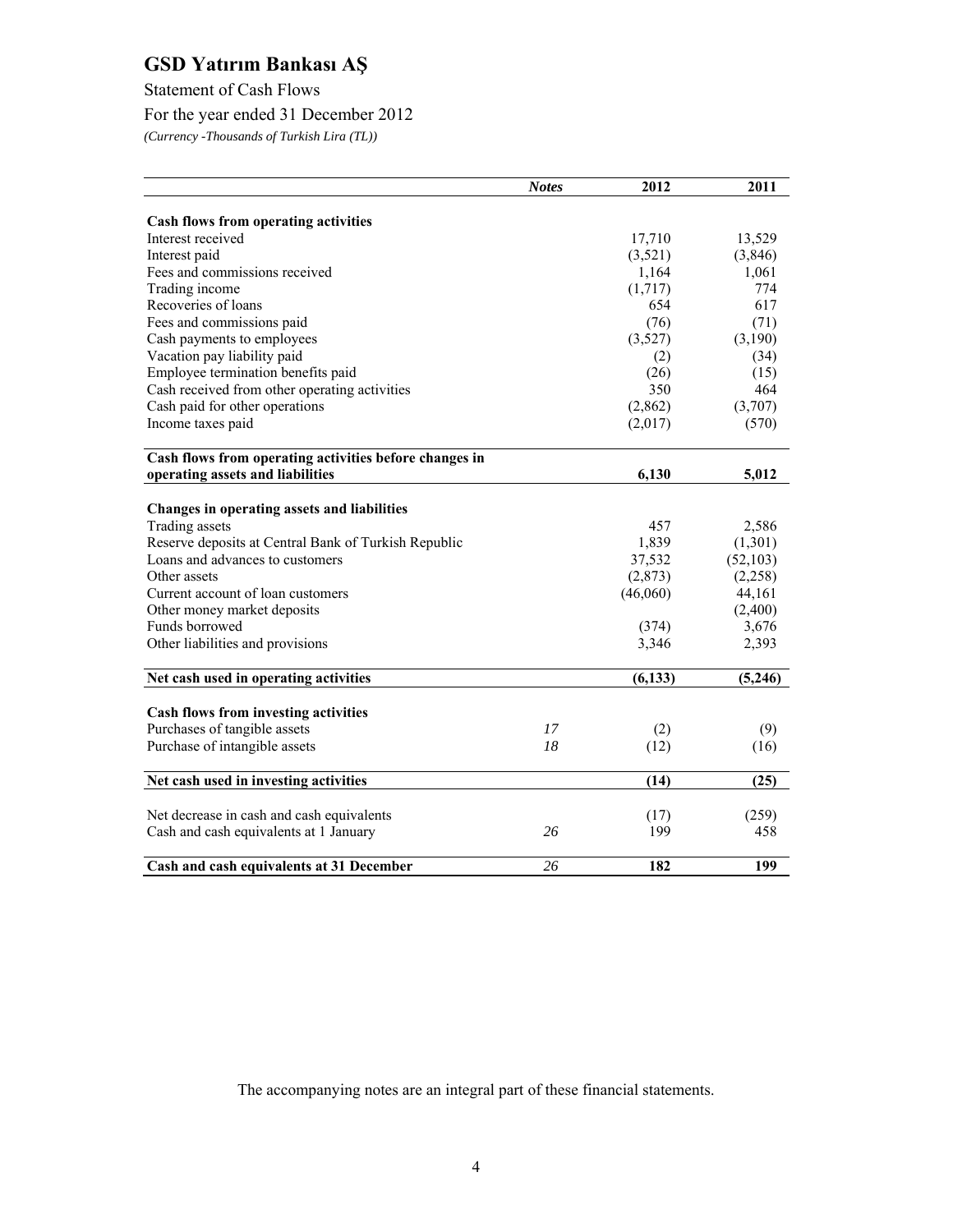Notes to the Financial Statements As at and for the year ended 31 December 2012 *(Currency - Thousands of Turkish Lira (TL))* 

## **1. Reporting entity**

GSD Yatırım Bankası Anonim Şirketi (the "Bank'') was registered on 22 December 1998 at Turkish Trade Registry Gazette, in accordance with the decision number 98/10962 taken by the Board of Ministers on 20 April 1998. The Bank was registered as an investment bank and commenced its operations on 7 April 1999, after obtaining the necessary banking permissions from the Turkish Undersecretariat of Treasury (the "Treasury") and the Central Bank of Turkey (the "Central Bank") on 24 February 1999.

The registered office address of the Bank is Aydınevler Mah. Kaptan Rıfat Sk. No: 3 Küçükyalı 34854, Maltepe - Istanbul, Turkey.

The parent and ultimate parent of the Bank is GSD Holding AŞ ("GSD Holding") whose majority shares are publicly traded.

#### **Nature of activities of the Bank**

The Bank carries out its activities as an investment bank. The Bank's corporate services mainly include corporate lending and trade finance. In retail banking, the Bank mainly provides retail lending products such as mortgages, home equity, vehicle and consumer loans to its customers. As a nondeposit taking bank, the Bank borrows funds from financial markets.

Operational activities of the Bank as stated at its Articles of Association are as follows:

- **Lending cash and non cash loans**
- Providing collection and payment services, fund transfer and correspondent banking services
- Cheques and notes payable transactions
- Providing custody service
- Foreign exchange transactions
- Trading of capital market instruments, derivatives and money market instruments
- Intermediary services in money markets
- Financial lease transactions

As at 31 December 2012, the Bank provides services through its head office. As at 31 December 2012, the number of employees of the Bank is 27 (2011: 26).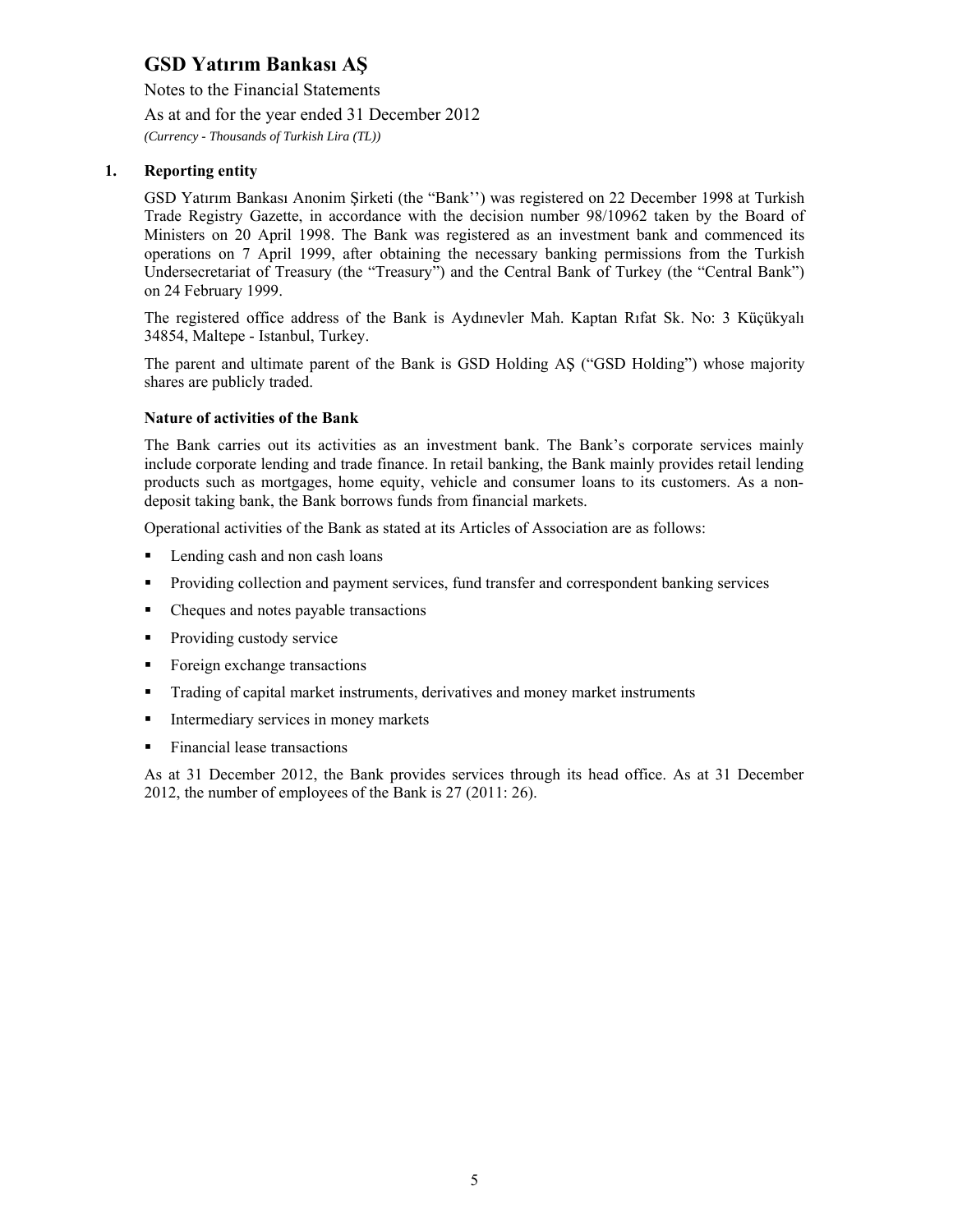Notes to the Financial Statements

As at and for the year ended 31 December 2012

*(Currency - Thousands of Turkish Lira (TL))* 

### **2. Basis of preparation**

### **2.1 Statement of compliance**

The financial statements have been prepared in accordance with International Financial Reporting Standards ("IFRS"s) as issued by the International Accounting Standards Board ("IASB").

The financial statements of the Bank were authorised for issue by the management on 4 March 2013. The General Assembly and certain regulatory bodies have the power to amend the statutory financial statements after issue.

The Bank maintains its books of account and prepares its statutory financial statements in accordance with the regulations on accounting and reporting framework and accounting standards which are determined by the provisions of Turkish Banking Law and accounting standards promulgated by the other relevant laws and regulations.

The financial statements have been prepared from statutory financial statements of the Bank and its subsidiary and presented in accordance with IFRS in Turkish Lira ("TL") with adjustments and certain reclassifications for the purpose of fair presentation in accordance with IFRS.

The accounting policies have been consistently applied by the Bank and are consistent with those used in previous year ended 31 December 2011.

#### **2.2 Basis of measurement**

The financial statements have been prepared on the historical cost basis except for the following:

- derivative financial instruments are measured at fair value
- financial instruments at fair value through profit or loss are measured at fair value

#### **2.3 Functional and presentation currency**

These financial statements are presented in TL, which is the Bank's functional currency. Except as otherwise indicated, financial information presented in TL has been rounded to the nearest thousand.

The restatement for the changes in the general purchasing power of TL until 31 December 2005 is based on IAS 29 ("Financial Reporting in Hyperinflationary Economies"). IAS 29 requires that financial statements prepared in the currency of a hyperinflationary economy be stated in terms of the measuring unit current at the balance sheet date and the corresponding figures for previous year be restated in the same terms.

IAS 29 describes characteristics that may indicate that an economy is hyperinflationary. However, it concludes that it is a matter of judgement when restatement of financial statements becomes necessary. After experiencing hyperinflation in Turkey for many years, as a result of the new economic program, which was launched in late 2001, the three-year cumulative inflation rate dropped below 100% in October 2004. Based on these considerations, restatement pursuant to IAS 29 has been applied until 31 December 2005 and Turkey ceased to be hyperinflationary effective from 1 January 2006.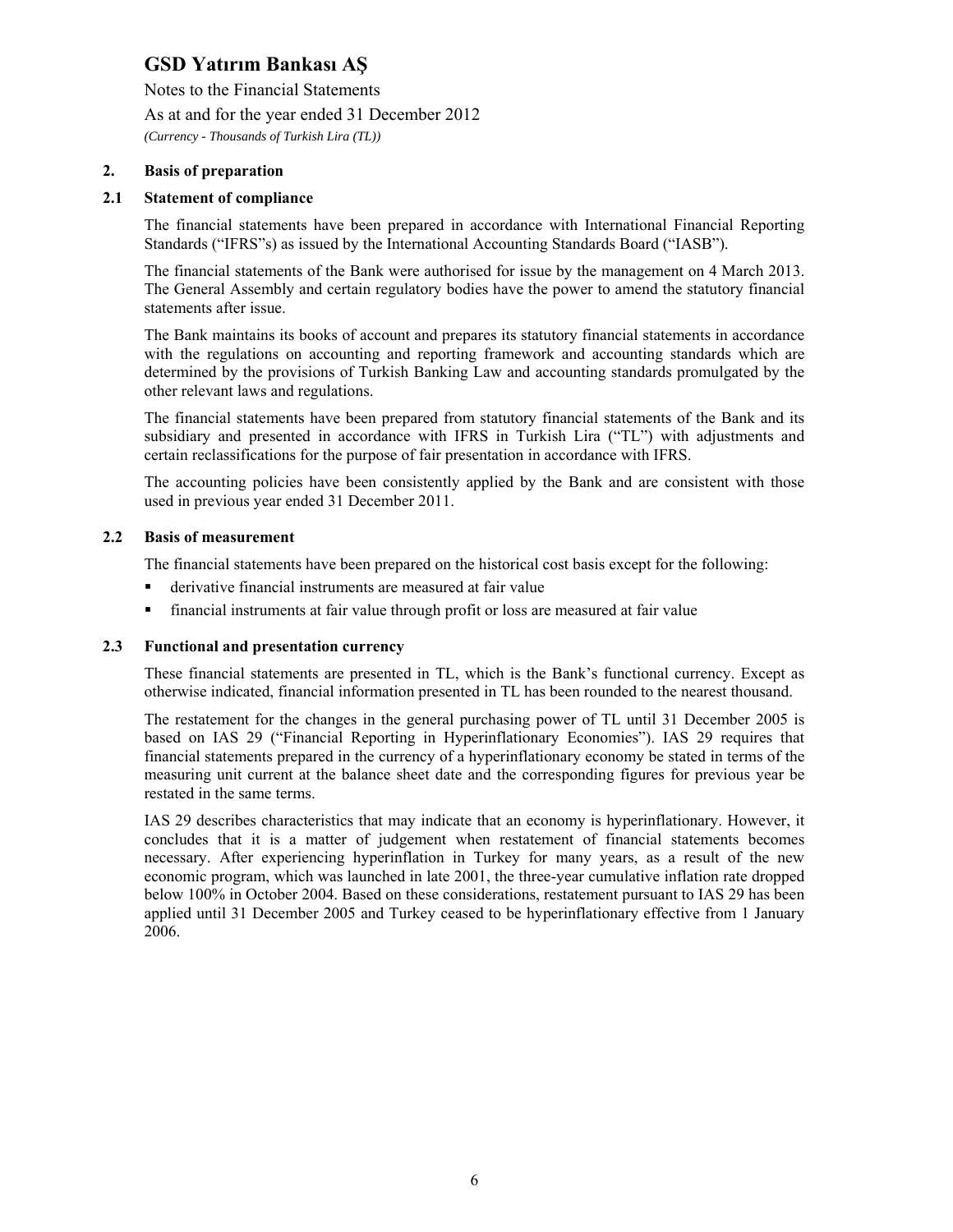Notes to the Financial Statements

As at and for the year ended 31 December 2012

*(Currency - Thousands of Turkish Lira (TL))* 

### **2. Basis of preparation** *(continued)*

#### **2.3 Functional and presentation currency** *(continued)*

Restatement of statement of financial position and statement of comprehensive income items through the use of a general price index and relevant conversion factors does not necessarily mean that the Bank could realise or settle the same values of assets and liabilities as indicated in the statement of financial position. Similarly, it does not necessarily mean that the Bank could return or settle the same values of equity to its shareholders.

#### **2.4 Use of estimates and judgements**

The preparation of the financial statements in conformity with IFRSs requires management to make judgements, estimates and assumptions that affect the application of accounting policies and the reported amounts of assets, liabilities, income and expenses. Actual results may differ from these estimates.

Estimates and underlying assumptions are reviewed on an ongoing basis. Revisions to accounting estimates are recognised in the period in which the estimate is revised and in any future periods affected.

Information about significant areas of estimation uncertainty and critical judgements in applying accounting policies that have the most significant effect on the amount recognised in the financial statements are described in notes 4 and 5.

#### **3. Significant accounting policies**

The accounting policies set out below have been applied constantly to all periods presented in these financial statements and have been applied consistently by the Bank.

#### **3.1 Consolidation**

As at 31 December 2010, the Bank owned 100% shares of GSD International Limited ("GSD International"). The Bank has decided to liquidate its subsidiary on 27 July 2011 and liquidation procedures have been completed on 24 November 2011. GSD International applied for dissolution to the Registry of Isle of Man on 26 August 2011 and distributed its surplus assets to its only shareholder, the Bank, on 11 November 2011. The financial statements of subsidiary were included in the consolidated financial statements until November 2011. The financial statements of the subsidiary was prepared for the same reporting period as the Bank, using uniform accounting policies for like transactions and other events in similar circumstances.

Intra-group balances, and income and expenses (except for foreign currency transaction gains or losses) arising from intra-group transactions, were eliminated in preparing the consolidated financial statements. Unrealised losses were eliminated in the same way as unrealised gains, but only to the extent that there was no evidence of impairment.

#### **3.2 Foreign currency transactions**

The financial statements are presented in TL, which is the Bank's functional and presentation currency. The Bank determines its own functional currency and items included in the financial statements of each entity are measured using that functional currency.

Transactions in foreign currencies are translated into the respective functional currency of the operation at the spot exchange rate date of the transaction. Monetary assets and liabilities denominated in foreign currencies at the reporting date are retranslated into the functional currency at the spot exchange rate date of the transaction.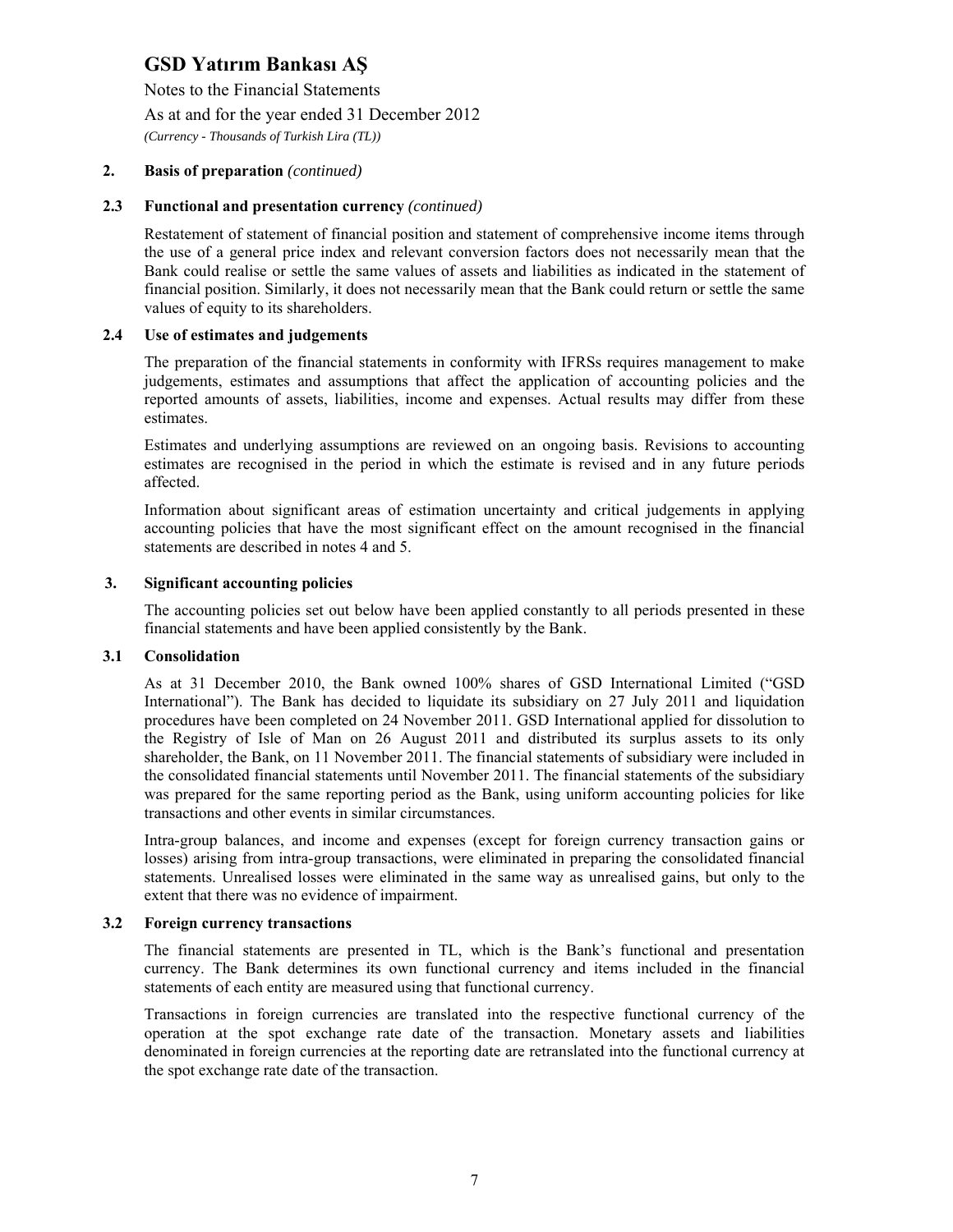Notes to the Financial Statements

As at and for the year ended 31 December 2012

*(Currency - Thousands of Turkish Lira (TL))* 

## **3. Significant accounting policies** *(continued)*

#### **3.2 Foreign currency transactions** *(continued)*

The foreign currency gain or loss on monetary items is the difference between amortised cost in the functional currency at the beginning of the period, adjusted for effective interest and payments during the period, and the amortised cost in foreign currency translated at the spot exchange rate at the end of the period. All foreign currency differences are recognised in profit or loss.

Foreign currency translation rates used by the Bank are as follows:

|                  | EUR/TL | USD/TL |
|------------------|--------|--------|
|                  | (full) | (full) |
|                  |        |        |
| 31 December 2010 | 2.0491 | 1.5460 |
| 31 December 2011 | 2.4438 | 1.8889 |
| 31 December 2012 | 2.3517 | 1.7826 |

#### **3.3 Interest**

Interest income and expense are recognised in the profit or loss using the effective interest method. The effective interest rate is the rate that exactly discounts the estimated future cash payments and receipts through the expected life of the financial asset or liability (or, where appropriate, a shorter period) to the carrying amount of the financial asset or liability. When calculating the effective interest rate, the Bank estimates future cash flows considering all contractual terms of financial instrument, but not future credit losses. The effective interest rate is established on initial recognition of the financial asset and liability and is not revised subsequently.

The calculation of the effective interest rate includes all fees and points paid or received that are an integral part of the effective interest rate. Transaction costs include incremental costs that are directly attributable to the acquisition or issue of a financial asset or liability.

Interest income and expense presented in the statement of comprehensive income statement include:

- the interest income and expense on financial assets and liabilities at amortised cost on an effective interest rate basis
- the interest income on trading assets.

### **3.4 Fees and commission**

Fees and commission income and expense that are integral to the effective interest rate on a financial asset or liability are included in the measurement of the effective interest rate.

Other fees and commission income, including account servicing fees, investment management fees, sales commission and placement fees are recognised as the related services are performed.

Fee for bank transfers and other banking transaction services are recorded as income when collected.

#### **3.5 Net trading income**

Net trading income comprises all realised and unrealised fair value changes in derivative financial instruments.

#### **3.6 Dividends**

Dividend income is recognised when the right to receive the payments is established.

#### **3.7 Lease payments**

Payments made under operating leases are recognised in profit or loss on a straight-line basis over the term of the lease.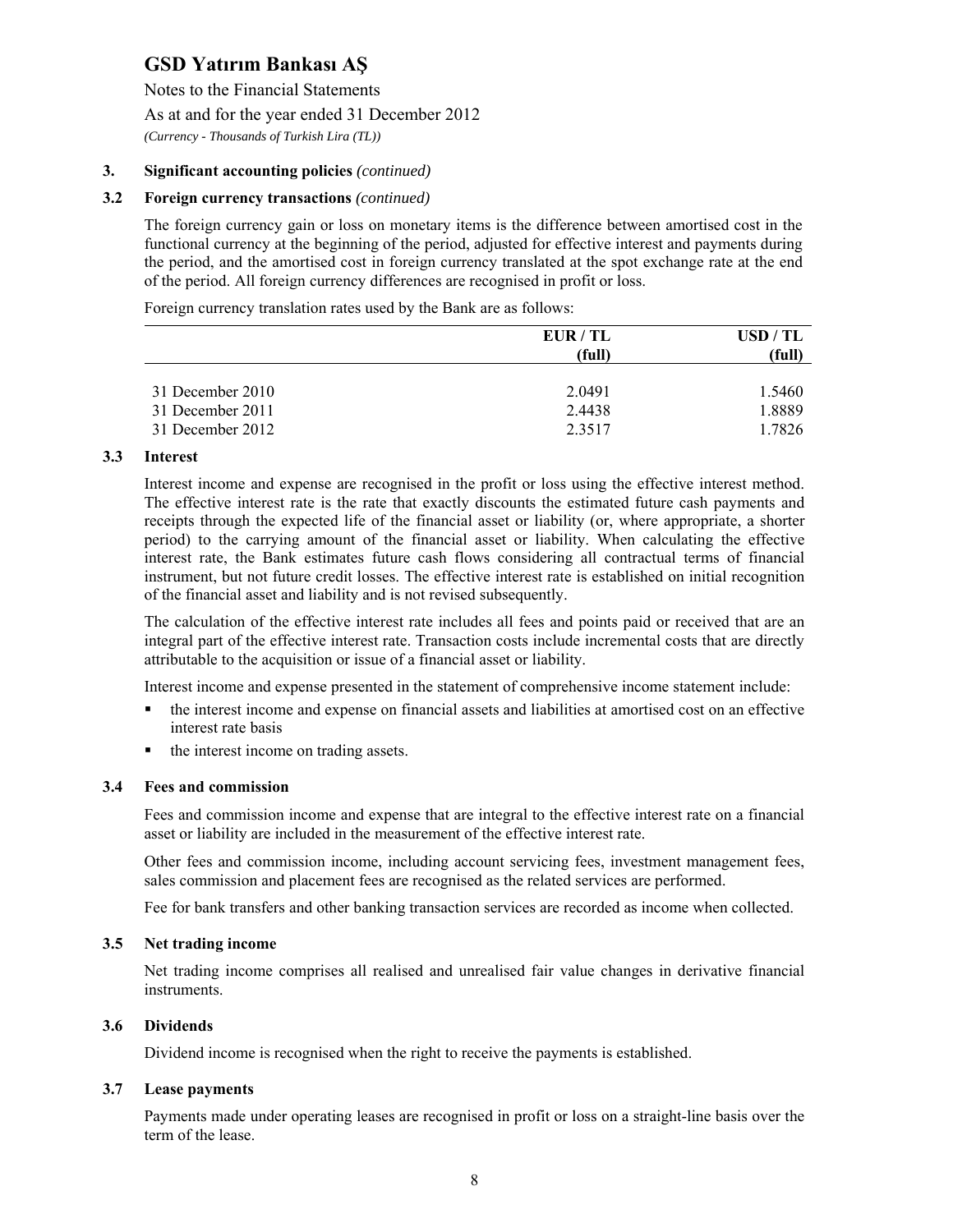Notes to the Financial Statements

As at and for the year ended 31 December 2012

*(Currency - Thousands of Turkish Lira (TL))* 

### **3. Significant accounting policies** *(continued)*

#### **3.8 Income tax expense**

Income tax expense comprises current and deferred tax. Current tax and deferred tax are recognised in profit or loss except to the extent that it relates to items recognised directly in equity or other comprehensive income.

Current tax is the expected tax payable on the taxable income for the year using tax rates enacted or substantively enacted at the reporting date, and any adjustment to tax payable in respect of previous years.

Deferred tax is recognised in respect of temporary differences between the carrying amounts of assets and liabilities for financial reporting purposes and the amounts used for taxation purposes. Deferred tax is measured at the tax rates that are expected to be applied to the temporary differences when they reverse, based on the laws that have been enacted or substantively enacted by the reporting date. Deferred tax assets and deferred tax liabilities are offset if there is a legally enforceable right tot offset current tax liabilities against current tax assets, and they relate to income taxes levied by the same authority on the same taxable entity.

A deferred tax asset is recognised for unused tax loss, and deductible temporary differences to the extent that it is probable that future taxable profits will be available against which they can be utilised. Deferred tax assets are reviewed at each reporting date and are reduced to the extent that it is no longer probable that the related tax benefit will be realised.

#### **3.9 Financial assets and liabilities**

#### *Recognition*

The Bank initially recognises cash and balances with the Central Bank, due from banks, loans and advances to customers, current account of loan customers and funds borrowed on the date at which they are originated. Regular way purchases and sales of financial assets are recognised on the trade date at which the Bank commits to purchase or sell the asset. All other financial assets and liabilities (including assets and liabilities designated at fair value through profit or loss) are initially recognised on the trade date at which the Bank becomes a party to the contractual provisions of the instrument.

A financial asset or financial liability is initially measured at fair value plus (for an item not subsequently measured at fair value through profit or loss) transaction costs that are directly attributable to its acquisition or issue.

#### *Classification*

See accounting policies 3.10, 3.11, 3.12, 3.13 and 3.20.

#### *Derecognition*

The Bank derecognises a financial asset when the contractual rights to the cash flows from the asset expire, or when it transfers the rights to receive the contractual cash flows on the financial asset in a transaction in which substantially all the risks and rewards of ownership of the financial asset are transferred. Any interest in transferred financial assets that is created or retained by the Bank is recognised as a separate asset or liability.

The Bank derecognises a financial liability when its contractual obligations are discharged or cancelled or expire.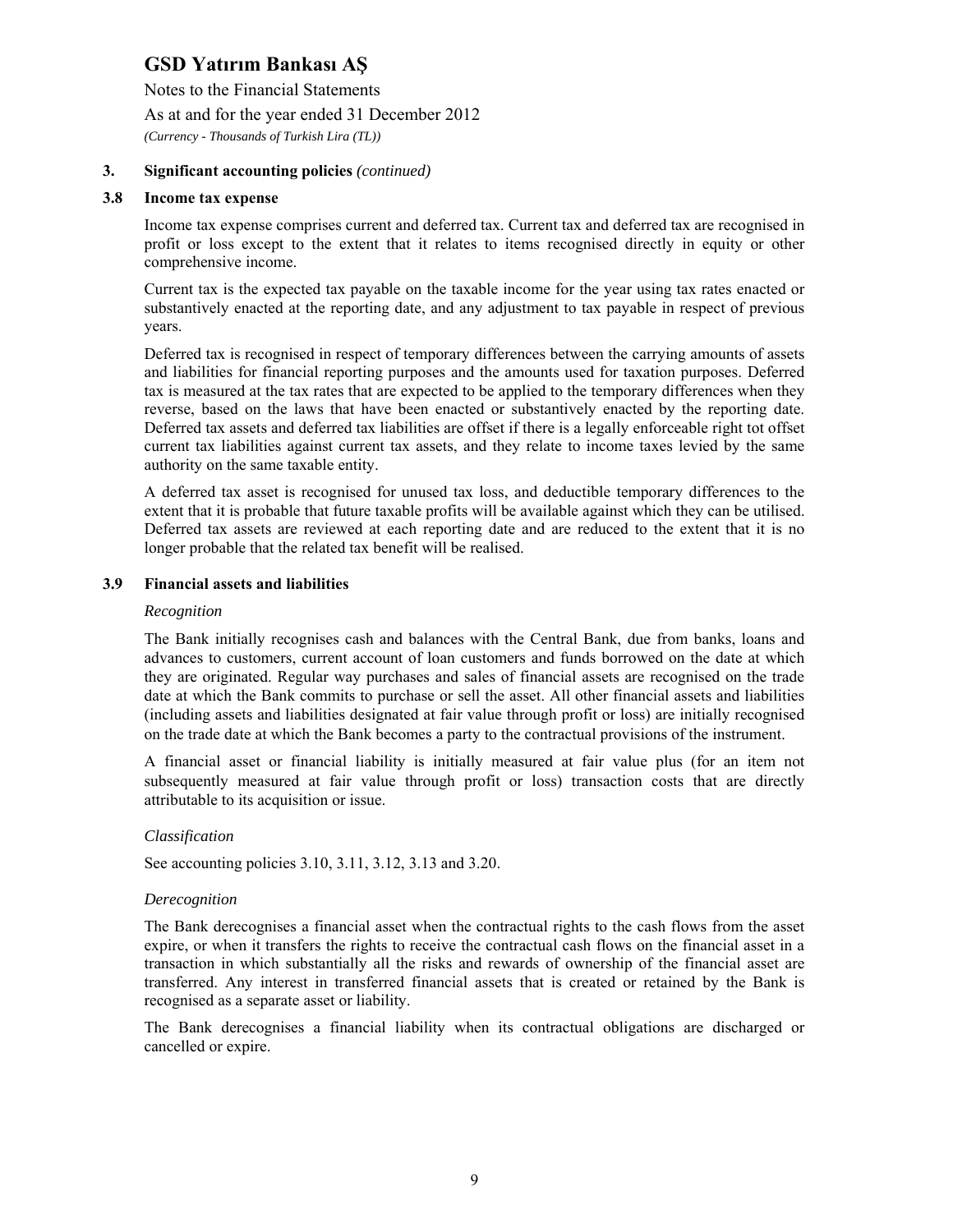Notes to the Financial Statements

As at and for the year ended 31 December 2012

*(Currency - Thousands of Turkish Lira (TL))* 

## **3. Significant accounting policies** *(continued)*

## **3.9 Financial assets and liabilities** *(continued)*

#### *Offsetting*

Financial assets and liabilities are offset and the net amount presented in the statement of financial position when, and only when, the Bank has a legal right to set off the recognised amounts and it intends to settle on a net basis or to realise the asset and settle the liability simultaneously.

Income and expenses are presented on a net basis only when permitted under IFRSs, or for gains and losses arising from a group of similar transactions such as in the Bank's trading activity.

#### *Amortised cost measurement*

The amortised cost of a financial asset or liability is the amount at which the financial asset or liability is measured at initial recognition, minus principal repayments, plus or minus the cumulative amortisation using the effective interest method of any difference between the initial amount recognised and the maturity amount, minus any reduction for impairment.

#### *Fair value measurement*

Fair value is the amount for which an asset could be exchanged, or liability settled, between knowledgeable, willing parties in an arm's length transaction on the measurement date.

When available, the Bank measures the fair value of an instrument using quoted prices in an active market for that instrument. A market is regarded as active if quoted prices are readily and regularly available and represent actual and regularly occurring market transactions on an arm's length basis.

If a market for a financial instrument in not active, the Bank establishes fair value using a valuation technique. Valuation techniques include net present value techniques, the discounted cash flow method, comparison to similar instruments for which market observable prices exist, and valuation models.

#### *Identification and measurement of impairment*

At each reporting date, the Bank assesses whether there is objective evidence that financial assets not carried at fair value through profit or loss are impaired. A financial asset or a group of financial assets is (are) impaired when objective evidence demonstrates that a loss event has occurred after the initial recognition of the asset(s), and that the loss event has an impact on the future cash flows on the asset(s) that can be estimated reliably.

The Bank considers evidence of impairment at both a specific asset and collective level. All individually significant financial assets are assessed for specific impairment. All significant assets found not to be specifically impaired are then collectively assessed for any impairment that has been incurred but not yet identified. Assets that are not individually significant are then collectively assessed for impairment by grouping together financial assets (carried at amortised cost) with similar risk characteristic.

Objective evidence that a financial asset or group of assets is impaired includes observable data that comes to the attention of the Bank about the following loss events:

- significant financial difficulty of the issuer or obligor;
- a breach of contract, such as a default or delinquency in interest or principal payments by more than 90 days;
- the Bank granting to the borrower, for economic or legal reasons relating to the borrower's financial difficulty, a concession that the lender would not otherwise consider;
- it becoming probable that the borrower will enter bankruptcy or other financial reorganisation;
- the disappearance of an active market for that financial asset because of financial difficulties; or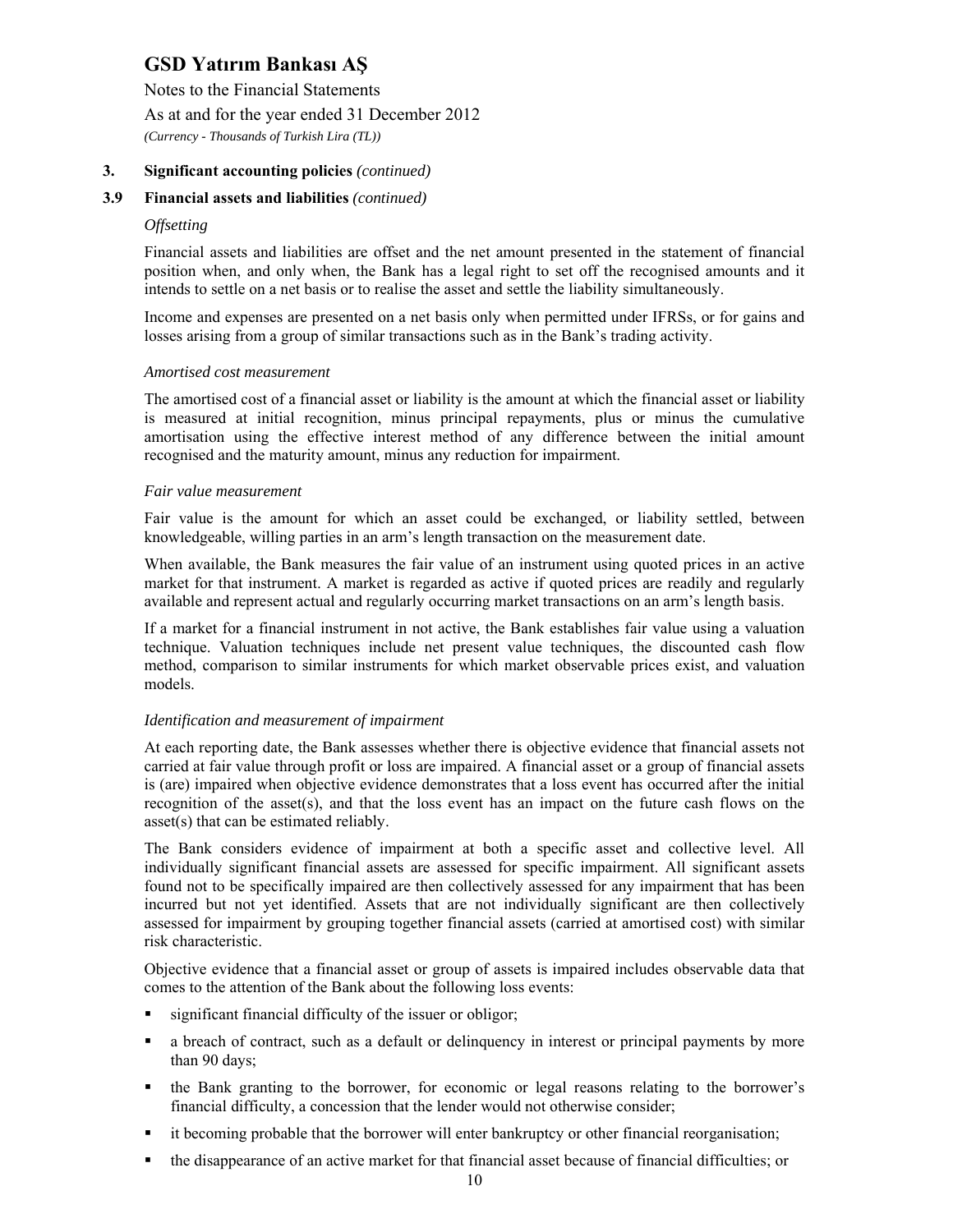Notes to the Financial Statements

As at and for the year ended 31 December 2012

*(Currency - Thousands of Turkish Lira (TL))* 

### **3. Significant accounting policies** *(continued)*

### **3.9 Financial assets and liabilities** *(continued)*

- observable data indicating that there is a measurable decrease in the estimated future cash flows from a group of financial assets since the initial recognition of those assets, although the decrease cannot yet be identified with the individual financial assets in the Bank, including:
	- adverse changes in the payment status of borrowers; or
	- national or local economic conditions that correlate with defaults on the assets in the Bank.

If there is objective evidence that an impairment loss on loans and advances carried at amortised cost has been incurred, the amount of the loss is measured as the difference between the asset's carrying amount and estimated recoverable amount. The carrying amount of the asset is reduced through use of an allowance account. Losses are recognised in profit or loss and reflected in an allowance account against loans and advances.

If, in a subsequent period, the amount of the impairment loss decreases and the decrease can be related objectively to an event occurring after the impairment was recognised (such as an improvement in the debtor's credit rating), the previously recognised impairment loss is reversed by adjusting the allowance account. Any subsequent reversal of impairment loss is recognised in the statement of comprehensive income, to the extent that the carrying value of the asset does not exceed its amortised cost at the reversal date. The amount of the reversal should not result in a carrying amount of the financial asset that exceeds what the amortised cost would have been had the impairment not been recognised at the date the impairment is reversed.

A write off is made when all or part of a loan is deemed uncollectible or in the case of debt forgiveness. Such loans are written off after all the necessary legal and regulatory procedures have been completed and the amount of the loss has been determined. Write offs are charged against previously established allowances and reduce the principal amount of a loan. Subsequent recoveries of amounts written off are included in the income statement.

#### **3.10 Cash and cash equivalents**

Cash and cash equivalents include notes and coins on hand, unrestricted balances held with central banks and highly liquid financial assets with original maturities of less than three months, which are subject to insignificant risk of changes in their fair value, and are used by the Bank in the management of its short-term commitments.

Cash and cash equivalents are carried at amortised cost in the statement of financial position.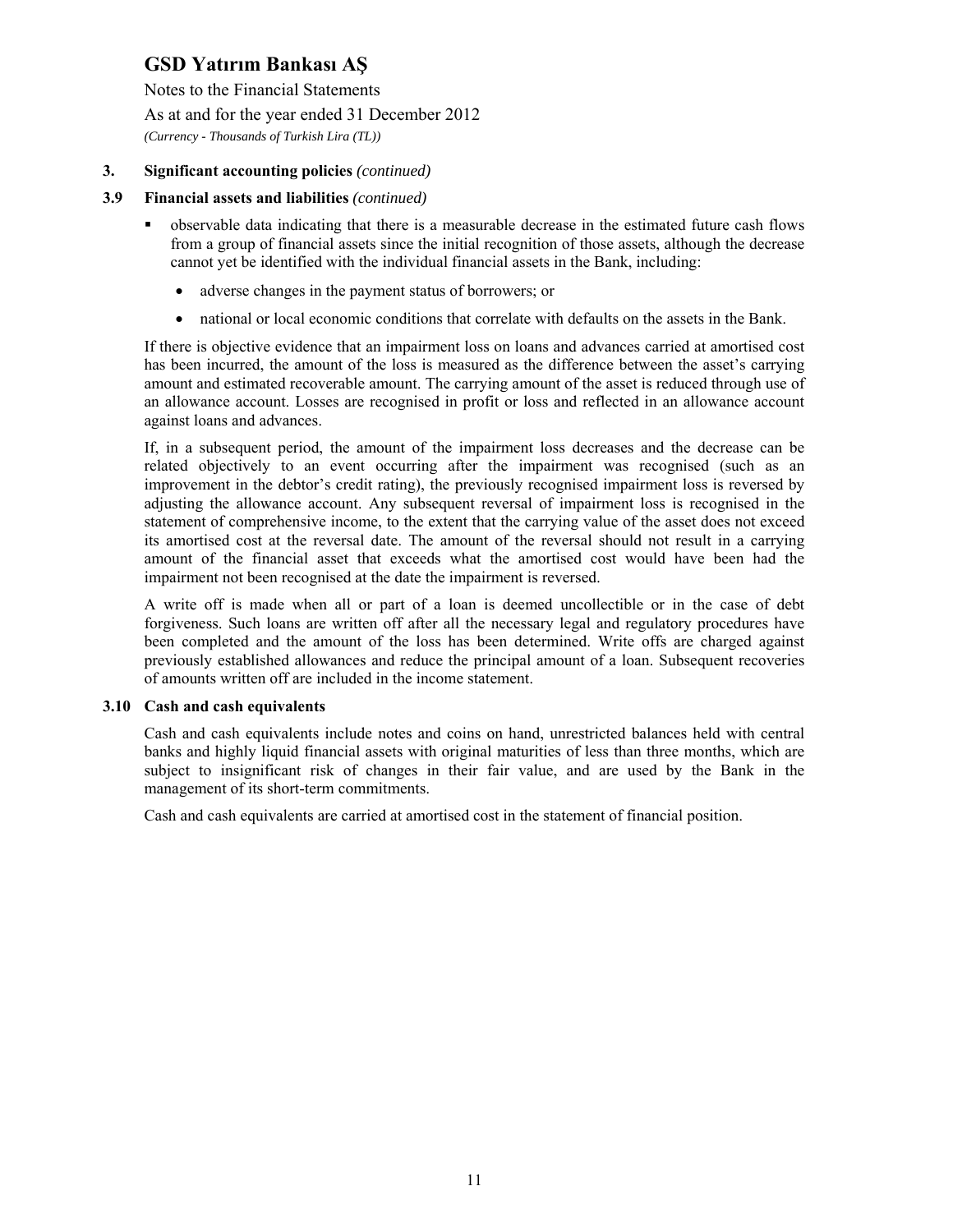Notes to the Financial Statements

As at and for the year ended 31 December 2012

*(Currency - Thousands of Turkish Lira (TL))* 

### **3. Significant accounting policies** *(continued)*

#### **3.11 Trading assets and liabilities**

Trading assets and liabilities are those assets and liabilities that the Bank acquires or incurs principally for the purpose of selling or repurchasing in the near term, or holds as part of a portfolio that is managed together for short-term profit or position taking.

Trading assets and liabilities are initially recognised and subsequently measured at fair value in the statement of financial position, with transaction costs recognised in profit or loss. All changes in fair value are recognised as part of net trading income in profit or loss. Trading assets and liabilities are not reclassified subsequent to their initial recognition.

#### **3.12 Derivative financial instruments**

The Bank enters into derivative instrument transactions including forwards, swaps and options in the foreign exchange and capital markets. Most of these derivative transactions are considered as effective economic hedges under the Bank's risk management policies; however since they do not qualify for hedge accounting under the specific provisions of IAS 39, they are treated as derivatives held for trading.

Derivative financial instruments are initially recognised at fair value on the date which a derivative contract is entered into and subsequently remeasured at fair value. Any gains or losses arising from changes in fair value on derivatives that do not qualify for hedge accounting are recognised in profit or loss.

Fair values are obtained from quoted market prices in active markets, including recent market transactions, to the extent publicly available, and valuation techniques, including discounted cash flow models and options pricing models as appropriate. All derivatives are carried as assets when fair value is positive and as liabilities when fair value is negative.

#### **3.13 Due from banks and loans and advances to customers**

Due from banks and loans and advances to customers are non-derivative financial assets with fixed or determinable payments that are not quoted in an active market and that the Bank does not intend to sell immediately or in the near term.

When the Bank is the lessor in a lease agreement that transfers substantially all of the risks and rewards incidental to ownership of an asset to the lessee, the arrangement is classified as a finance lease and a receivable equal to the net investment in the lease is recognised and presented within loans and advances.

When the Bank purchases a financial asset and simultaneously enters into an agreement to resell the asset (or a substantially similar asset) at a fixed price on a future date ("reverse repo or stock borrowing"), the arrangement is accounted for as a due from banks, and the underlying asset is not recognised in the Bank's financial statements.

Due from banks and loans and advances to customers are initially measured at fair value plus incremental direct transaction costs, and subsequently measured at their amortised cost using the effective interest method.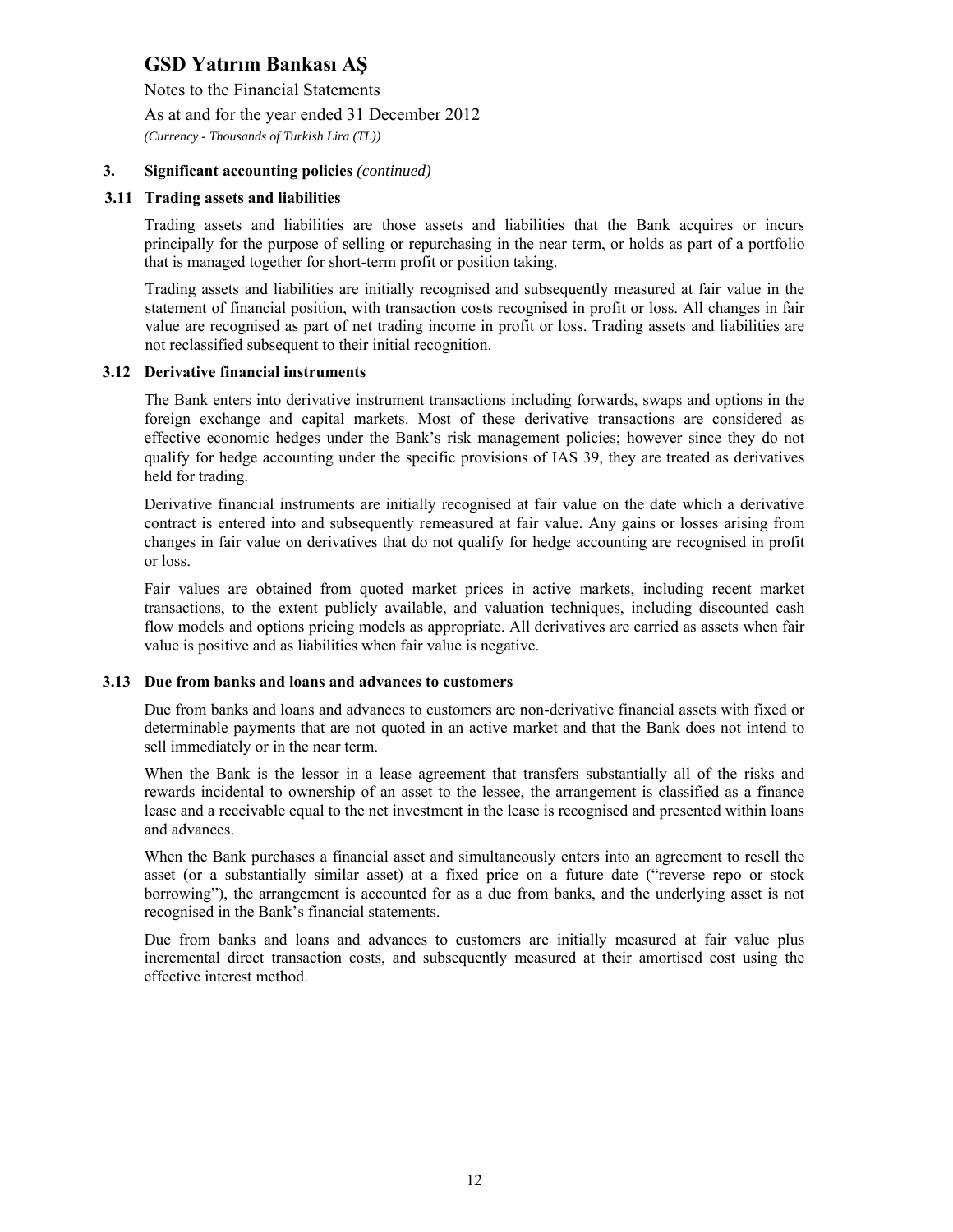Notes to the Financial Statements

As at and for the year ended 31 December 2012

*(Currency - Thousands of Turkish Lira (TL))* 

## **3. Significant accounting policies** *(continued)*

#### **3.14 Tangible assets**

#### *Recognition and measurement*

The costs of the tangible assets are restated for the effects of inflation to the end of 31 December 2005, less accumulated depreciation and impairment losses. Tangible assets acquired after 31 December 2005 is reflected at cost, less accumulated depreciation and impairment losses.

Cost includes expenditures that are directly attributable to the acquisition of the asset.

The gain or loss on disposal of an item of tangible assets is determined by comparing the proceeds from disposal with the carrying amount of the item of tangible assets, and are recognised net within other operating income in profit or loss.

#### *Subsequent costs*

The cost of replacing part of an item of tangible assets is recognised in the carrying amount of the item if it is probable that the future economic benefits embodied within the part will flow to the Bank and its cost can be measured reliably. The carrying amount of the replaced part is derecognised. The costs of the day-to-day servicing of tangible assets are recognised in profit or loss as incurred.

#### *Depreciation*

Depreciation is recognised in profit or loss on a straight-line basis over the estimated useful lives of each part of an item of tangible assets since this most closely reflects the expected pattern of consumption of the future economic benefits embodied in the asset. Leased assets under finance leases are depreciated over the shorter of the lease term and their useful lives.

The estimated useful lives for the current and comparative periods are as follows:

| Motor vehicles         | 5 years                               |
|------------------------|---------------------------------------|
| Furniture and fixtures | $3 - 50$ years                        |
| Leased assets          | shorter of 5 years and the lease term |

Leasehold improvements are depreciated on a straight-line method over a period of time of their lease contract.

Depreciation methods and useful lives are reassessed at each financial year-end and adjusted if appropriate.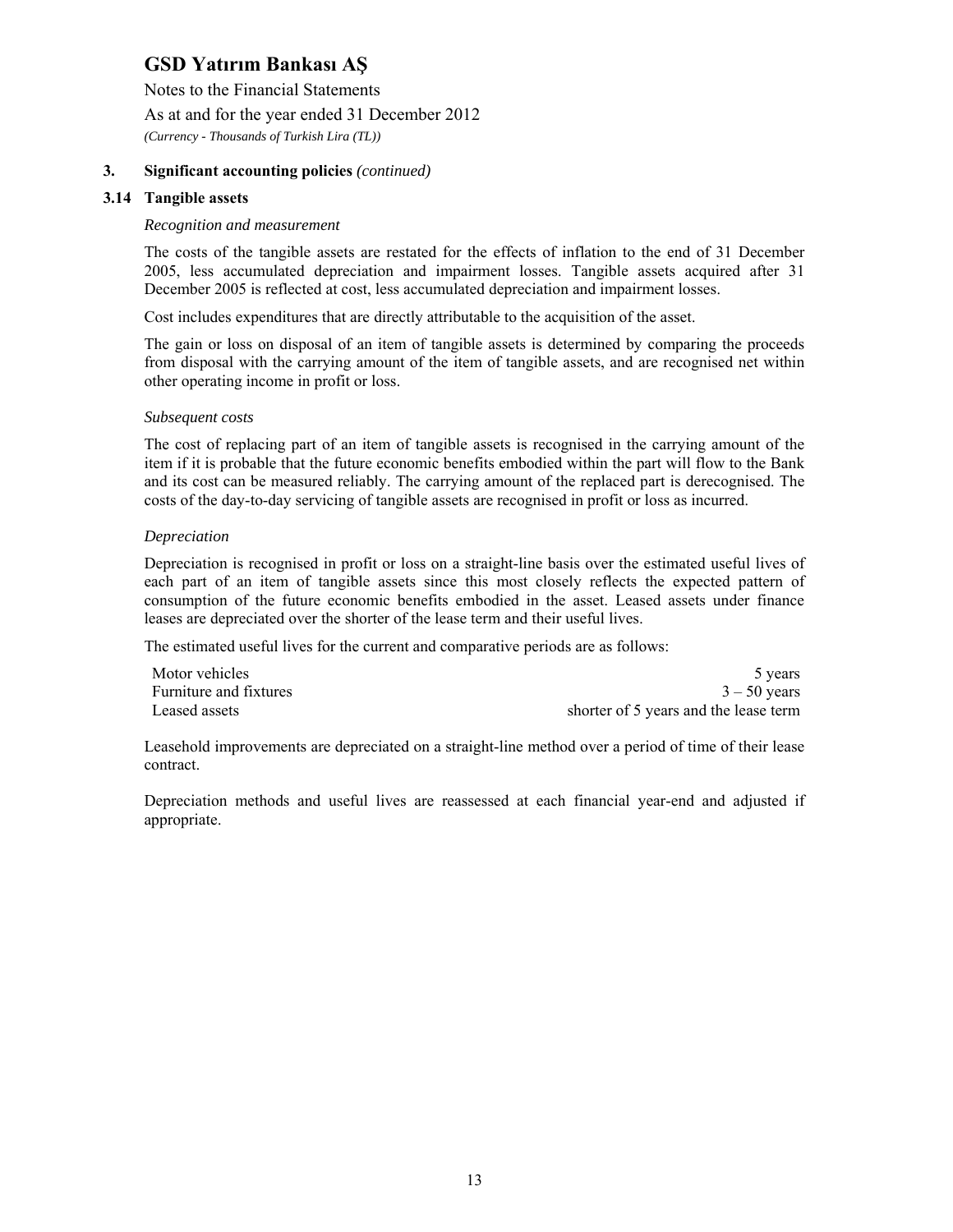Notes to the Financial Statements

As at and for the year ended 31 December 2012

*(Currency - Thousands of Turkish Lira (TL))* 

### **3. Significant accounting policies** *(continued)*

#### **3.15 Intangible assets**

The costs of the intangible assets are restated for the effects of inflation to the end of 31 December 2005, less accumulated amortisation and impairment losses. Intangible assets acquired after 31 December 2005 are reflected at cost, less accumulated amortisation and impairment losses.

Intangible assets comprise purchased software.

Amortisation is recognised in profit or loss on a straight-line basis over the estimated useful life of the software, from the date that it is available for use since this most closely reflects the expected pattern of consumption of the future economic benefits embodied in the asset. The estimate useful lives of software are five years.

Amortisation methods and useful lives are reassessed at each financial year-end and adjusted if appropriate.

#### **3.16 Assets held for sale**

Assets classified as held for sale are measured at the lower of carrying value and fair value less costs to sell.

#### **3.17 Leases**

#### **The Bank as lessee**

Leases in terms of which the Bank assumes substantially all the risks and rewards of ownership are classified as finance leases. Upon initial recognition the leased asset is measured at an amount equal to lower of its fair value and the present value of the minimum lease payments. Subsequent to initial recognition, the asset is accounted for in accordance with the accounting policy applicable to that asset.

Other leases are operating leases and, the leased assets are not recognised in the Bank's statement of financial position.

#### **The Bank as lessor**

#### *Finance leases*

The Bank presents leased assets as a receivable equal to the net investment in the lease. Finance income is based on a pattern reflecting a constant periodic rate of return on the net investment outstanding. Initial direct costs are included in the initial measurement of the finance lease receivable and reduce the amount of income recognised over the lease term.

#### **3.18 Impairment of non-financial assets**

The carrying amounts of the Bank's non-financial assets, other than deferred tax assets, are reviewed on each reporting date to determine whether there is any indication of impairment. If any such indication exists then the asset's recoverable amount is estimated.

An impairment loss is recognised if the carrying amount of an asset exceeds its recoverable amount. Impairment losses are recognised in profit or loss.

The recoverable amount of an asset or cash-generating unit is the greater of its value in use and its fair value less costs to sell. In assessing value in use, the estimated future cash flows are discounted to their present value using a pre-tax discount rate that reflects current market assessments of the time value of money and the risks specific to the asset.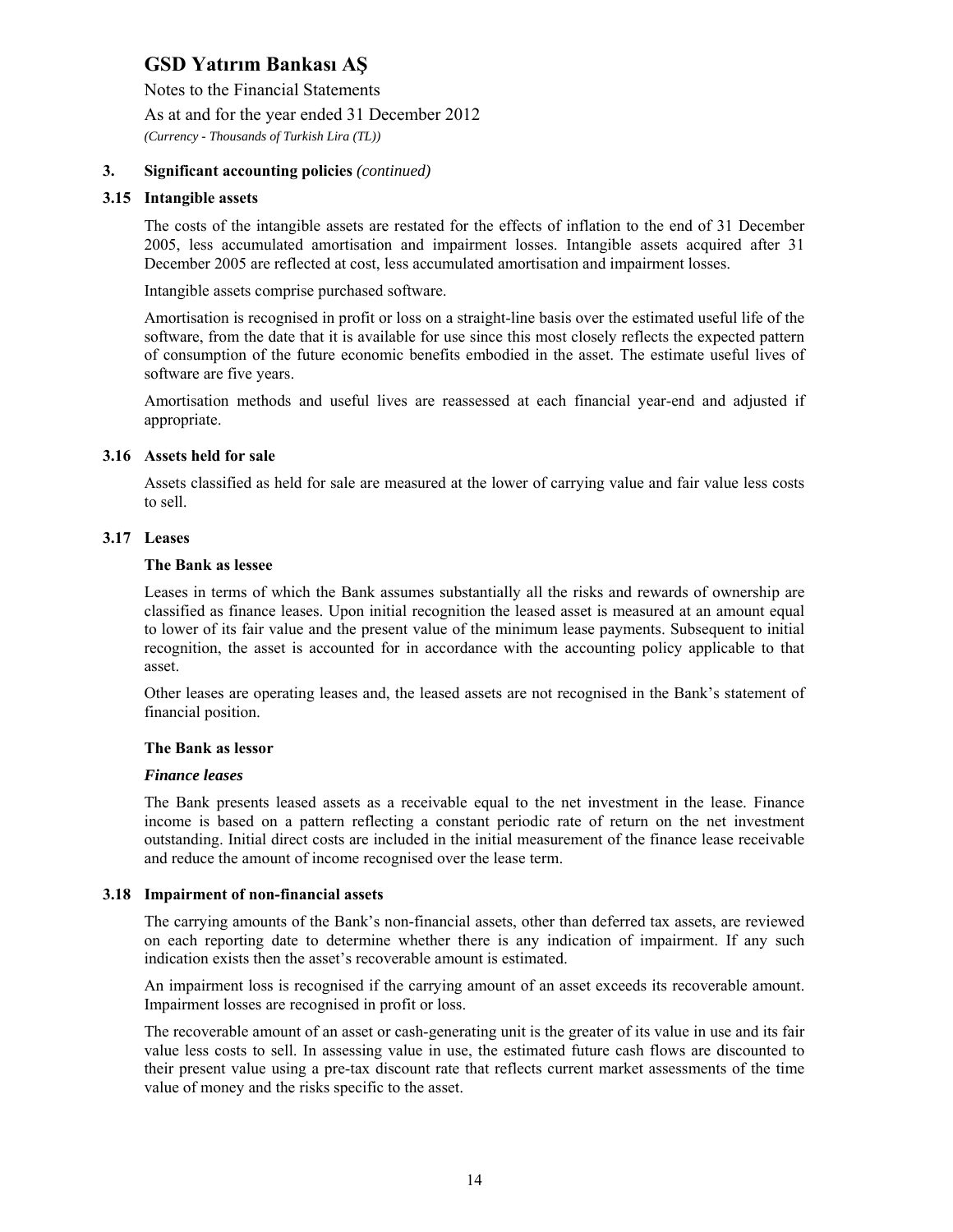Notes to the Financial Statements

As at and for the year ended 31 December 2012

*(Currency - Thousands of Turkish Lira (TL))* 

### **3. Significant accounting policies** *(continued)*

#### **3.18 Impairment of non-financial assets** *(continued)*

An impairment loss is reversed if there has been a change in the estimates used to determine the recoverable amount. An impairment loss is reversed only to the extent that the asset's carrying amount does not exceed the carrying amount that would have been determined, net of depreciation or amortisation, if no impairment loss had been recognised.

#### **3.20 Deposits, current accounts of loan customers and funds borrowed**

The Bank is not entitled to collect deposits. Current accounts of loan customers and funds borrowed are the Bank's sources of debt funding.

Current accounts of loan customers and funds borrowed are initially measured at fair value plus incremental direct transaction costs, and subsequently measured at their amortised cost using the effective interest method.

#### **3.19 Provisions**

A provision is recognised if, as a result of a past event, the Bank has a present legal or constructive obligation that can be estimated reliably, and it is probable that an outflow of economic benefits will be required to settle the obligation. Provisions are determined by discounting the expected future cash flows at a pre-tax rate that reflects current market assessments of the time value of money and, where appropriate, the risks specific to the liability.

A provision for onerous contracts is recognised when the expected benefits to be derived by the Bank from a contract are lower than the unavoidable cost of meeting its obligations under the contract. The provision is measured at the present value of the lower of the expected cost of terminating the contract and the expected net cost of continuing with the contract. Before a provision is established, the Bank recognises any impairment loss on the assets associated with that contract.

### **3.20 Employee benefits**

#### *(i) Reserve for employee severance payments*

In accordance with the existing social legislation in Turkey, the Bank is required to make certain lump-sum payments to employees whose employment is terminated due to retirement or for reasons other than resignation or misconduct. Such payments are calculated on the basis of an agreed formula, are subject to certain upper limits and are recognised in the accompanying financial statements as accrued. The reserve has been calculated by estimating the present value of the future obligation of the Bank that may arise from the retirement of the employees.

#### *(ii) Short-term benefits*

Short-term employee benefit obligations are measured on an undiscounted basis and are expensed as the related service is provided.

A provision is recognised for the amount expected to be paid under short-term cash bonus or profitsharing plans if the Bank has a present legal or constructive obligation to pay this amount as a result of past service provided by the employee and the obligation can be estimated reliably.

Short term employee benefits also include vacation pay liability. In Turkey, according to the legislation, the employer has to make payments for unused vacation days when the personnel leave the company. Vacation pay liability is the undiscounted amount calculated over the unused vacation days of the employee.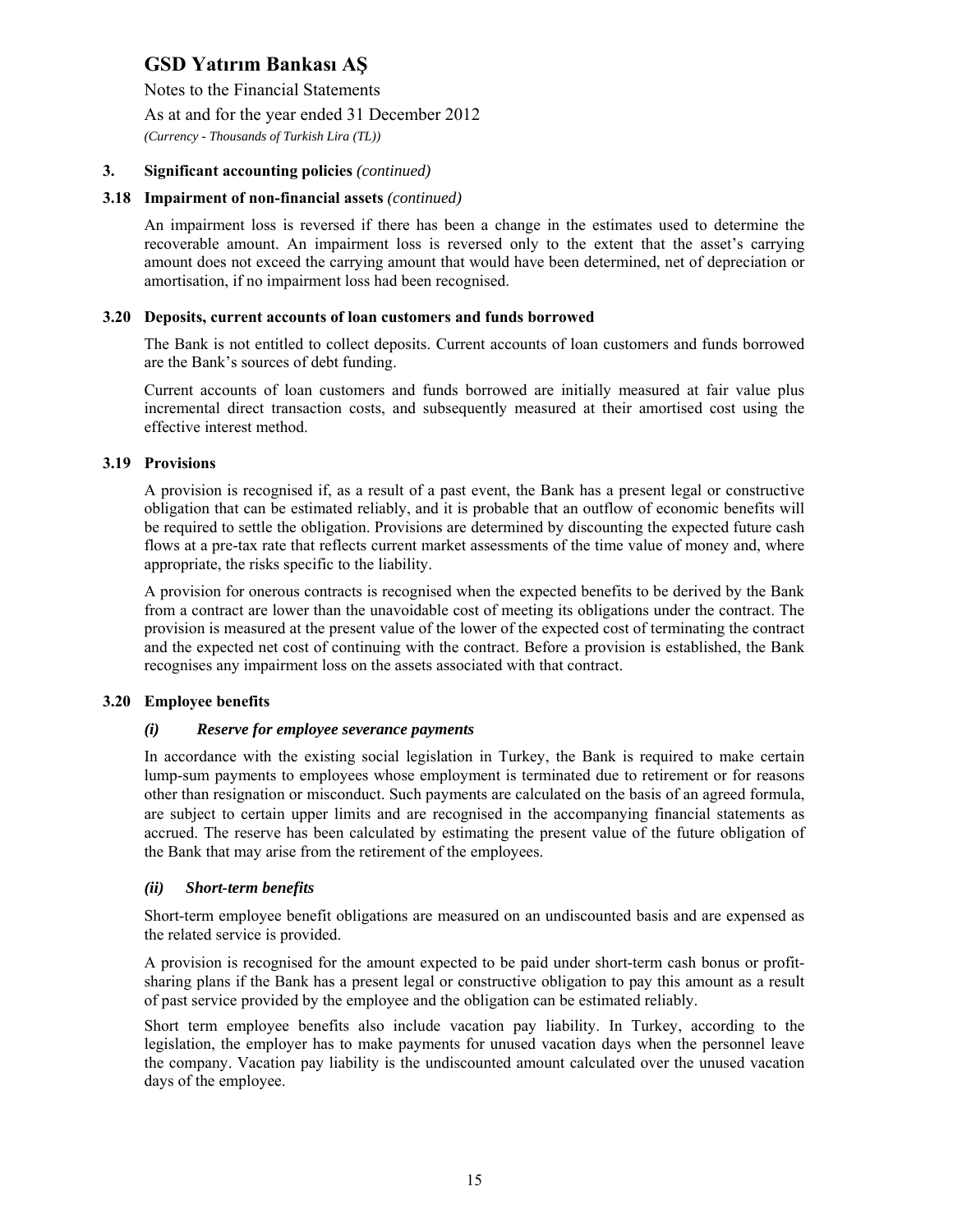Notes to the Financial Statements

As at and for the year ended 31 December 2012

*(Currency - Thousands of Turkish Lira (TL))* 

### **3. Significant accounting policies** *(continued)*

#### **3.21 Fiduciary assets**

Assets held by the Bank in a fiduciary, agency or custodian capacity for its customers are not included in the statement of financial position, since such items are not treated as assets of the Bank.

#### **3.22 New standards and interpretations not yet adopted**

A number of new standards, amendments to standards and interpretations are not yet effective as at 31 December 2012, and have not been applied in preparing these financial statements. Among those new standards, the following are expected to have effect on the financial statements of the Bank:

Amendments to *IAS 1 Presentation of Items of Other Comprehensive Income* require that an entity present separately the items of other comprehensive income that would be reclassified to profit or loss in the future if certain conditions are met from those that would never be reclassified to profit or loss. The amendments are effective for annual periods beginning on or after 1 July 2012.

*IFRS 12 Disclosure of Interests in Other Entities* contains the disclosure requirements for entities that have interests in subsidiaries, joint arrangements, associates and/or unconsolidated structured entities and becomes effective for annual periods beginning on or after 1 January 2013.

*IFRS 13 Fair Value Measurement* replaces the fair value measurement guidance contained in individual IFRSs with a single source of fair value measurement guidance and becomes effective for annual periods beginning on or after 1 January 2013.

*IFRS 9 Financial Instruments (2009)* introduces new requirements for the classification and measurement of financial assets. IFRS 9 (2010) introduces additions relating to financial liabilities. The IASB currently has an active project to make limited amendments to the classification and measurement requirements of IFRS 9 and add new requirements to address the impairment of financial assets and hedge accounting.

*The IFRS 9 (2009)* requirements represent a significant change from the existing requirements in IAS 39 in respect of financial assets. The standard contains two primary measurement categories for financial assets: amortised cost and fair value. A financial asset would be measured at amortised cost if it is held within a business model whose objective is to hold assets in order to collect contractual cash flows, and the asset's contractual terms give rise on specified dates to cash flows that are solely payments of principal and interest on the principal outstanding. All other financial assets would be measured at fair value. The standard eliminates the existing IAS 39 categories of held to maturity, available-for-sale and loans and receivables. For an investment in an equity instrument which is not held for trading, the standard permits an irrevocable election, on initial recognition, on an individual share-by-share basis, to present all fair value changes from the investment in other comprehensive income. No amount recognised in other comprehensive income would ever be reclassified to profit or loss at a later date. However, dividends on such investments are recognised in profit or loss, rather than other comprehensive income unless they clearly represent a partial recovery of the cost of the investment. Investments in equity instruments in respect of which an entity does not elect to present fair value changes in other comprehensive income would be measured at fair value with changes in fair value recognised in profit or loss.

The standard requires that derivatives embedded in contracts with a host that is a financial asset within the scope of the standard are not separated; instead the hybrid financial instrument is assessed in its entirety as to whether it should be measured at amortised cost or fair value.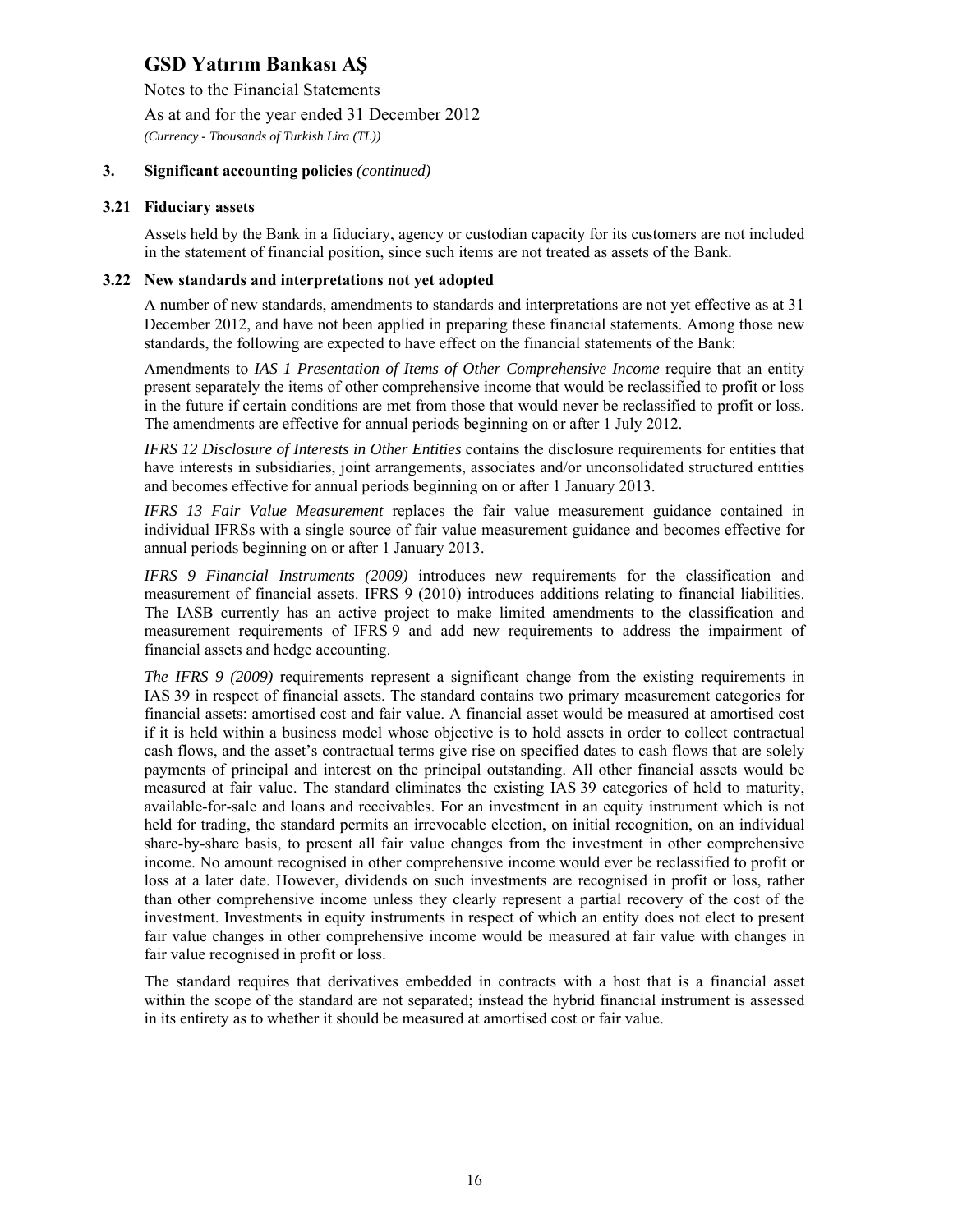Notes to the Financial Statements

As at and for the year ended 31 December 2012

*(Currency - Thousands of Turkish Lira (TL))* 

### **3. Significant accounting policies** *(continued)*

#### **3.22 New standards and interpretations not yet adopted** *(continued)*

*IFRS 9 (2010)* introduces a new requirement in respect of financial liabilities designated under the fair value option to generally present fair value changes that are attributable to the liability's credit risk in other comprehensive income rather than in profit or loss. Apart from this change, IFRS 9 (2010) largely carries forward without substantive amendment the guidance on classification and measurement of financial liabilities from IAS 39.

*IFRS 9* is effective for annual periods beginning on or after 1 January 2015 with early adoption permitted. The IASB decided to consider making limited amendments to IFRS 9 to address practice and other issues. The Bank has commenced the process of evaluating the potential effect of this standard but is awaiting finalisation of the limited amendments before the evaluation can be completed. Given the nature of the Bank's operations, this standard is expected to have a pervasive impact on the Bank's financial statements.

*IAS 19 Employee Benefits* changes the definition of short-term and other long-term employee benefits (2011) to clarify the distinction between the two. For defined benefit plans, the accounting policy choice for recognition of actuarial gains and losses and corridor method are removed and IAS 19 revised (2011) is effective for annual periods beginning on or after 1 January 2013 with early adoption permitted.

*IFRS 7 Financial Instruments: Disclosures - Enhanced Derecognition Disclosure Requirements (Amended)*: New disclosures would provide users of financial statements with information that is useful in (a) evaluating the effect or potential effect of netting arrangements on an entity's financial position and (b) analysing and comparing financial statements prepared in accordance with IFRSs and other generally accepted accounting standards. The amendments are to be retrospectively applied for annual periods beginning on or after 1 January 2013 and interim periods within those annual periods.

IAS 32 *Financial Instruments: Presentation – Offsetting Financial Assets and Financial liabilities (Amended)*: The amendments clarify the offsetting criteria when an entity currently has a legally enforceable right to set-off and also clarify the application of the IAS 32 offsetting criteria to settlement systems which apply gross settlement mechanisms that are not simultaneous. These amendments are to be retrospectively applied for annual periods beginning on or after 1 January 2014.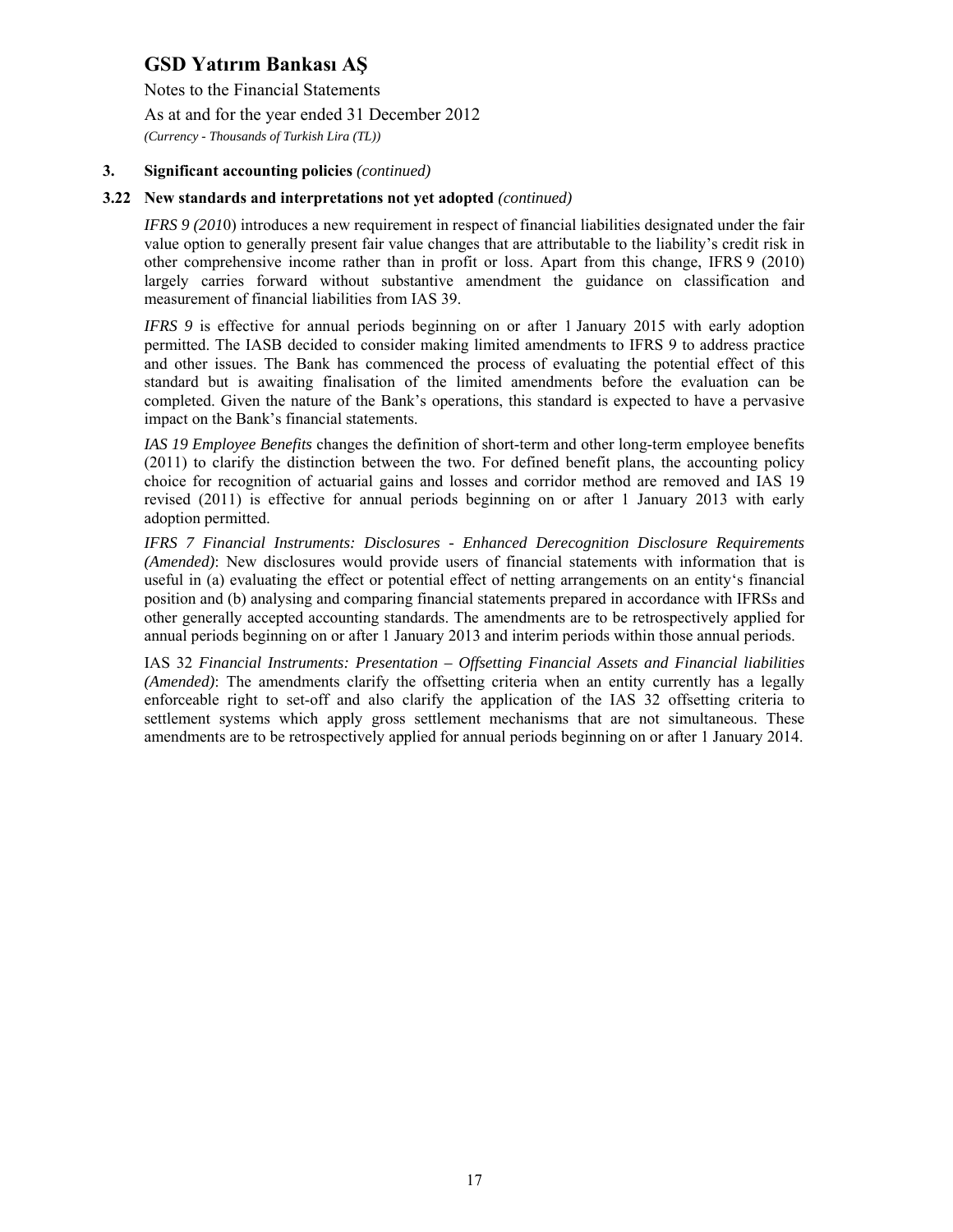Notes to the Financial Statements

### As at and for the year ended 31 December 2012

*(Currency - Thousands of Turkish Lira (TL))* 

## **4. Financial risk management**

### **a) Introduction and overview**

The Bank has exposure to the following risks from financial instruments:

- **•** credit risk
- $\blacksquare$  liquidity risk
- **narket** risks
- **•** operational risks

This note presents information about the Bank's exposure to each of the above risks, the Bank's objectives, policies and processes for measuring and managing risk, and the Bank's management of capital.

#### *Risk management framework*

The Bank's risk approach is to achieve sound and sustainable low risk profile on basis, through the identification, the measurement and the monitoring of all types of risks inherent in the nature of the business activities. The main principle of the Bank is to manage the credit risk effectively and to eliminate the other types of risk by not carrying positions.

In the course of its normal operations, the Bank is exposed to a number of risks such as credit risk, liquidity risk, market risk and operational risk. The Bank's risk policy can be summarised as:

- well managing the credit risk through a high standardised credit risk management
- eliminating liquidity risk
- minimising market risk

In accordance with the Bank's general risk management strategy; the Bank aims to eliminate and hedge its currency, interest rate and maturity positions that might create liquidity or market risk to the Bank. Additionally, in order to minimise the market risk, marketable securities portfolio is limited proportional to the total assets size.

The Board of Directors is the highest authority to set all risk management guidelines, and it is responsible for ensuring that the Bank implements all necessary risk management techniques in compliance with the related regulatory requirements in Turkey.

All risk levels are set and approved by the Board of Directors on a regular basis, and it is announced to the organization.

The Bank manages its exposure to all types of risks through the Asset and Liability Committee, comprising members of senior management, and a representative of main shareholder.

In summary, in order not to be exposed to any liquidity, interest rate, market and foreign currency risk, the Bank always keeps its funding structure in line with the asset structure (in terms of currency, maturity and interest rate) and hedges its positions through various derivative transactions. In addition to that, the Bank does not take any speculative positions on currency, interest rate and maturity that might create any liquidity or market risk to the Bank.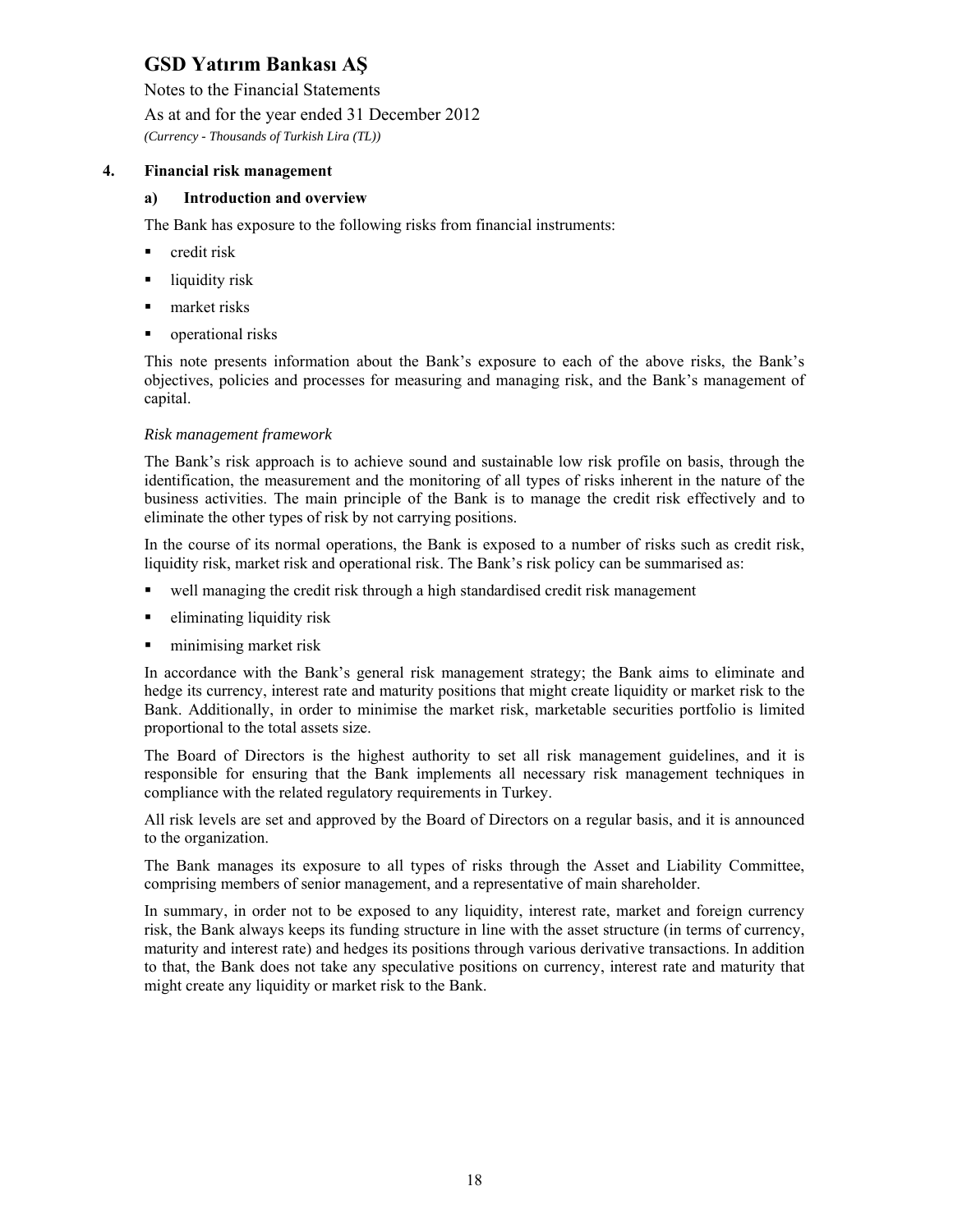Notes to the Financial Statements

As at and for the year ended 31 December 2012

*(Currency - Thousands of Turkish Lira (TL))* 

### **4. Financial risk management** *(continued)*

#### **b) Credit risk**

Credit risk is the risk of financial loss to the Bank if a customer or counterparty fails to meet its contractual obligations, and arises principally from the Bank's loans and advances to customers and other banks.

The most important step in managing this risk is the initial decision whether or not to extend credit.

The Bank manages its corporate portfolio as per following principles;

There are risk limits, set by the Board of Directors, describing relevant credit limits such as single borrower limit, group exposure limit, credit approval authorities and their approval limits.

The Bank seeks to manage its credit risk exposure through diversification of lending activities to avoid undue concentrations of risks with individuals or groups of customers in specific locations or businesses. It also obtains securities when appropriate.

#### *Management of credit risk*

Throughout the loan extension process, the Bank management evaluates the firm's operating performance, financial structure, ability of debt repayment currently and continuance of debt payment ability in the future and the morality of the firm's shareholders. The Bank has generated an internal rating system for the determination of firms' ratings and credit assessments. The "Credit Rating" process is the analysis of objective criteria formed upon the evaluation of firm's financial performance, information gathered throughout intelligence process, relations of the firm with other financial institutions, the firm's production technology, the position of the firm in its sector, the firm's competitiveness and customer and supplier portfolio of the firm. The firms are rated between A - H.

| <b>Interval</b> | Rating | <b>Description</b> |
|-----------------|--------|--------------------|
|                 |        |                    |
| $90 - 100$      | A      | Excellent          |
| $80 - 89$       | В      | Very good          |
| $70 - 79$       | C      | Good               |
| $60 - 69$       | D      | Average            |
| $50 - 59$       | E      | Fair               |
| $40 - 49$       | F      | Closely follow up  |
| $25 - 39$       | G      | Doubtful           |
| $0 - 24$        | Н      | Uncollectible      |

Risk follow-up department performs the monitoring of the morality records of the firm and the black list of the Central Bank, controls the distribution of concentration limits with respect to sector, geography and credit type and controls the collateral structure of the loans.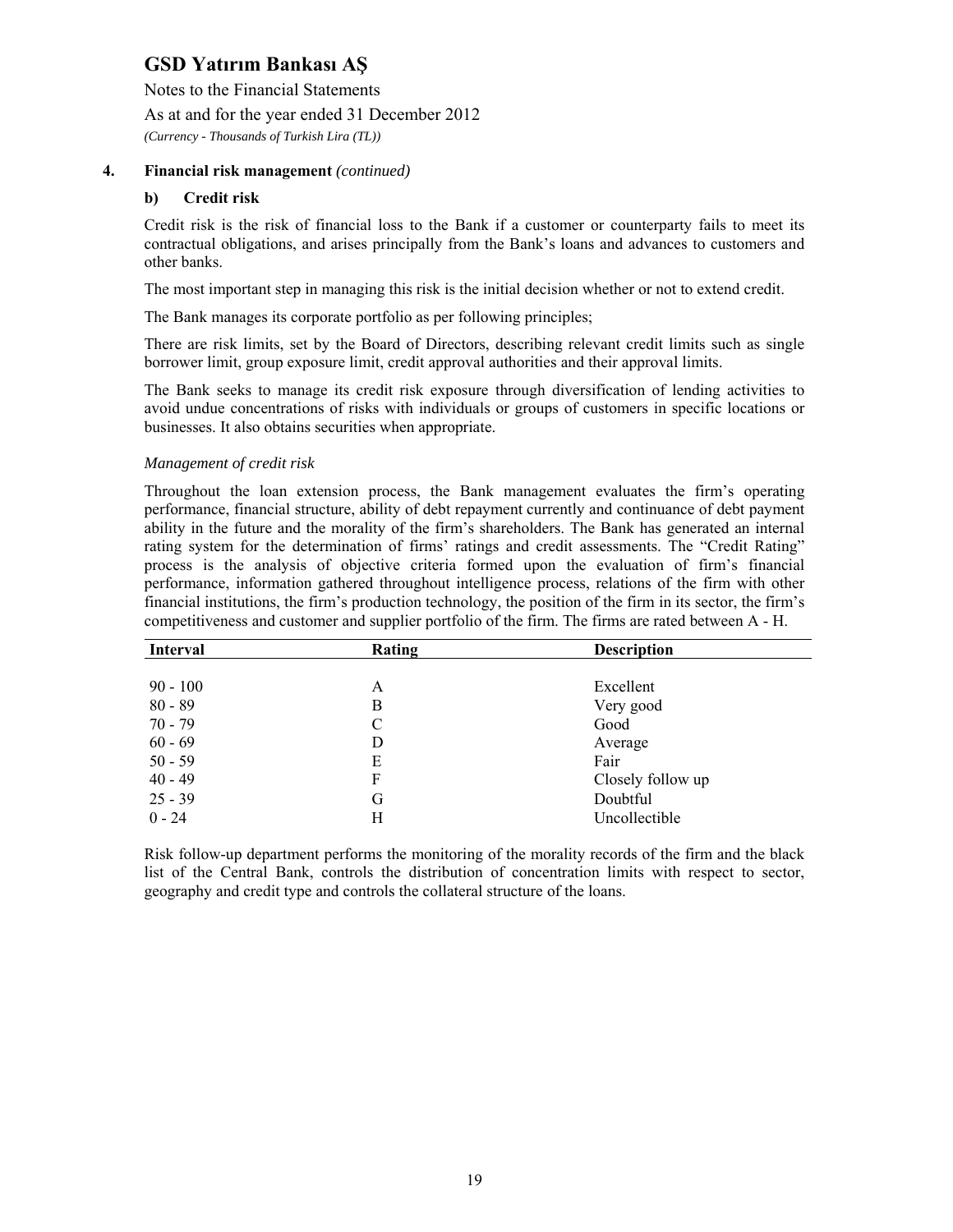Notes to the Financial Statements

As at and for the year ended 31 December 2012

*(Currency - Thousands of Turkish Lira (TL))* 

## **4. Financial risk management** *(continued)*

### **b) Credit risk** *(continued)*

*Exposure to credit risk* 

|                                     |              |                          |      | <b>Loans</b> and |         |
|-------------------------------------|--------------|--------------------------|------|------------------|---------|
|                                     |              |                          |      | advances to      |         |
|                                     |              | Due from banks           |      | customers        |         |
| At 31 December                      | <b>Notes</b> | 2012                     | 2011 | 2012             | 2011    |
|                                     |              |                          |      |                  |         |
| <b>Carrying amount</b>              |              | 82                       | 128  | 102,965          | 141,541 |
|                                     |              |                          |      |                  |         |
| Individually impaired               |              |                          |      |                  |         |
| - Non-performing financial assets   |              |                          |      | 10,253           | 10,338  |
| <b>Gross amount</b>                 |              | $\overline{\phantom{0}}$ |      | 10,253           | 10,338  |
| Allowance for impairment            | 16           |                          |      | (9,353)          | (9,500) |
| <b>Carrying amount</b>              |              |                          |      | 900              | 838     |
|                                     |              |                          |      |                  |         |
| Past due but not impaired           |              |                          |      |                  |         |
| <b>Carrying amount</b>              |              |                          |      |                  |         |
|                                     |              |                          |      |                  |         |
| Neither past due nor impaired       |              | 82                       | 128  | 103,146          | 141,967 |
| <b>Gross amount</b>                 |              | 82                       | 128  | 103,146          | 141,967 |
| Allowance for collective impairment | 16           |                          |      | (1,081)          | (1,264) |
| <b>Carrying amount</b>              |              | 82                       | 128  | 102,065          | 140,703 |
|                                     |              |                          |      |                  |         |
| Carrying amount (amortised cost)    | 13, 16       | 82                       | 128  | 102,965          | 141,541 |

### *Impaired loans and advances*

Individually impaired loans are loans and advances for which the Bank determines that there is objective evidence of impairment and it does not expect to collect all principal and interest due according to the contractual terms of the loan. These loans are graded F to H in the Bank's internal credit risk grading system.

### *Past due but not impaired loans*

Past due but not impaired loans are those for which contractual interest or principal payments are past due, but the Bank believes that impairment is not appropriate on the basis of the level of security / collateral available and / or the stage of collection of amounts owed to the Bank.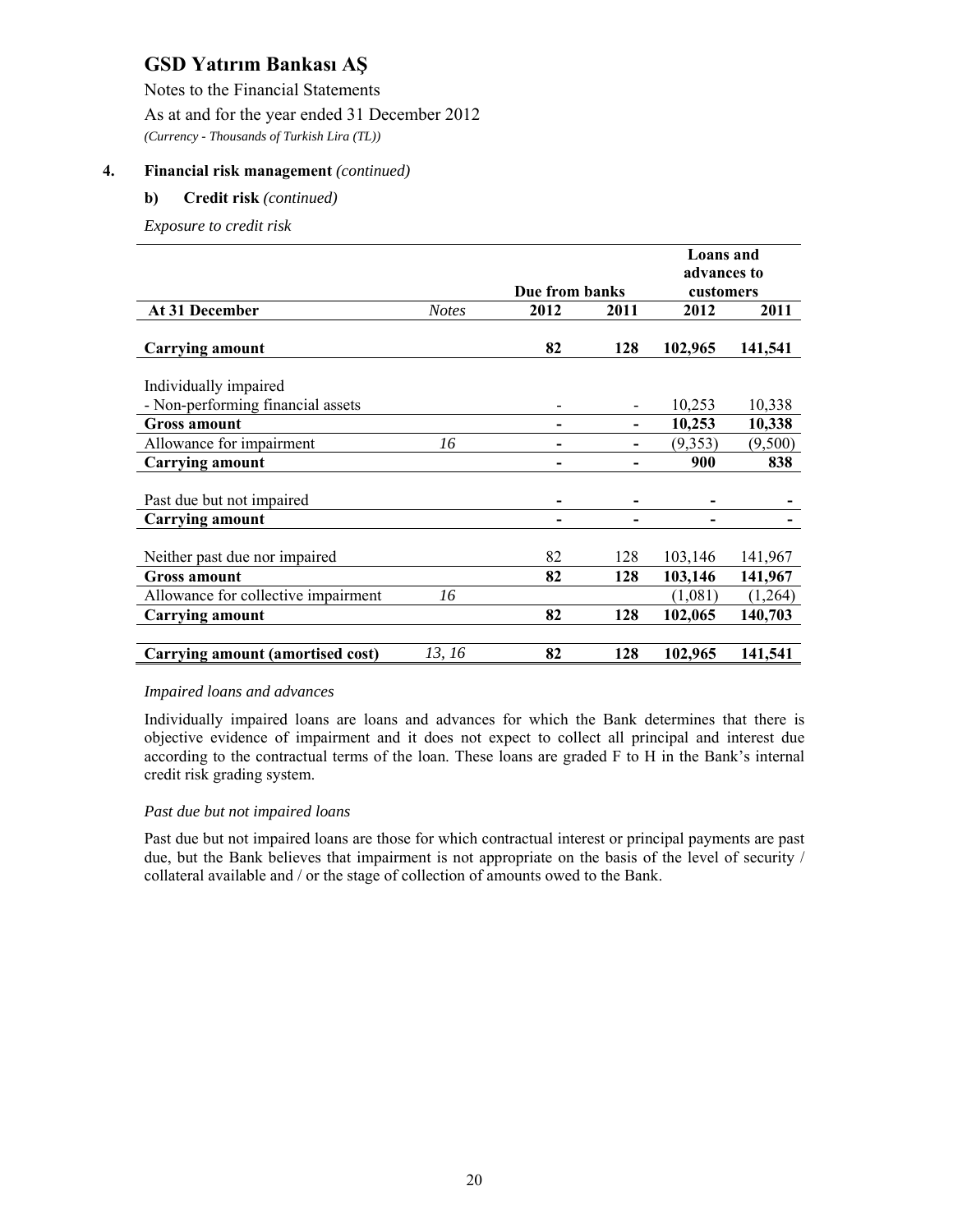Notes to the Financial Statements

As at and for the year ended 31 December 2012

*(Currency - Thousands of Turkish Lira (TL))* 

## **4. Financial risk management** *(continued)*

#### **b) Credit risk** *(continued)*

*Exposure to credit risk (continued)* 

#### *Allowances for impairment*

The Bank establishes an allowance for impairment losses that represents its estimate of incurred losses in its loan portfolio.

The Bank establishes an allowance for impairment losses on assets carried at amortised cost that represents its estimate of incurred losses in its loan portfolio. The main components of this allowance are a specific loss component that relates to individually significant exposures, and a collective loan loss allowance established for groups of assets in respect of losses that have been incurred but not have not been identified on loans that are considered individually insignificant as well as individually significant exposures that were subject to individual assessment for impairment but not found to be individually impaired.

#### *Write-off policy*

The Bank writes off a loan balance and any related allowances for impairment losses, when Bank determines that the loans are uncollectible. This determination is made after considering information such as the occurrence of significant changes in borrower's financial position such that the borrower can no longer pay the obligation, or that proceeds from collateral will not sufficient to pay back the entire exposure.

Set out below is an analysis of the gross and net (of allowances for impairment) amounts of individually impaired assets by risk grade.

|              |                          | Loans and advances to customers |  |  |
|--------------|--------------------------|---------------------------------|--|--|
| 2012         | Gross                    | <b>Net</b>                      |  |  |
|              |                          |                                 |  |  |
| Grade F      | $\overline{\phantom{0}}$ |                                 |  |  |
| Grade G      | 962                      | 481                             |  |  |
| Grade H      | 9,291                    | 419                             |  |  |
|              |                          |                                 |  |  |
| <b>Total</b> | 10,253                   | 900                             |  |  |

|              |                          | Loans and advances to customers |  |  |
|--------------|--------------------------|---------------------------------|--|--|
| 2011         | Gross                    | <b>Net</b>                      |  |  |
|              |                          |                                 |  |  |
| Grade F      | $\overline{\phantom{a}}$ |                                 |  |  |
| Grade G      | 405                      | 153                             |  |  |
| Grade H      | 9,933                    | 685                             |  |  |
| <b>Total</b> | 10,338                   | 838                             |  |  |

### *Collateral policy*

The Bank holds collateral against loans and advances to customers in the form of mortgage interests over property, other registered securities over assets, and guarantees. Estimates of fair value are based on the value of collateral assessed at the time of borrowing, and generally are not updated except when a loan is individually assessed as impaired. Collateral generally is not held over due from banks, except when securities are held as part of reverse repurchase and securities borrowing activity.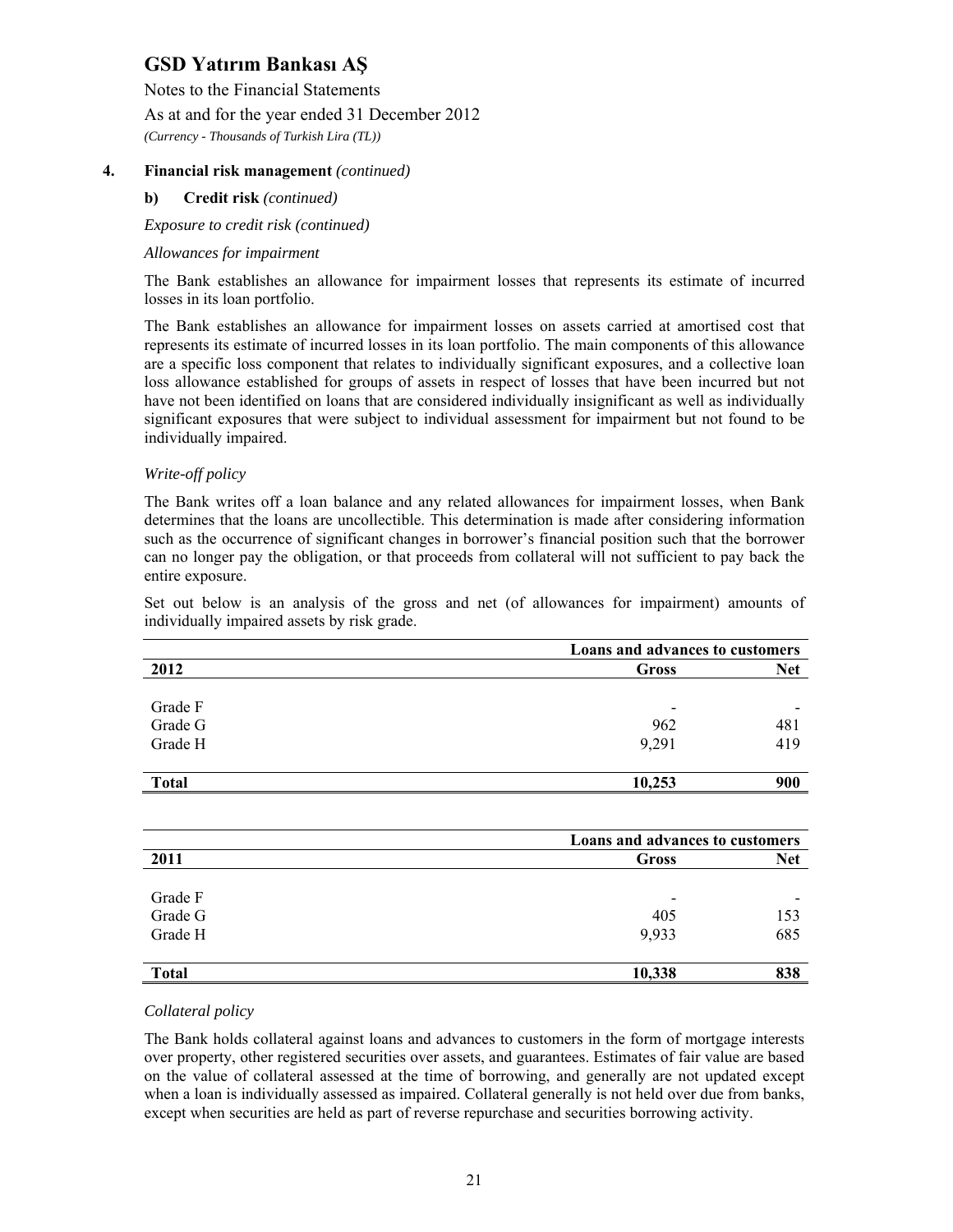Notes to the Financial Statements

As at and for the year ended 31 December 2012

*(Currency - Thousands of Turkish Lira (TL))* 

## **4. Financial risk management** *(continued)*

#### **b) Credit risk** *(continued)*

#### *Collateral policy (continued)*

The breakdown of performing and under close follow-up cash and non-cash loans by type of collateral is as follows:

|                                                     | 2012    | 2011    |
|-----------------------------------------------------|---------|---------|
|                                                     |         |         |
| <b>Secured loans</b>                                | 126,347 | 151,429 |
| - Secured by cash collateral                        | 57      |         |
| - Secured by mortgages                              | 1.216   | 6,832   |
| - Other collateral (pledge on assets, corporate and |         |         |
| personal guarantees, promissory notes)              | 125,074 | 144,591 |
| <b>Unsecured loans</b>                              | 96,273  | 104,263 |
| <b>Total performing loans</b>                       | 222,620 | 255,692 |

#### *Segment concentration*

The Bank monitors concentrations of credit risk by sector and by geographic location. An analysis of concentrations of credit risk from due from banks and loans and advances to customers at the reporting date is shown below:

|                                    | Due from banks |      | <b>Loans and advances to</b><br>customers |           |
|------------------------------------|----------------|------|-------------------------------------------|-----------|
|                                    | 2012           | 2011 | 2012                                      | 2011      |
|                                    |                |      |                                           |           |
| <b>Banks</b>                       | 82             | 128  |                                           |           |
| Finance                            |                |      | 85,481                                    | 95,210    |
| Transportation                     |                |      | 76                                        | 898       |
| Production                         |                |      | 5,272                                     | 9,088     |
| Retail                             |                |      | 5,480                                     | 9,934     |
| Construction                       |                |      | 5,641                                     | 12,782    |
| Mining                             |                |      |                                           | 2,632     |
| Other                              |                |      | 1,176                                     | 11,376    |
|                                    |                |      |                                           |           |
| <b>Corporate loans</b>             | 82             | 128  | 103,126                                   | 141,920   |
|                                    |                |      |                                           |           |
| Consumer loans                     |                |      | 20                                        | 47        |
| Non-performing loans               |                |      | 10,253                                    | 10,338    |
| Provision for possible loan losses |                |      | (10, 434)                                 | (10, 764) |
|                                    |                |      |                                           |           |
| Total                              | 82             | 128  | 102,965                                   | 141,541   |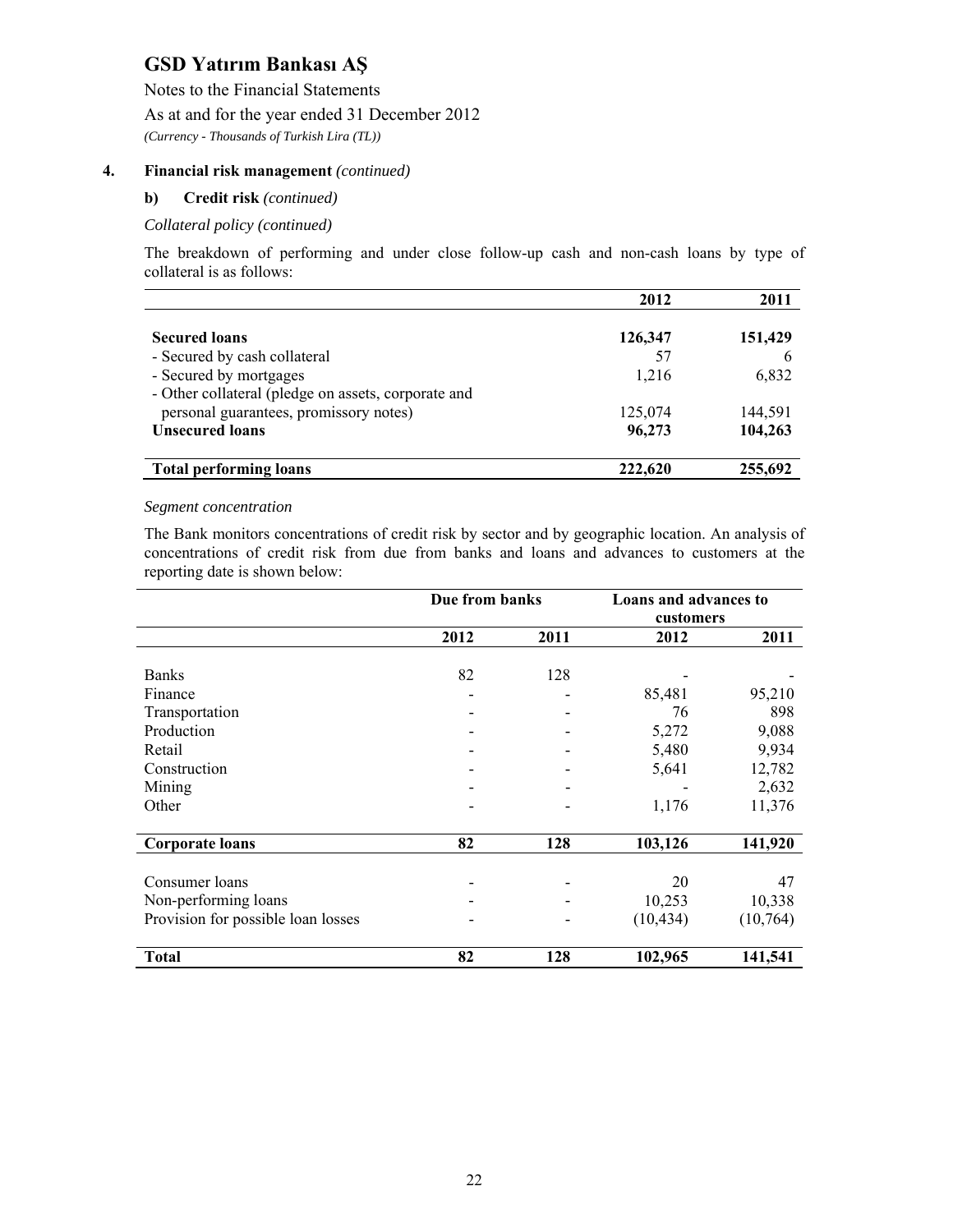Notes to the Financial Statements

As at and for the year ended 31 December 2012

*(Currency - Thousands of Turkish Lira (TL))* 

## **4. Financial risk management** *(continued)*

### **b) Credit risk** *(continued)*

Segment concentration of non-cash loans is as follows:

|                                       | 2012    | 2011    |
|---------------------------------------|---------|---------|
|                                       |         |         |
| Finance                               | 43,885  | 35,025  |
| Production                            | 17,178  | 17,560  |
| Retail                                | 3,267   | 7,565   |
| Transportation                        | 835     | 2,340   |
| Electrical, gas and natural resources | 2,135   | 2,135   |
| Construction                          | 1,022   | 1,437   |
| Mining                                | 1,757   |         |
| Other                                 | 49,395  | 47,663  |
|                                       |         |         |
| <b>Total</b>                          | 119,474 | 113,725 |

*Concentration risk by location*

|        |              | Due from banks |      | Loans and<br>advances to<br>customers |         |
|--------|--------------|----------------|------|---------------------------------------|---------|
|        | <b>Notes</b> | 2012           | 2011 | 2012                                  | 2011    |
| Turkey |              | 82<br>122      |      | 102,965                               | 141,967 |
|        | 13, 16       | 82             | 122  | 102,965                               | 141,967 |

### *Trading assets including derivative financial instruments*

At 31 December 2012, the Bank held derivative financial assets amounting to TL 22 (2011: TL 457 including trading assets). An analysis of the credit quality of the maximum credit exposure is as follows:

|                                                                         | <b>Notes</b> | 2012 |     |
|-------------------------------------------------------------------------|--------------|------|-----|
| Government bonds and treasury bills<br>- Rated BB - (trading portfolio) | 14           |      | 457 |
| Derivative assets:<br>- Bank and financial institution counterparties   | 15           | 22   |     |
| Fair value and carrying amount                                          |              | 22   |     |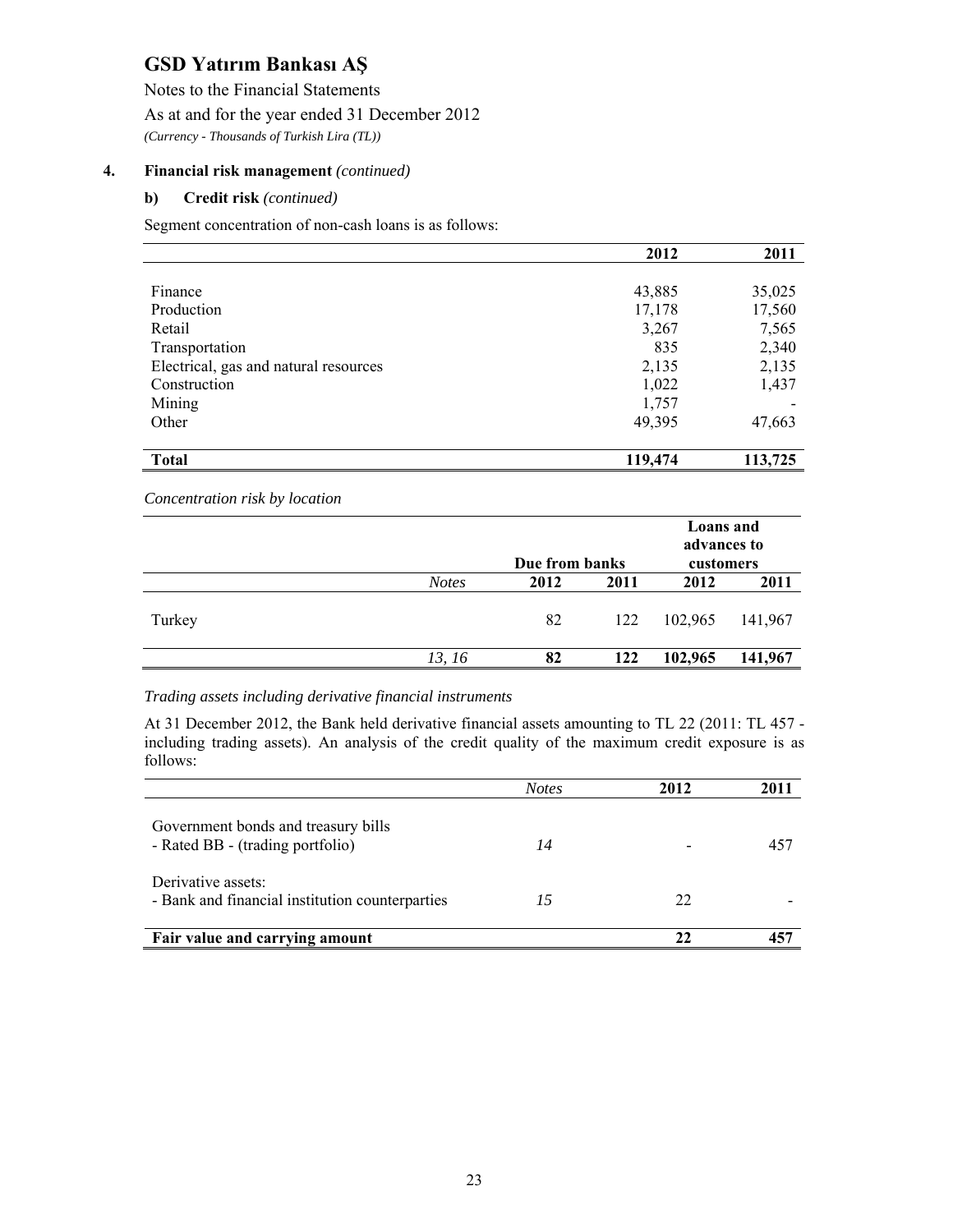Notes to the Financial Statements

As at and for the year ended 31 December 2012

*(Currency - Thousands of Turkish Lira (TL))* 

## **4. Financial risk management** *(continued)*

#### **c) Liquidity risk**

Liquidity risk is the risk that the Bank will encounter difficulty in meeting obligations associated with its financial liabilities that are settled by delivering cash or another financial asset.

Liquidity risk is a substantial risk in the Turkish market, which exhibits significant volatility.

#### *Management of liquidity risk*

In order to manage this risk, the Bank measures and manages its cash flow commitments on a daily basis, and maintains liquid assets, which it judges sufficient to meet its commitments.

The calculation method used to measure the banks compliance with the liquidity limit is set by Banking Regulatory and Supervision Agency ("BRSA"). Currently, this calculation is performed on a bank only basis. In November 2006, BRSA issued a new communiqué on the measurement of liquidity adequacy of the banks. This new legislation requires the banks to meet 80% liquidity ratio of foreign currency assets/liabilities and 100% liquidity ratio of total assets/liabilities based on arithmetic average computations on a weekly and monthly basis effective from 1 June 2007. The Bank's liquidity ratios in 2012 and 2011 are as follows:

|                              | <b>First maturity</b><br>bracket (weekly) |                  | <b>Second maturity</b><br>bracket (monthly) |                  |
|------------------------------|-------------------------------------------|------------------|---------------------------------------------|------------------|
|                              | Foreign                                   |                  | Foreign                                     |                  |
|                              | currency                                  | <b>Total</b>     | currency                                    | <b>Total</b>     |
| 2012 average<br>2011 average | 126.41<br>92.27                           | 408.13<br>254.31 | 108.07<br>84.98                             | 260.39<br>225.20 |

#### *Maturity analysis for financial liabilities*

The table on the next page analyses financial liabilities of the Bank into relevant maturity groupings based on the remaining period at statement of financial position date to contractual maturity date.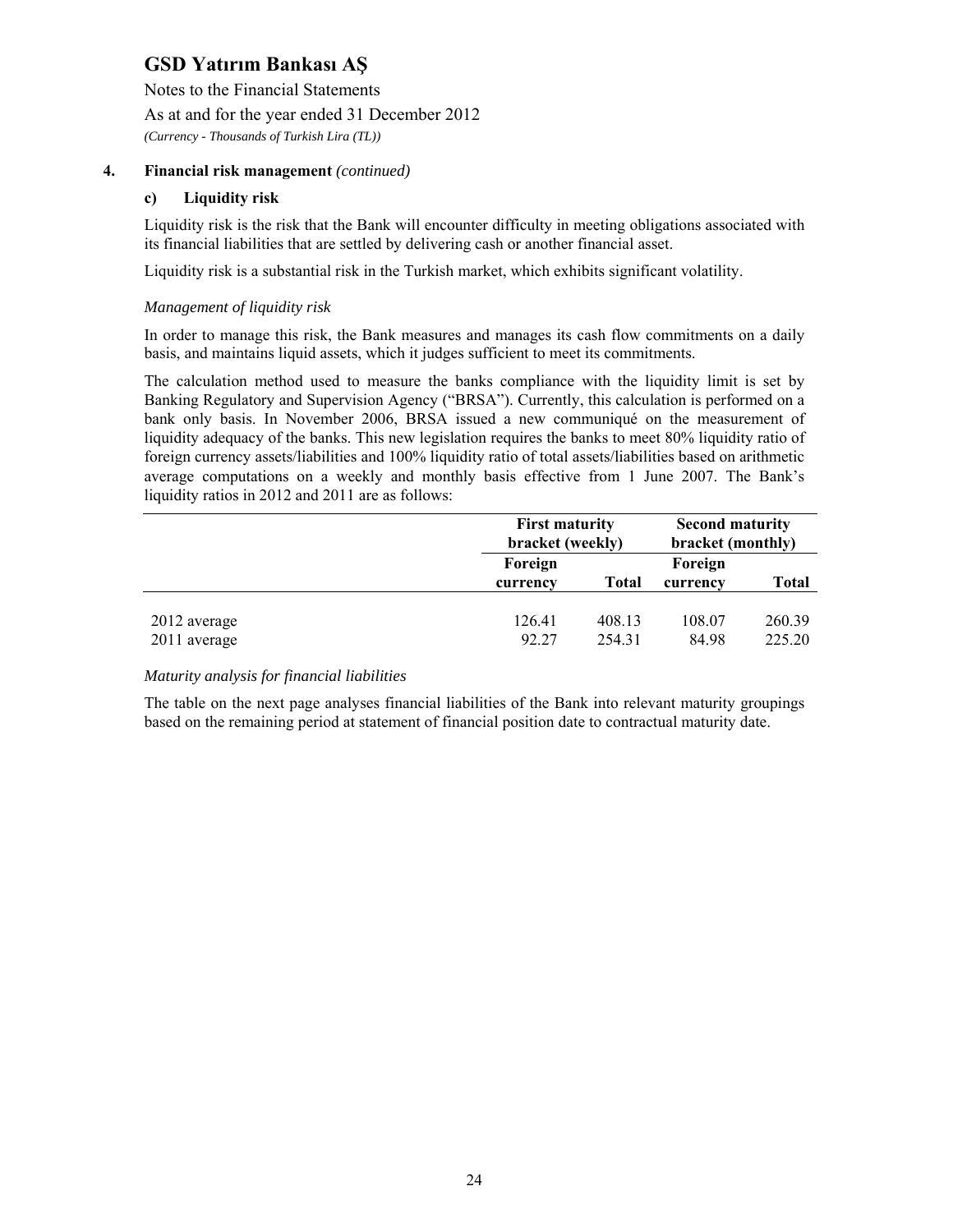Notes to the Financial Statements

## As at and for the year ended 31 December 2012

*(Currency - Thousands of Turkish Lira (TL))* 

### **4. Financial risk management** *(continued)*

#### **c) Liquidity risk** *(continued)*

*Maturity analysis for financial liabilities (continued)* 

|                                    |             | Carrying | <b>Gross</b><br>nominal |                          | Less than | $1-3$          | 3 months  | $1-5$                    | More<br>than 5 |
|------------------------------------|-------------|----------|-------------------------|--------------------------|-----------|----------------|-----------|--------------------------|----------------|
| 2012                               | <b>Note</b> | Amount   | outflow                 | Demand                   | one month | months         | to 1 year | vears                    | years          |
|                                    |             |          |                         |                          |           |                |           |                          |                |
| Non-derivative liabilities         |             |          |                         |                          |           |                |           |                          |                |
| Current accounts of loan customers | 21          | 5,121    | (5,127)                 | (2,048)                  | (3,079)   |                |           |                          |                |
| Funds borrowed                     | 23          | 16,149   | (16, 156)               | (43)                     | (16, 113) |                |           |                          |                |
|                                    |             | 21,270   | (21, 283)               | (2,091)                  | (19, 192) | $\blacksquare$ | ٠         | $\blacksquare$           |                |
|                                    |             |          |                         |                          |           |                |           |                          |                |
| Derivative financial instruments   |             |          |                         |                          |           |                |           |                          |                |
| - Outflow                          | 15          | 69       | (10, 528)               |                          | (6,279)   | (4,249)        |           |                          |                |
| - Inflow                           | 15          | (22)     | 10,437                  |                          | 6,248     | 4,189          |           |                          |                |
|                                    |             | 47       | (91)                    | $\overline{\phantom{0}}$ | (31)      | (60)           | ۰         | $\overline{\phantom{a}}$ |                |
|                                    |             |          |                         |                          |           |                |           |                          |                |
|                                    |             | 21,317   | (21, 374)               | (2,091)                  | (19, 223) | (60)           |           |                          |                |
|                                    |             |          |                         |                          |           |                |           |                          |                |
|                                    |             |          | <b>Gross</b>            |                          |           |                |           |                          | More           |
|                                    |             | Carrying | nominal                 |                          | Less than | $1 - 3$        | 3 months  | $1-5$                    | than 5         |
| 2011                               | <b>Note</b> | Amount   | outflow                 | Demand                   | one month | months         | to 1 year | vears                    | vears          |
| Non-derivative liabilities         |             |          |                         |                          |           |                |           |                          |                |
| Current accounts of loan customers | 21          |          |                         |                          |           |                |           |                          |                |
|                                    |             | 51,633   | (51, 858)               | (709)                    | (49, 031) | (2,118)        |           |                          |                |
| Funds borrowed                     | 23          | 16,552   | (16, 588)               |                          | (14, 392) | (2,196)        | ٠         |                          |                |
|                                    |             | 68,185   | (68, 446)               | (709)                    | (63, 423) | (4,314)        | ٠         | $\overline{\phantom{a}}$ | ٠              |
|                                    |             |          |                         |                          |           |                |           |                          |                |
| Derivative financial instruments   |             |          |                         |                          |           |                |           |                          |                |

| · Inflow |        | 1.344     | $\equiv$ | 1.344   |         |  |   |
|----------|--------|-----------|----------|---------|---------|--|---|
|          | -      | (24)      |          | (24)    |         |  | - |
|          |        |           |          |         |         |  |   |
|          | 68,198 | (68, 470) | (709)    | ,63,447 | (4.314) |  |   |
|          |        |           |          |         |         |  |   |

- Outflow *15* 13 (1,368) - (1,368) - - - - -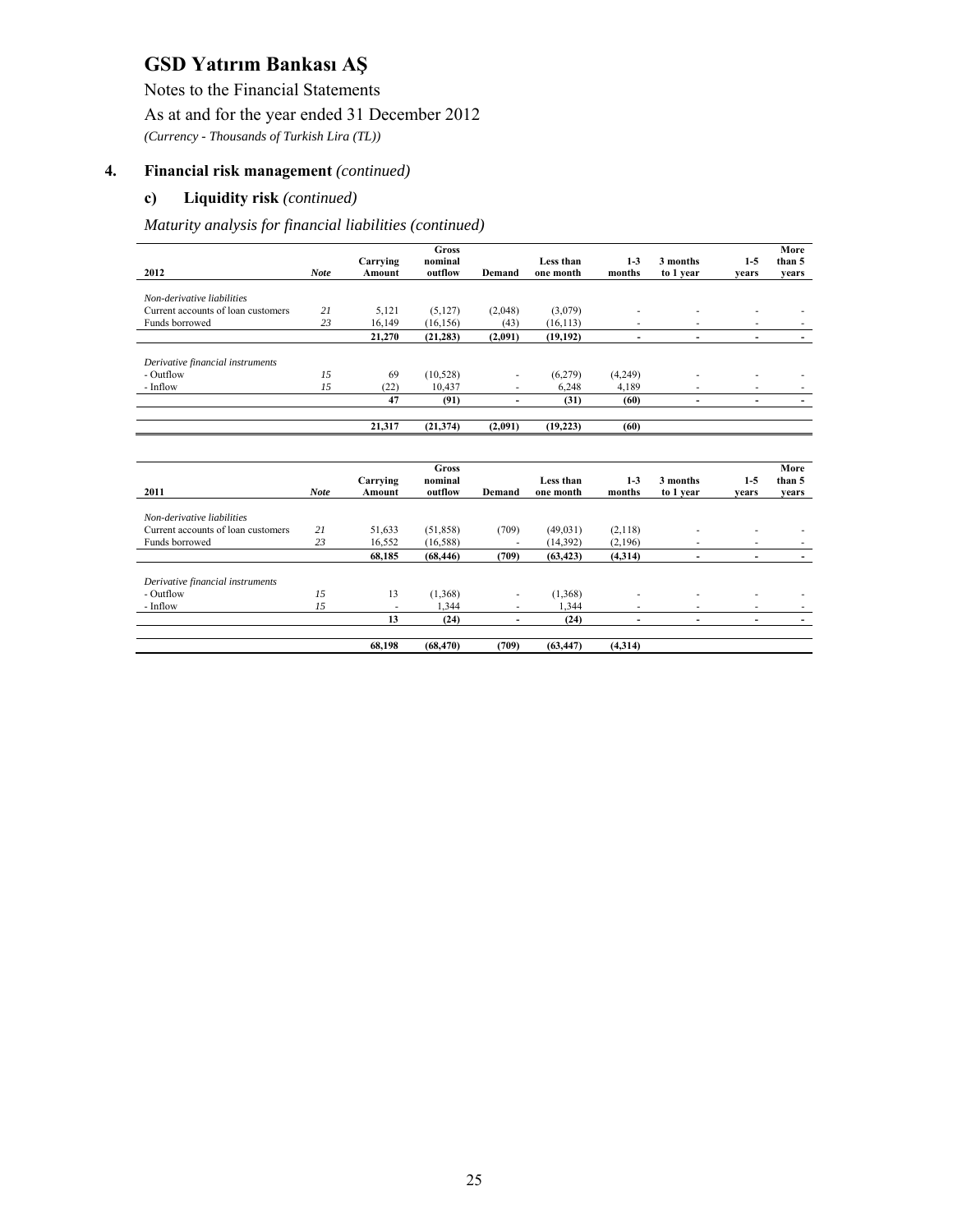Notes to the Financial Statements

As at and for the year ended 31 December 2012

*(Currency - Thousands of Turkish Lira (TL))* 

## **4. Financial risk management** *(continued)*

#### **d) Market risk**

Market risk is the risk that changes in market prices such as interest rate, equity prices, foreign exchange rates and credit spreads will affect the Bank's income or the value of its holdings of financial instruments.

The Board of Directors of the Bank determines the risk limits for primary risks carried by the Bank and periodically revises these limits. For the purpose of hedging market risk, the Bank primarily aims to balance the foreign currency position, collateralise the loans and manage liquidity.

The market risk arising from trading portfolio is monitored, measured and reported using Standardised Approach to the legal legislation. The monthly market risk report and the weekly currency risk reports prepared using Standardised Approach are reported to BRSA. The Bank's value at market risks as at 31 December 2012 and 2011 calculated as per the statutory financial statements prepared for BRSA reporting purposes within the scope of "Regulation on Measurement and Assessment of Capital Adequacy Ratios of Banks" published in Official Gazette no. 26333 dated 1 November 2006, are as follows:

|                            |         | 2011                     |                          |                          |                |        |
|----------------------------|---------|--------------------------|--------------------------|--------------------------|----------------|--------|
|                            | Average | <b>Highest</b>           | Lowest                   | Average                  | <b>Highest</b> | Lowest |
|                            |         |                          |                          |                          |                |        |
| Interest rate risk         |         | 63                       |                          | 11                       | 33             |        |
| Equity price risk          | -       | $\overline{\phantom{0}}$ |                          | $\overline{\phantom{a}}$ |                |        |
| Currency risk              | 19      | 229                      | $\overline{\phantom{0}}$ | 82                       | 254            |        |
|                            |         |                          |                          |                          |                |        |
| <b>Total value-at-risk</b> | 30      | 292                      |                          | 93                       | 287            |        |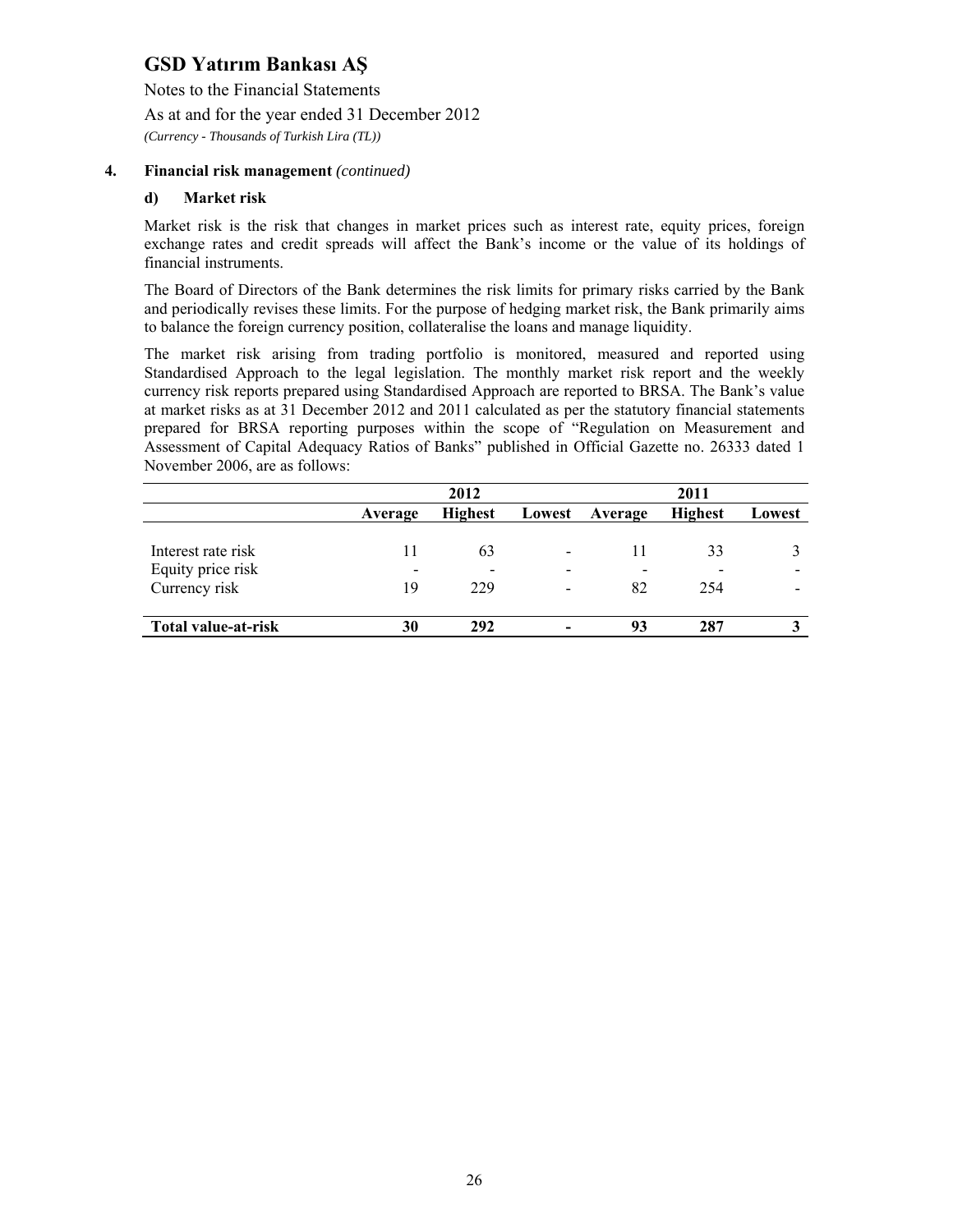Notes to the Financial Statements

As at and for the year ended 31 December 2012

*(Currency - Thousands of Turkish Lira (TL))* 

## **4. Financial risk management** *(continued)*

#### **d) Market risk** *(continued)*

#### *Currency risk*

The Bank takes on exposure to effects of fluctuations in the prevailing foreign currency exchange rates on its financial position and cash flows. Foreign currency risk indicates the possibility of the potential losses that the Bank is subject to due to the exchange rate movements in the market. The Bank does not prefer to carry foreign currency risk and holds foreign currency asset and liability items together with derivatives in balance against the foreign currency risk.

The Bank manages foreign currency risk by weekly Asset and Liability Committee meetings, comprising members of senior management of the Bank and through limits on the positions which can be taken by the Bank's treasury and securities trading divisions.

The concentrations of assets, liabilities and off statement of financial position items are as follows:

| 2012                                    | Euro        | <b>USD</b> | Yen                      | Other        | <b>Total</b> |
|-----------------------------------------|-------------|------------|--------------------------|--------------|--------------|
|                                         |             |            |                          |              |              |
| Cash and balances with the Central Bank |             | 279        |                          |              | 279          |
| Due from banks                          | 19          | 52         |                          | 6            | 77           |
| Loans and advances to customers         |             | 341        |                          |              | 341          |
| Current accounts of loan customers      |             |            |                          |              |              |
| Funds borrowed                          | (4,307)     | (4,297)    |                          |              | (8,604)      |
| Other liabilities                       | (4)         | (2, 424)   |                          |              | (2, 428)     |
| Net balance sheet position              | (4,292)     | (6,049)    | $\overline{\phantom{a}}$ | 6            | (10, 335)    |
|                                         |             |            |                          |              |              |
| Net off-balance sheet position          |             |            |                          |              |              |
| - Derivative financial assets           | 4,233       | 6,204      |                          |              | 10,437       |
| - Derivative financial liabilities      |             |            |                          |              |              |
| <b>Net position</b>                     | (59)        | 155        | $\overline{\phantom{a}}$ | 6            | 102          |
|                                         |             |            |                          |              |              |
|                                         |             |            |                          |              |              |
| 2011                                    | <b>Euro</b> | <b>USD</b> | Yen                      | <b>Other</b> | <b>Total</b> |
|                                         |             |            |                          |              |              |
| Cash and balances with the Central Bank |             | 2,052      |                          |              | 2,052        |
| Due from banks                          | 41          | 13         | 3                        | 45           | 102          |
| Loans and advances to customers         |             | 3,589      |                          |              | 3,589        |
| Current accounts of loan customers      |             |            |                          |              |              |
| Funds borrowed                          | (1,320)     | (5,075)    |                          |              | (6,395)      |
| Other liabilities                       | (130)       | (421)      |                          |              | (551)        |
| Net balance sheet position              | (1,409)     | 158        | 3                        | 45           | (1,203)      |
|                                         |             |            |                          |              |              |
| Net off-balance sheet position          |             |            |                          |              |              |
| - Derivative financial assets           | 1,344       |            |                          |              | 1,344        |
| - Derivative financial liabilities      |             |            |                          |              |              |
| <b>Net position</b>                     | (65)        | 158        | 3                        | 45           | 141          |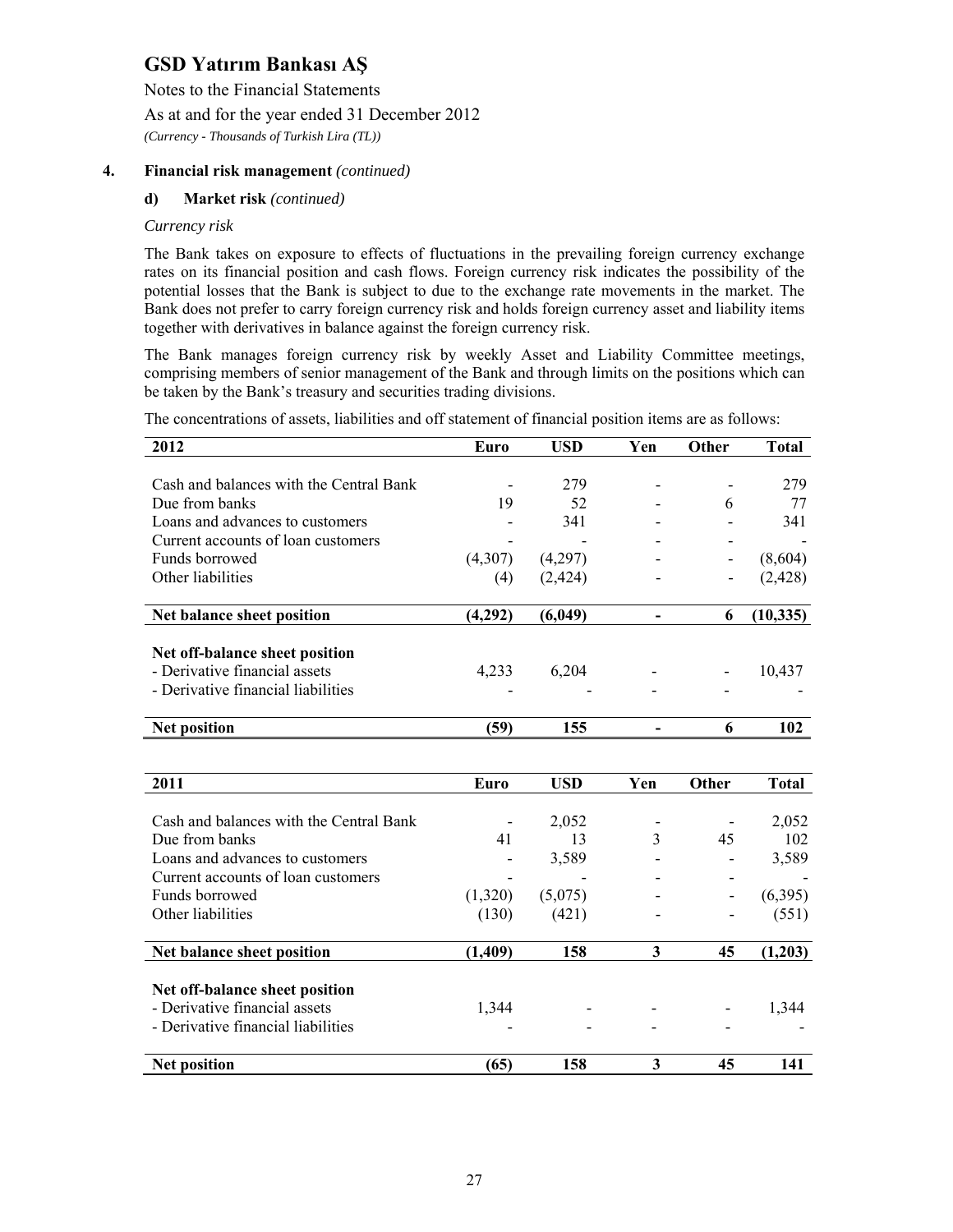Notes to the Financial Statements

As at and for the year ended 31 December 2012

*(Currency - Thousands of Turkish Lira (TL))* 

## **4. Financial risk management** *(continued)*

#### **d) Market risk** *(continued)*

*Currency risk (continued)* 

#### *Sensitivity analysis*

A 10 percent weakening of TL against the foreign currencies at 31 December 2012 and 2011 would have decreased equity and profit or loss by the amounts shown below. This analysis assumes that all other variables, in particular interest rates, remain constant. The analysis is performed on the same basis for 2011.

|                  |              | 2012                  | 2011          |                       |  |
|------------------|--------------|-----------------------|---------------|-----------------------|--|
|                  | Equity $(*)$ | <b>Profit or loss</b> | Equity $(*)$  | <b>Profit or loss</b> |  |
|                  |              |                       |               |                       |  |
| Euro             | (6)          | $\lbrack 0 \rbrack$   | $\frac{1}{2}$ |                       |  |
| <b>USD</b>       | 16           | 16                    | 16            | 16                    |  |
| Other currencies | -            |                       |               |                       |  |
| <b>Total</b>     | Ю            |                       |               |                       |  |

(\*) Equity effect also includes profit or loss effect of 10% devaluation of TL against related currencies.

A 10 percent strengthening of the TL against the foreign currencies at 31 December 2012 and 2011 would have had the equal but opposite effect on the above currencies to the amounts shown above, on the basis that all other variables remain constant.

#### *Interest rate risk*

Interest rate risk arises from the possibility that changes in interest rates will affect the value of financial instruments and cash flows. The Bank is exposed to interest rate risk as a result of mismatches or gaps in the amounts of assets and liabilities and off balance sheet instruments that mature or reprice in a given period. The Bank manages this risk by matching the repricing of assets and liabilities through risk management strategies.

A substantial majority of the Bank's assets and liabilities reprice within three months. Accordingly, there is a limited exposure to interest rate risk.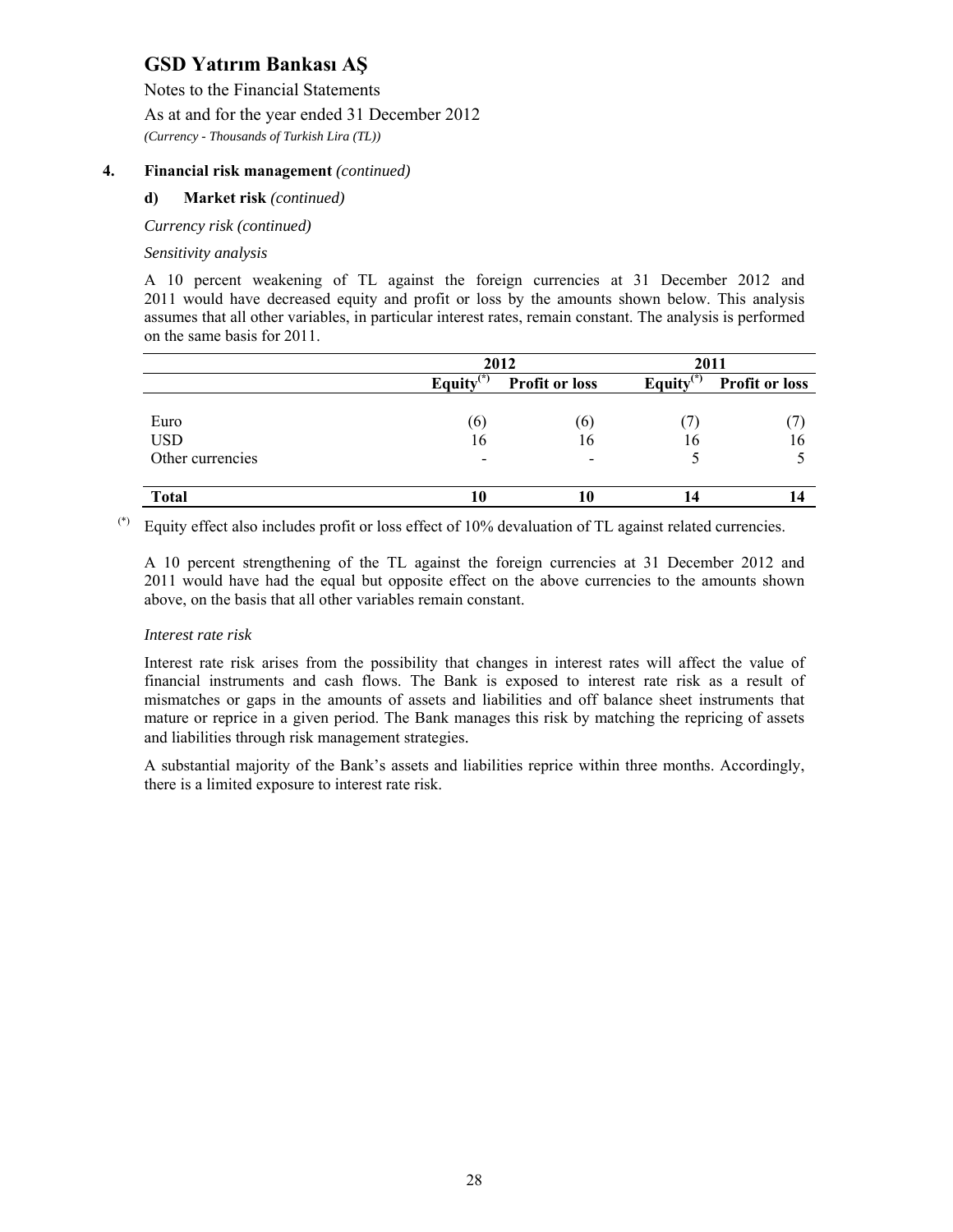Notes to the Financial Statements

As at and for the year ended 31 December 2012

*(Currency - Thousands of Turkish Lira (TL))* 

### **4. Financial risk management** *(continued)*

#### **d) Market risk** *(continued)*

*Interest rate risk (continued)* 

#### *Exposure to interest rate risk*

The principal risk to which portfolios are exposed is the risk of loss from fluctuations in the future cash flows or fair values of financial instrument because of a change in market interest rates. Interest rate risk is managed principally through monitoring interest rate gaps and by having pre-approved limits for repricing bands. The ALCO is the monitoring body for compliance with these limits and is assisted by Risk Management Department of the Bank in its day-to-day monitoring activities. A summary of the Bank's interest rate gap position on portfolios is as follows:

|                                         | Up to $1$ | $1 - 3$ | $3 - 12$                 | $1 - 5$                  | 5 years                      | Non<br>interest |              |
|-----------------------------------------|-----------|---------|--------------------------|--------------------------|------------------------------|-----------------|--------------|
| 2012                                    | month     | months  | months                   | vears                    | and over                     |                 | <b>Total</b> |
|                                         |           |         |                          |                          |                              |                 |              |
| <b>Assets</b>                           |           |         |                          |                          |                              |                 |              |
| Cash and balances with the Central Bank |           |         |                          |                          |                              | 289             | 289          |
| Due from banks                          |           | -       | $\overline{\phantom{a}}$ | $\overline{\phantom{0}}$ | $\overline{\phantom{a}}$     | 82              | 82           |
| Trading assets                          |           |         |                          |                          | $\overline{\phantom{0}}$     |                 |              |
| Loans and advances to customers         | 87,976    | 13,423  | 1,566                    | 181                      | $\overline{\phantom{a}}$     | $900(*)$        | 104,046      |
| <b>Total assets</b>                     | 87,976    | 13.423  | 1,566                    | 181                      |                              | 1,271           | 104,417      |
|                                         |           |         |                          |                          |                              |                 |              |
| <b>Liabilities</b>                      |           |         |                          |                          |                              |                 |              |
| Current accounts of loan customers      |           | 3,072   |                          |                          |                              | 2,049           | 5,121        |
| Funds borrowed                          | 16,106    |         | $\overline{\phantom{a}}$ | ۰                        | $\overline{\phantom{a}}$     | 43              | 16,149       |
| <b>Total liabilities</b>                | 16.106    | 3,072   |                          |                          | $\qquad \qquad \blacksquare$ | 2,092           | 21,270       |
|                                         |           |         |                          |                          |                              |                 |              |
| Balance sheet interest sensitivity gap  | 71,870    | 10.351  | 1.566                    | 181                      |                              | (821)           | 83,147       |

(\*) Includes non-performing loans amounting TL 10,253 and allowance for loan losses amounting TL 9,353 TL. Allowance for collective impairment is not included.

|                                         |                          |         |                          |                          |                          | Non      |              |
|-----------------------------------------|--------------------------|---------|--------------------------|--------------------------|--------------------------|----------|--------------|
|                                         | Up to $1$                | $1 - 3$ | $3 - 12$                 | $1 - 5$                  | 5 years                  | interest |              |
| 2011                                    | month                    | months  | months                   | vears                    | and over                 | bearing  | <b>Total</b> |
|                                         |                          |         |                          |                          |                          |          |              |
| <b>Assets</b>                           |                          |         |                          |                          |                          |          |              |
| Cash and balances with the Central Bank |                          |         | $\overline{\phantom{a}}$ |                          |                          | 2.099    | 2,099        |
| Due from banks                          | $\overline{\phantom{0}}$ | ۰       | $\overline{\phantom{0}}$ | $\overline{\phantom{0}}$ |                          | 128      | 128          |
| Trading assets                          | $\blacksquare$           |         | 457                      |                          | $\overline{\phantom{0}}$ |          | 457          |
| Loans and advances to customers         | 121,890                  | 17,200  | 2,766                    | 111                      | ۰                        | $838(*)$ | 142,805      |
| <b>Total assets</b>                     | 121.890                  | 17.200  | 3,223                    | 111                      |                          | 3.065    | 145,489      |
|                                         |                          |         |                          |                          |                          |          |              |
| <b>Liabilities</b>                      |                          |         |                          |                          |                          |          |              |
| Current accounts of loan customers      | 48.837                   | 2,087   |                          |                          |                          | 709      | 51,633       |
| Funds borrowed                          | 14,379                   | 2,173   |                          | -                        |                          |          | 16,552       |
| <b>Total liabilities</b>                | 63,216                   | 4,260   | -                        | -                        |                          | 709      | 68,185       |
|                                         |                          |         |                          |                          |                          |          |              |
| Balance sheet interest sensitivity gap  | 58,674                   | 12.940  | 3,223                    | 111                      |                          | 2.356    | 77.304       |

(\*) Includes net of non-performing loans amounting TL 10,338 and allowance for loan losses amounting TL 9,500. Allowance for collective impairment is not included.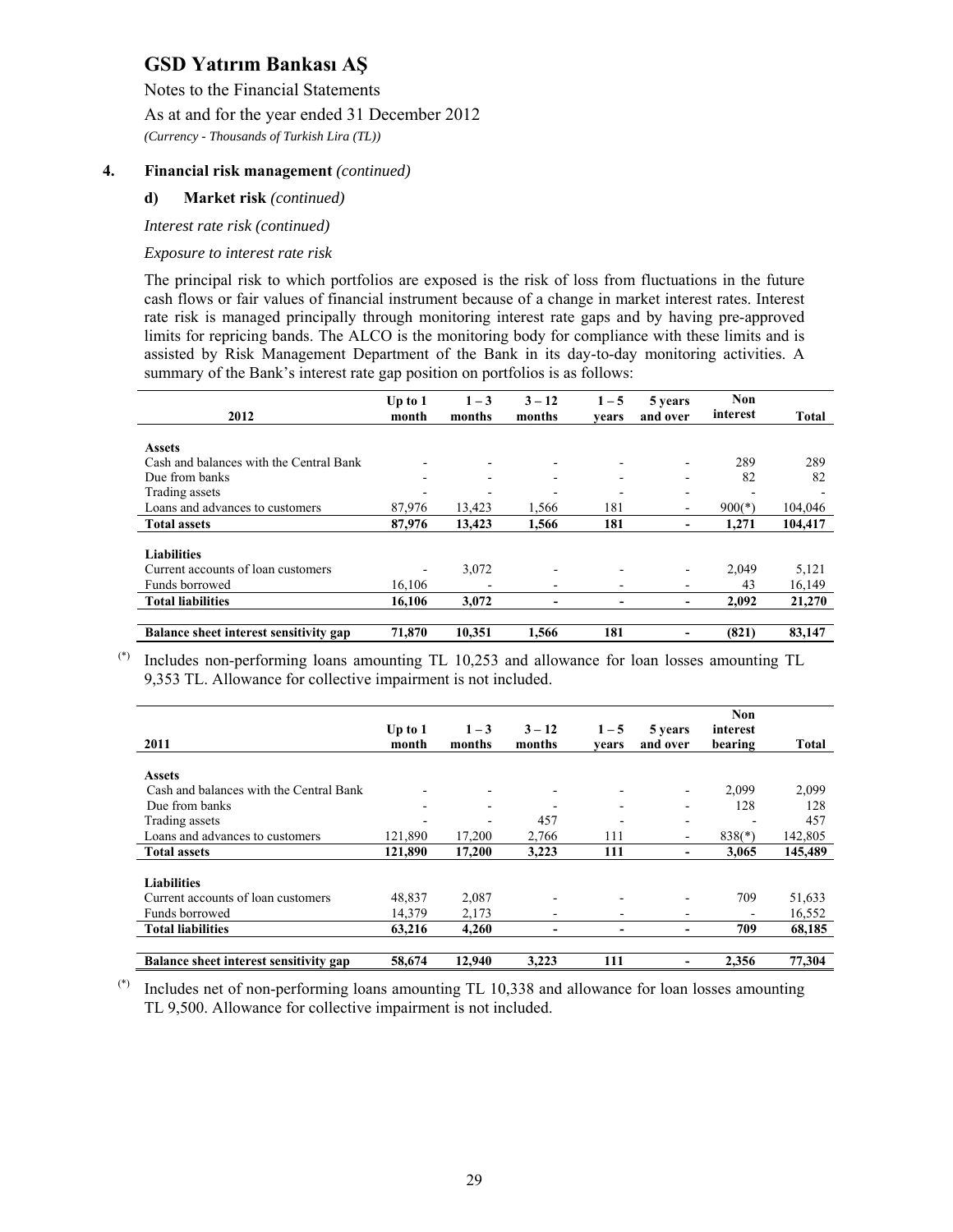Notes to the Financial Statements

As at and for the year ended 31 December 2012

*(Currency - Thousands of Turkish Lira (TL))* 

## **4. Financial risk management** *(continued)*

#### **d) Market risk** *(continued)*

*Interest rate risk (continued)* 

#### *Sensitivity analysis*

The sensitivity of the statement of comprehensive income is the effect of the assumed changes in interest rates on the net interest income for the year based on the floating rate financial assets and financial liabilities held at 31 December 2012. This analysis assumes that all other variables, in particular foreign currency rates, remain constant. This analysis is performed on the same basis for 31 December 2011. The following tables also include the sensitivity of trading portfolio of the Bank.

|                                     | <b>Profit or loss</b> |          | Equity $(*)$ |          |  |
|-------------------------------------|-----------------------|----------|--------------|----------|--|
|                                     | 100bp                 | 100bp    | 100bp        | 100bp    |  |
| 2012                                | increase              | decrease | increase     | decrease |  |
|                                     |                       |          |              |          |  |
| Financial assets at fair value      |                       |          |              |          |  |
| through profit or loss              |                       |          |              |          |  |
| Floating rate financial assets      |                       |          |              |          |  |
| Floating rate financial liabilities |                       |          |              |          |  |
|                                     |                       |          |              |          |  |
| Total, net                          |                       |          |              |          |  |

|                                                                                                                                   | <b>Profit or loss</b> |                   | Equity $\overline{\mathbf{w}^{(n)}}$ |                   |
|-----------------------------------------------------------------------------------------------------------------------------------|-----------------------|-------------------|--------------------------------------|-------------------|
| 2011                                                                                                                              | 100bp<br>increase     | 100bp<br>decrease | 100bp<br>increase                    | 100bp<br>decrease |
| Financial assets at fair value<br>through profit or loss<br>Floating rate financial assets<br>Floating rate financial liabilities | (3)                   | 4                 | (3)                                  | $\overline{4}$    |
| Total, net                                                                                                                        |                       | Δ                 | $\left(3\right)$                     |                   |

 $(*)$  Equity effect also includes profit or loss effect of 100 bp increase or decrease in interest rates.

#### *Interest Rate Risk Arising from Banking Accounts:*

Interest rate sensitivity of the banking book is calculated as the difference of discounted cash flows of assets and liabilities. With this method, the future changes of interest rates and their effects on the cash flow of asset and liabilities are simulated and the influence of these changes on the interest income and equity of the Bank is assessed. The exercise is subject to PV01 and worst case scenario limit which are (1) 100 bps parallel shift of yield curves and (2) worst case shifts of yield curves which refer to parallel and non-parallel (flattening and steepening) shift of TL (500 bps) and foreign currency (200 bps) yield curves.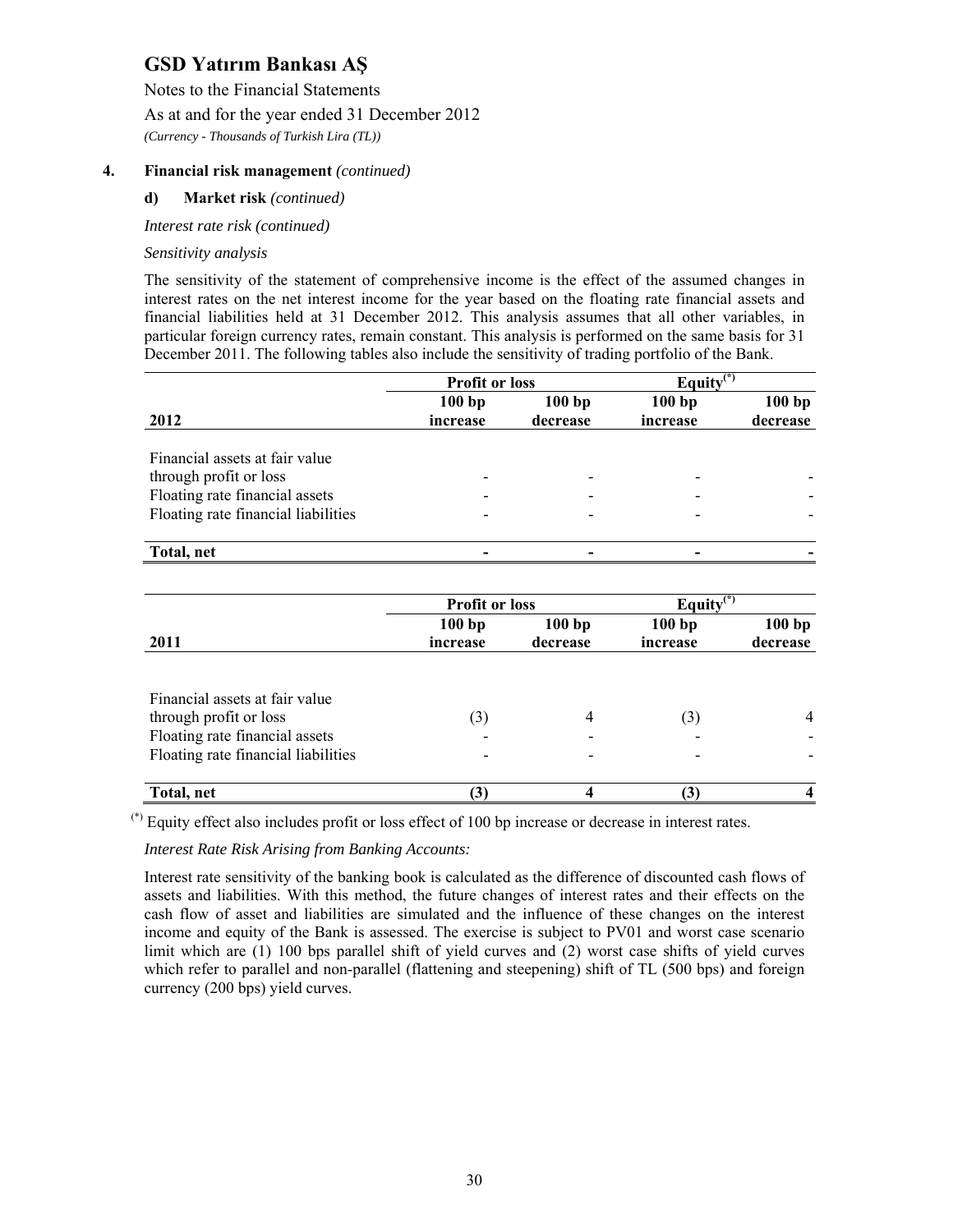Notes to the Financial Statements

As at and for the year ended 31 December 2012

*(Currency - Thousands of Turkish Lira (TL))* 

## **4. Financial risk management** *(continued)*

#### **d) Market risk** *(continued)*

*Interest Rate Risk Arising from Banking Accounts (continued):* 

|   | Currency                      | <b>Applied Shock</b><br>$(+/- x \text{ base points})$ | <b>Gains/Losses</b> | Gains/Equity-<br><b>Losses/Equity</b> |
|---|-------------------------------|-------------------------------------------------------|---------------------|---------------------------------------|
|   | TL                            | 500                                                   | (338)               | $(\%0.41)$                            |
|   |                               | (400)                                                 | 287                 | %0.35                                 |
| 2 | Euro                          | 200                                                   | 3                   | %0.00                                 |
|   |                               | (200)                                                 | $\left( 3\right)$   | $(\%0.00)$                            |
| 3 | <b>USD</b>                    | 200<br>(200)                                          | 5<br>(5)            | %0.01<br>$(\%0.01)$                   |
|   | <b>Total (Negative Shock)</b> |                                                       | 279                 | %0.34                                 |
|   | <b>Total (Positive Shock)</b> |                                                       | (330)               | % (0.40)                              |

#### *Summary of average interest rates*

As at 31 December 2012 and 2011, the summary of average interest rates for different assets and liabilities are as follows:

|                                         |       | 2012       |       |                          | 2011       |       |
|-----------------------------------------|-------|------------|-------|--------------------------|------------|-------|
|                                         | Euro  | <b>USD</b> | TL    | Euro                     | <b>USD</b> | TL    |
|                                         |       |            |       |                          |            |       |
| <b>Assets</b>                           |       |            |       |                          |            |       |
| Cash and balances with the Central Bank |       |            |       |                          |            |       |
| Due from banks                          |       |            |       |                          |            |       |
| Trading assets                          |       |            |       |                          | -          | 11.18 |
| Loans and advances to customers         |       | 7.35       | 10.14 |                          | 7.90       | 15.89 |
|                                         |       |            |       |                          |            |       |
| <b>Liabilities</b>                      |       |            |       |                          |            |       |
| Current accounts of loan customers      |       | 3.87       | 5.00  | $\overline{\phantom{a}}$ | 4.50       | 11.31 |
| Funds borrowed                          | 2 3 7 | 1.33       | 7.00  | 1.00                     | 5.66       | 12.75 |

#### **e) Operational risk**

Operational risk is the risk of direct or indirect loss arising from a wide variety of causes associated with the Bank's processes, personnel, technology and infrastructure, and from external factors other than credit, market and liquidity risks such as those arising from legal and regulatory requirements and generally accepted standards of corporate behaviour. Operational risks arise from all of the Bank's operations and are faced by all business entities.

The operational risk items in the Bank are determined in accordance with the definition of operational risk by considering the whole processes, products and departments. The control areas are set for operational risks within the Bank and all operational risks are followed by assigning the risks to these control areas. In this context, appropriate monitoring methodology is developed for each control area that covers all operational risks and control frequencies are determined.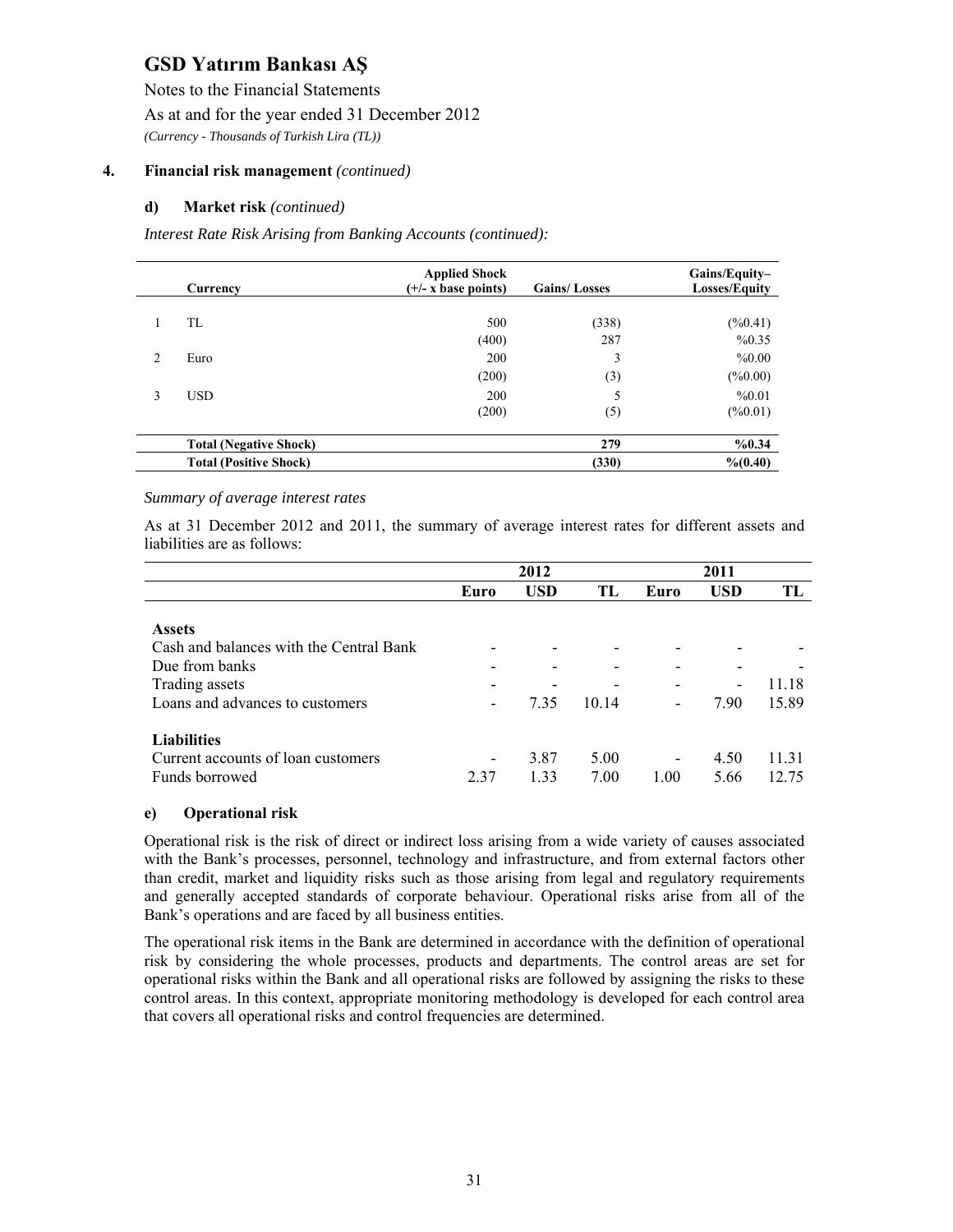Notes to the Financial Statements

As at and for the year ended 31 December 2012

*(Currency - Thousands of Turkish Lira (TL))* 

### **4. Financial risk management** *(continued)*

### **e) Operational risk** *(continued)*

The Bank calculated the value at operational risk in accordance with the "Computation of Value of Operational Risk" of the circular, "Regulation Regarding Measurement and Assessment of Capital Adequacy Ratios of Banks" published in the Official Gazette dated 1 November 2006, using gross profit of the last three years, 2009, 2010 and 2011 (Basic Indicator Approach). The amount calculated as TL 21,113 as at 31 December 2012 (2011: TL 27,273) represents the operational risk that the Bank may expose and the amount of minimum capital requirement to eliminate this risk.

## **f) Capital management**

BRSA, the regulator body of the banking industry, sets and monitors capital requirements for the Bank. In implementing current capital requirements, BRSA requires the banks to maintain a prescribed ratio of minimum 8% of total capital to total risk-weighted assets.

The Bank is regulatory capital is analysed into two tiers:

- Tier 1 capital, capital is composed of the total amount of paid up capital, legal, voluntary and extra reserves, profits for the period after tax provisions and profits for previous years. The total amount of banks' losses for the period and losses for previous years is taken into account as a deduction item, in the calculation of Tier 1 capital.
- Tier 2 capital, is composed of the total amount of general provisions for credits, fixed assets revaluation fund, revaluation of available-for-sale financial assets and equity investments, subordinated loans received, free reserves set aside for contingencies and the fund for increase in the value of securities.

Banking operations are categorised as either trading book or banking book, and risk-weighted assets are determined according to specified requirements that seek to reflect the varying levels of risk attached to assets and off-balance sheet exposures. Operational risk capital requirement is calculated using Basic Indicator Approach and included in the capital adequacy calculations.

The Bank's policy is to maintain a strong capital base so as to maintain investor, creditor and market confidence and to sustain future development of the business.

The Bank and its individually regulated operations have complied with externally imposed capital requirements throughout the period.

There have been no material changes in the Bank's management of capital during the period.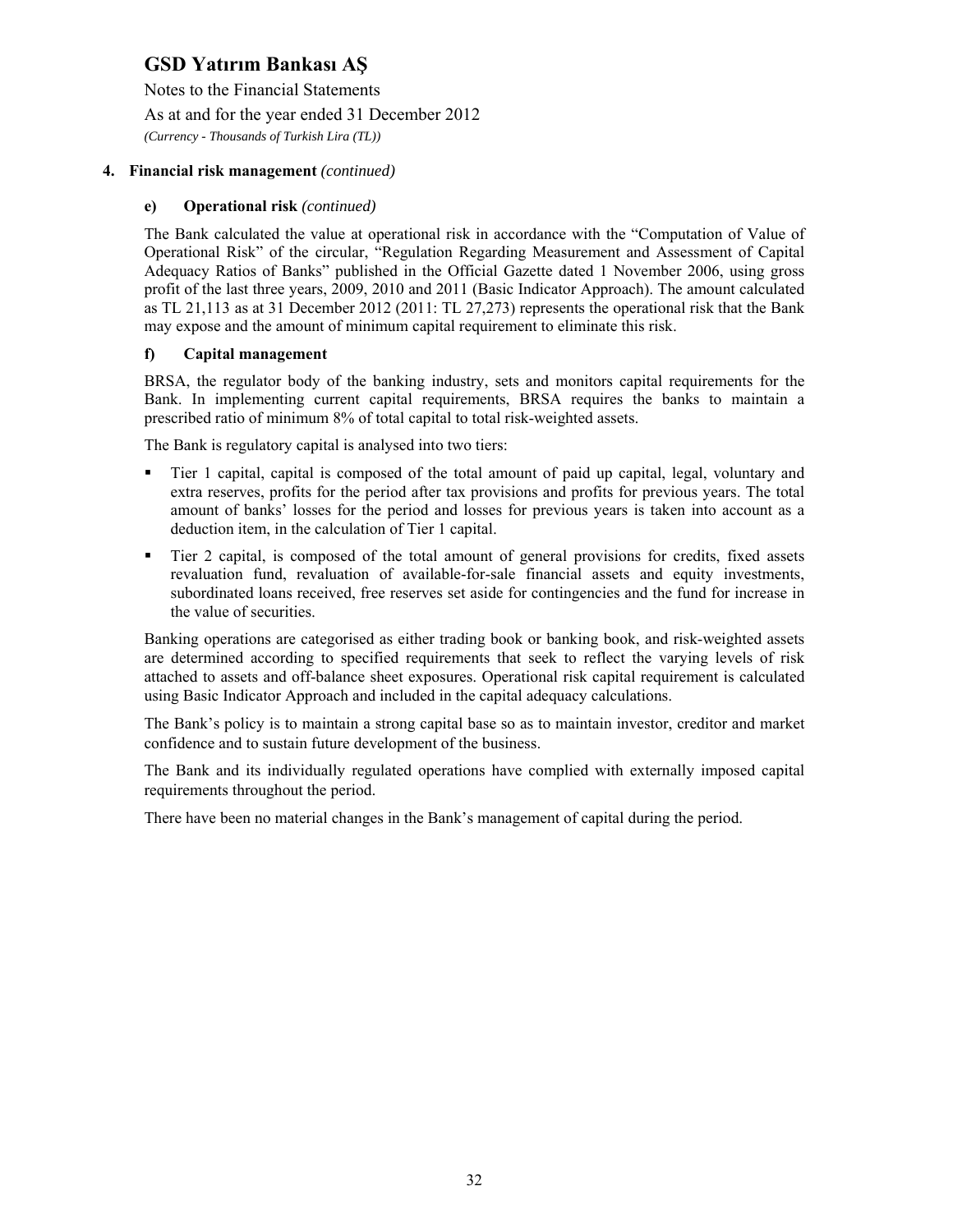Notes to the Financial Statements

As at and for the year ended 31 December 2012

*(Currency - Thousands of Turkish Lira (TL))* 

### **4. Financial risk management** *(continued)*

### **f) Capital management** *(continued)*

The Bank's capital position at 31 December 2012 is as follows:

|                                                                                                            | 2012       |
|------------------------------------------------------------------------------------------------------------|------------|
| Tier 1 capital                                                                                             | 80,762     |
| Tier 2 capital                                                                                             | 81,843     |
| Deductions from capital                                                                                    |            |
| <b>Total regulatory capital</b>                                                                            | 81,843     |
| Risk-weighted assets                                                                                       | 170,200    |
| Value at market risk                                                                                       | <b>200</b> |
| Operational risk                                                                                           | 21,113     |
| <b>Capital ratios</b><br>Total regulatory capital expressed as a percentage of total risk-weighted assets, |            |
| value at market risk and operational risk                                                                  | 42.73      |
| Total Tier 1 capital expressed as a percentage of risk-weighted assets, value at                           |            |
| market risk and operational risk                                                                           | 42.17      |
| Since the calculation of capital computation has been revised effective from 1 July 2012, the table        |            |

above is presented only for 31 December 2012 and comparative figures are not presented.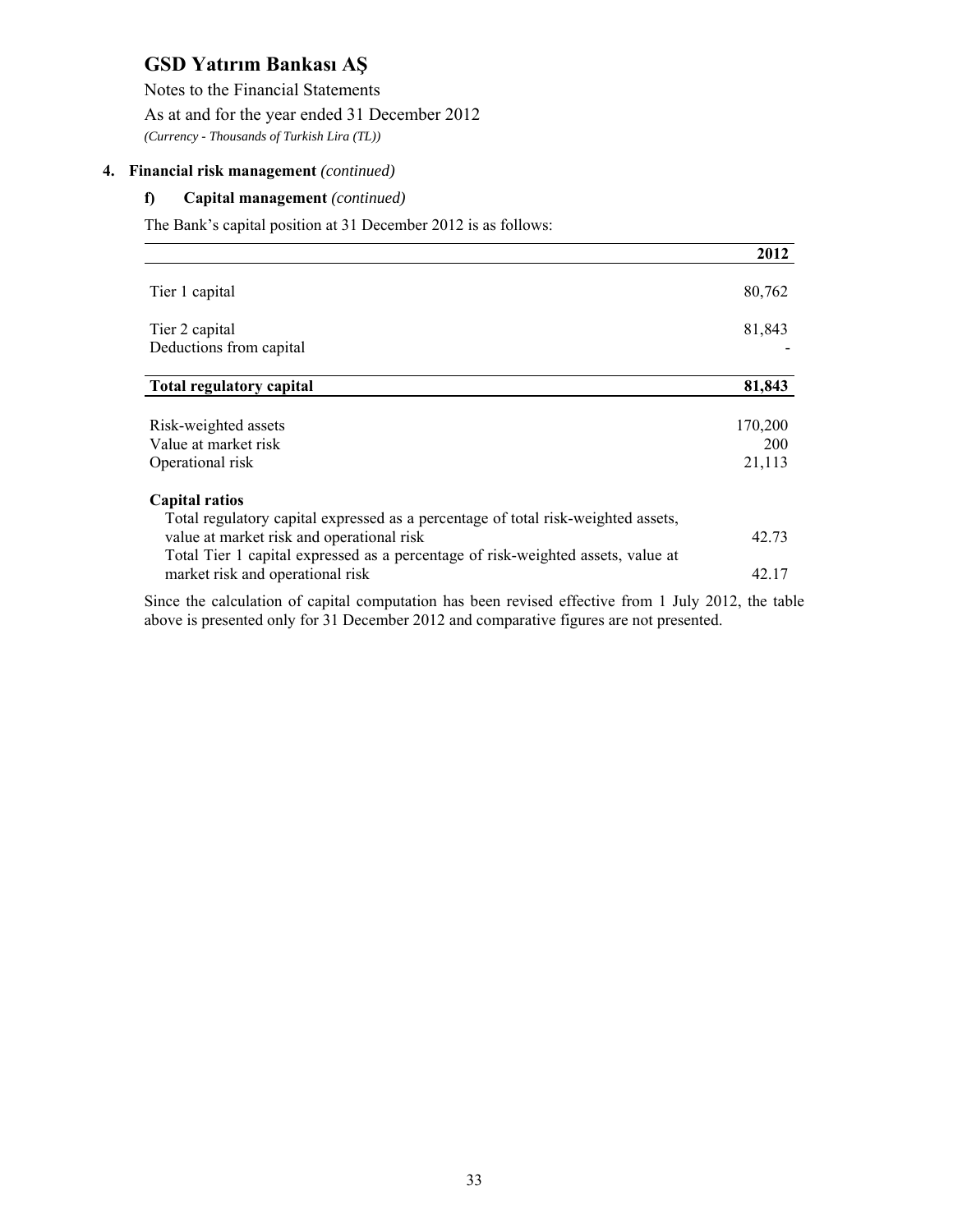Notes to the Financial Statements

As at and for the year ended 31 December 2012

*(Currency - Thousands of Turkish Lira (TL))* 

### **5. Use of estimates and judgements**

Management decides to the development, selection and disclosure of the Bank's critical accounting policies and estimates, and the application of these policies and estimates.

These disclosures supplement the commentary on financial risk management (see note 4).

#### **Key sources of estimation uncertainty**

#### *Allowances for credit losses*

Assets accounted for at amortised cost are evaluated for impairment on a basis described in accounting policy 3.9.

The specific counterparty component of the total allowances for impairment applies to financial assets evaluated individually for impairment and is based upon management's best estimate of the present value of the cash flows that are expected to be received. In estimating these cash flows, management makes judgements about a counterparty's financial situation and the net realisable value of any underlying collateral. Each impaired asset is assessed on its merits, and the workout strategy and estimate of cash flows considered recoverable are independently approved by the Credit Risk Function.

Collectively assessed impairment allowances cover credit losses inherent in portfolios of loans and advances when there is objective to suggest that they contain impaired loans and advances, but the individual impaired items cannot yet be identified.

#### *Determining fair values*

The determination of fair value for financial assets and liabilities for which there is no observable market price requires the use of valuation techniques as described in accounting policy 3.9. For financial instruments that trade infrequently and have little price transparency, fair value is less objective, and requires varying degrees of judgement depending liquidity, concentration, uncertainty of market factors, pricing assumptions and other risks affecting the specific instrument. See also "Valuation of financial instruments" below.

#### **Critical accounting judgements in applying the Bank's accounting policies**

Critical accounting judgements made in applying the Bank's accounting policies include:

#### *Valuation of financial instruments*

The Bank's accounting policy on fair value measurements is discussed in accounting policy 3.9.

The Bank measures fair values using the following fair value hierarchy that reflects the significance of the inputs used in making the measurements.

Level 1: Quoted market price (unadjusted) in an active market for identical instrument.

Level 2: Valuation techniques based on observable inputs, either directly (i.e., as prices) or indirectly (i.e., derived from prices). This category includes instruments using valuation techniques where all significant inputs are directly or indirectly observable from market data.

Level 3: Valuation techniques using significant unobservable inputs. This category includes all instruments where the valuation technique includes inputs not based on observable data and the unobservable inputs have a significant effect on the instrument's valuation.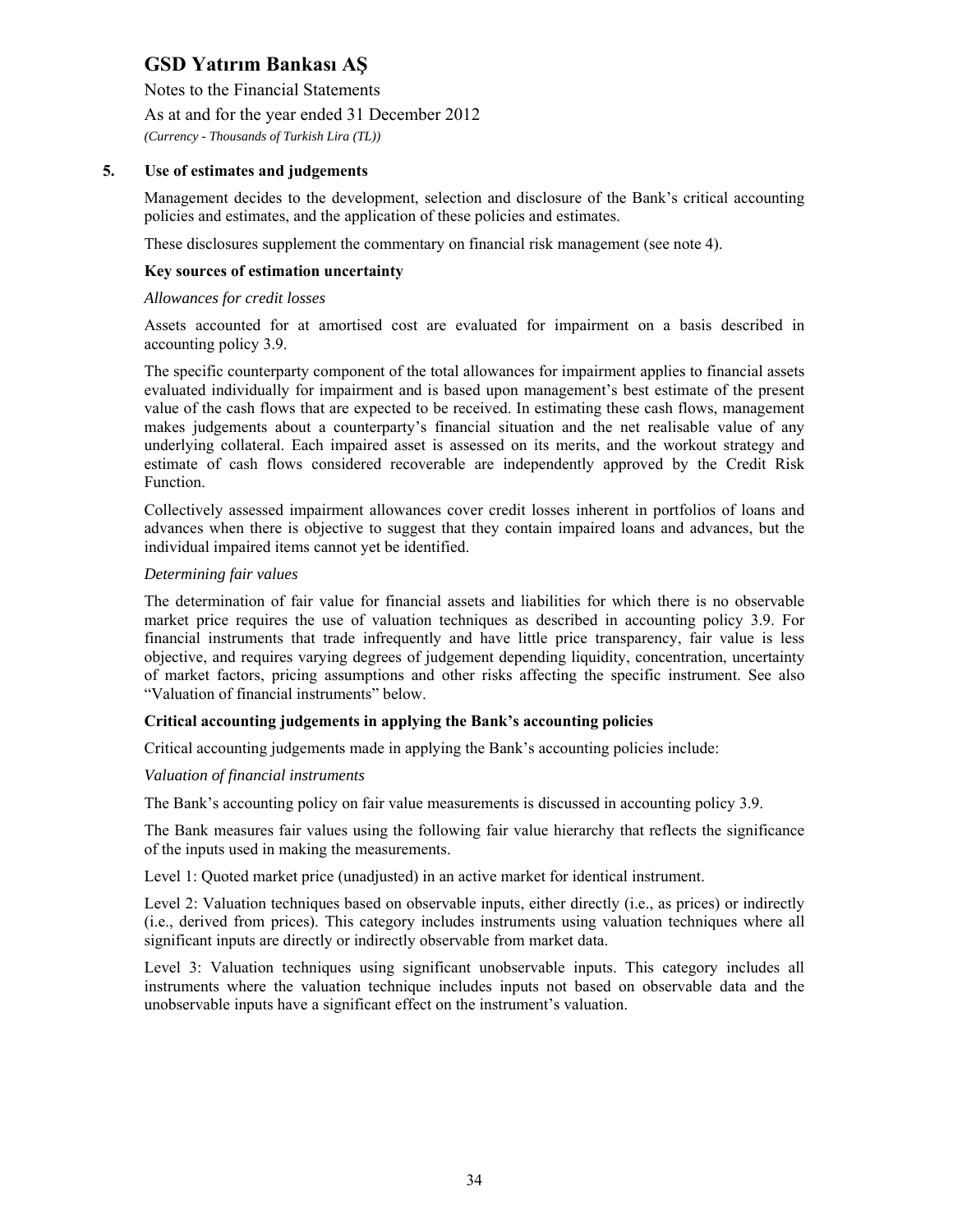Notes to the Financial Statements

As at and for the year ended 31 December 2012

*(Currency - Thousands of Turkish Lira (TL))* 

## **6. Use of estimates and judgements** *(continued)*

### **Critical accounting judgements in applying the Bank's accounting policies** *(continued)*

#### *Valuation of financial instruments (continued)*

Fair values of financial assets and financial liabilities that are traded in active markets are based on quoted market prices or dealer price quotations. For all other financial instruments, the Bank determines fair values using valuation techniques.

Valuation techniques include net present value and discounted cash flow models. Assumptions and inputs used in valuation techniques include risk-free and benchmark interest rates. The objective of valuation techniques is to arrive at a fair value determination that reflects the price of the financial instrument at the reporting date that would have been determined by market participants acting at arm's length.

The Bank uses widely recognised valuation models for determining the fair value of common and more simple financial instruments, like forwards and currency swaps that use only observable market data and require little management judgement and estimation. Observable prices and model inputs are usually available in the market for listed debt securities. Availability of observable market prices and model inputs reduces the need for management judgement and estimation and also reduces the uncertainty associated with determination of fair values. Availability of observable market prices and inputs varies depending on the products and markets and is prone to changes based on specific events and general conditions in the financial markets.

This table below analyses financial instruments measured at fair value at the end of the reporting period, by the level in the fair value hierarchy into which the fair value measurement is categorised:

| 2012                             | <b>Note</b> | Level 1 | Level 2 | Level 3 | <b>Total</b> |
|----------------------------------|-------------|---------|---------|---------|--------------|
|                                  |             |         |         |         |              |
| <b>Assets</b>                    |             |         |         |         |              |
| Trading assets                   | 14          |         |         |         |              |
| Derivative financial instruments | 15          |         | 22      |         | 22           |
|                                  |             |         |         |         |              |
|                                  |             | -       | 22      |         | 22           |
|                                  |             |         |         |         |              |
| <b>Liabilities</b>               |             |         |         |         |              |
| Derivative financial instruments | 15          |         | 69      |         | 69           |
|                                  |             |         | 69      |         | 69           |
|                                  |             |         |         |         |              |
| 2011                             | <b>Note</b> | Level 1 | Level 2 | Level 3 | <b>Total</b> |
|                                  |             |         |         |         |              |
| <b>Assets</b>                    |             |         |         |         |              |
| Trading assets                   | 14          | 457     |         |         | 457          |
| Derivative financial instruments | 15          |         |         |         |              |
|                                  |             |         |         |         |              |
|                                  |             | 457     |         |         | 457          |
|                                  |             |         |         |         |              |
| <b>Liabilities</b>               |             |         |         |         |              |
| Derivative financial instruments | 15          |         | 13      |         | 13           |
|                                  |             |         |         |         |              |
|                                  |             |         | 13      |         | 13           |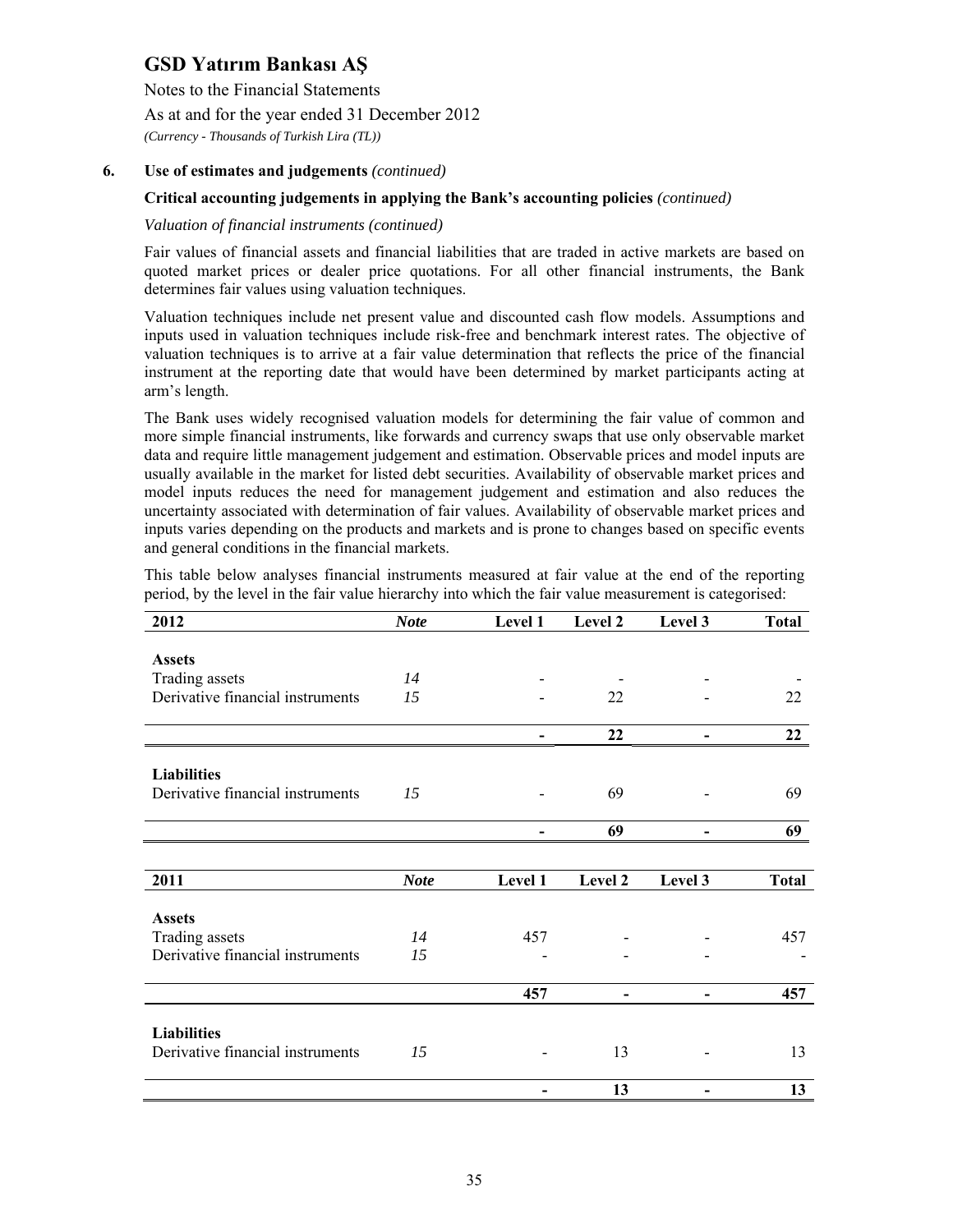Notes to the Financial Statements

As at and for the year ended 31 December 2012

*(Currency - Thousands of Turkish Lira (TL))* 

### **5. Use of estimates and judgements** *(continued)*

#### **Critical accounting judgements in applying the Bank's accounting policies** *(continued)*

#### *Financial asset and liability classification*

The Bank's accounting policies provide scope for assets and liabilities to be designated at inception into different accounting categories in certain circumstances:

 In classifying financial assets and liabilities as "trading", the Bank has determined that it meets the description of trading assets and liabilities set out in accounting policy 3.11.

Details of the Bank's classification of financial assets and liabilities are given in note 6.

#### **6. Financial assets and liabilities**

#### **Accounting classification and fair values**

The determination of fair values of financial assets and financial liabilities is based on quoted market prices or dealer price quotations for financial instruments traded in active markets or valuation techniques. However, the Bank expects no significant difference between the fair value and carrying value of the financial instruments since their maturities are short-term.

The table below sets out the Bank's classification of each class of financial assets and liabilities and their fair values.

|                                     |              |                          |                          | Other                    | <b>Total</b>       |            |
|-------------------------------------|--------------|--------------------------|--------------------------|--------------------------|--------------------|------------|
|                                     | <b>Notes</b> | Trading                  | Loans and<br>receivables | amortised<br>cost        | carrying<br>amount | Fair value |
|                                     |              |                          |                          |                          |                    |            |
| 2012                                |              |                          |                          |                          |                    |            |
| Cash and balances with Central Bank | 12           | $\overline{\phantom{a}}$ | 289                      |                          | 289                | 289        |
| Due from banks                      | 13           | $\overline{\phantom{0}}$ | 82                       |                          | 82                 | 82         |
| Trading assets                      | 14           |                          |                          | $\overline{\phantom{0}}$ |                    |            |
| Derivative financial instruments    | 1.5          | 22                       |                          |                          | 22                 | 22         |
| Loans and advances to customers     | 16           |                          | 102,965                  | $\overline{\phantom{0}}$ | 102,965            | 102,965    |
|                                     |              | 22                       | 103,336                  |                          | 103,358            | 103,358    |
|                                     |              |                          |                          |                          |                    |            |
| Derivative financial instruments    | 15           | 69                       | $\overline{\phantom{a}}$ |                          | 69                 | 69         |
| Current accounts of loan customers  | 21           | $\overline{\phantom{a}}$ | $\overline{\phantom{a}}$ | 5,121                    | 5,121              | 5,121      |
| Funds borrowed                      | 22           | $\overline{\phantom{a}}$ | $\overline{\phantom{a}}$ | 16,149                   | 16,149             | 16,149     |
|                                     |              | 69                       |                          | 21,270                   | 21.339             | 21.339     |

|                                     | <b>Notes</b> | Trading | <b>Loans</b> and<br>receivables | Other<br>amortised<br>cost | Total<br>carrying<br>amount | Fair value |
|-------------------------------------|--------------|---------|---------------------------------|----------------------------|-----------------------------|------------|
| 2011                                |              |         |                                 |                            |                             |            |
| Cash and balances with Central Bank | 12           |         | 2,099                           |                            | 2,099                       | 2,099      |
| Due from banks                      | 13           |         | 128                             |                            | 128                         | 128        |
| Trading assets                      | 14           | 457     |                                 |                            | 457                         | 457        |
| Derivative financial instruments    | 15           |         |                                 |                            |                             |            |
| Loans and advances to customers     | 16           |         | 141,541                         |                            | 141,541                     | 141,541    |
|                                     |              | 457     | 143,768                         |                            | 144,225                     | 144,225    |
| Derivative financial instruments    | 15           | 13      | $\overline{\phantom{a}}$        |                            | 13                          | 13         |
| Current accounts of loan customers  | 21           |         | $\overline{\phantom{a}}$        | 51,633                     | 51,633                      | 51,633     |
| Funds borrowed                      | 22           | ۰       | $\overline{\phantom{a}}$        | 16,552                     | 16,552                      | 16,552     |
|                                     |              | 13      |                                 | 68,185                     | 68,198                      | 68,198     |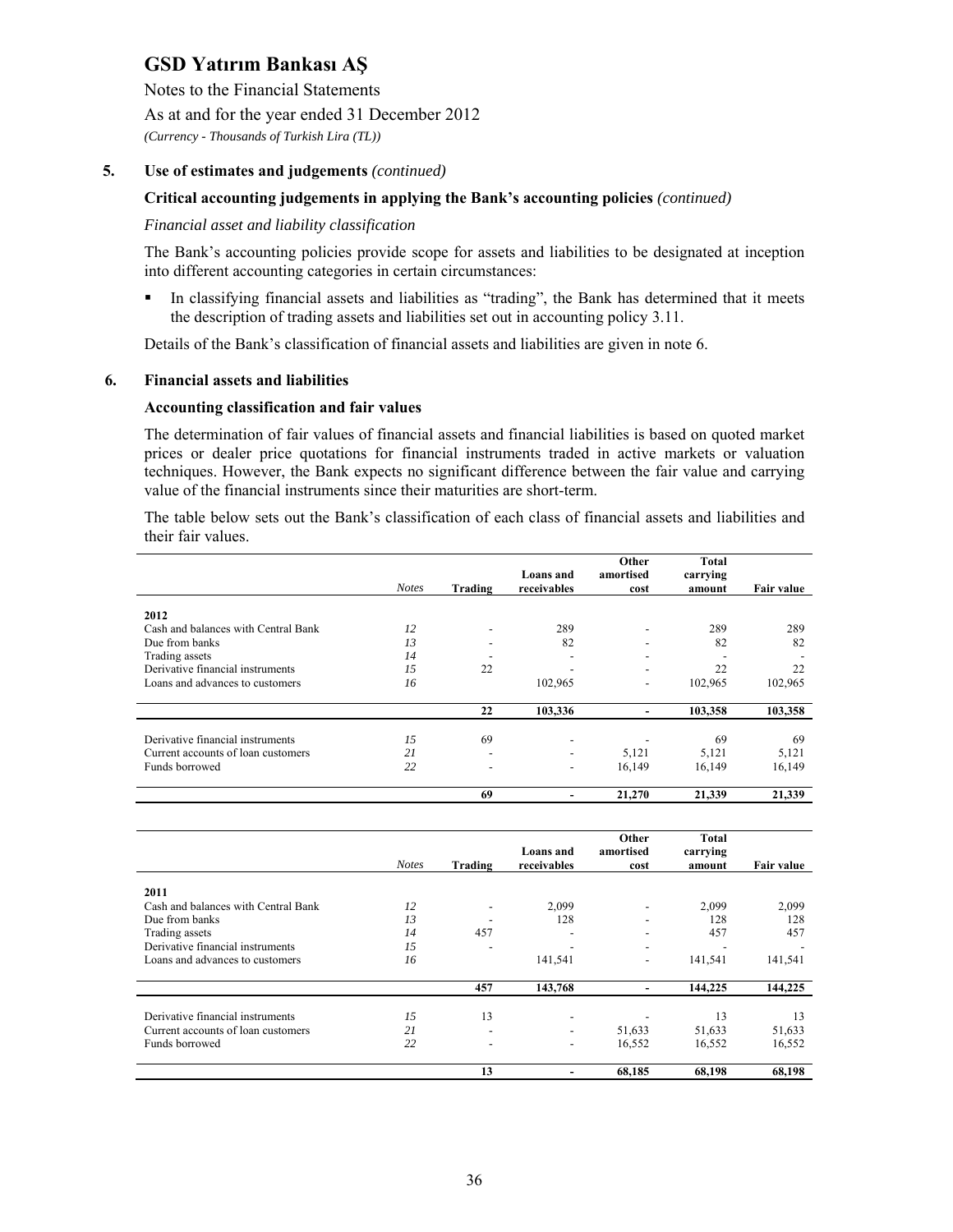Notes to the Financial Statements

## As at and for the year ended 31 December 2012

*(Currency - Thousands of Turkish Lira (TL))* 

## **7. Net fee and commission income**

|                                             | 2012    | 2011  |
|---------------------------------------------|---------|-------|
| Fee and commission income                   |         |       |
| Fee and commission income on non-cash loans | 1,021   | 939   |
| Fee on banking services                     | 110     | 92    |
| Other                                       | 33      | 30    |
| Total fee and commission income             | 1,164   | 1,061 |
| Fee and commission expense                  |         |       |
| Fee and commission expense on banks         | 41      | 51    |
| Other                                       | 35      | 20    |
| <b>Total fee and commission expense</b>     | 76      | 71    |
| Net fee and commission income               | 1,088   | 990   |
| Net trading gain/(loss)                     | 2012    | 2011  |
| Derivative financial instruments            | (1,717) | 774   |
|                                             | (1,717) | 774   |
| <b>Personnel expenses</b>                   |         |       |
|                                             | 2012    | 2011  |
| Wages and salaries                          | 2,869   | 2,709 |
| Social security premiums                    | 221     | 206   |
| Employee bonus provision                    | 216     |       |
| Provision for employee termination benefits | 155     | 104   |
| Provision for vacation pay liability        | 32      | 11    |
| Other fringe benefits                       | 437     | 275   |
|                                             | 3,930   | 3,305 |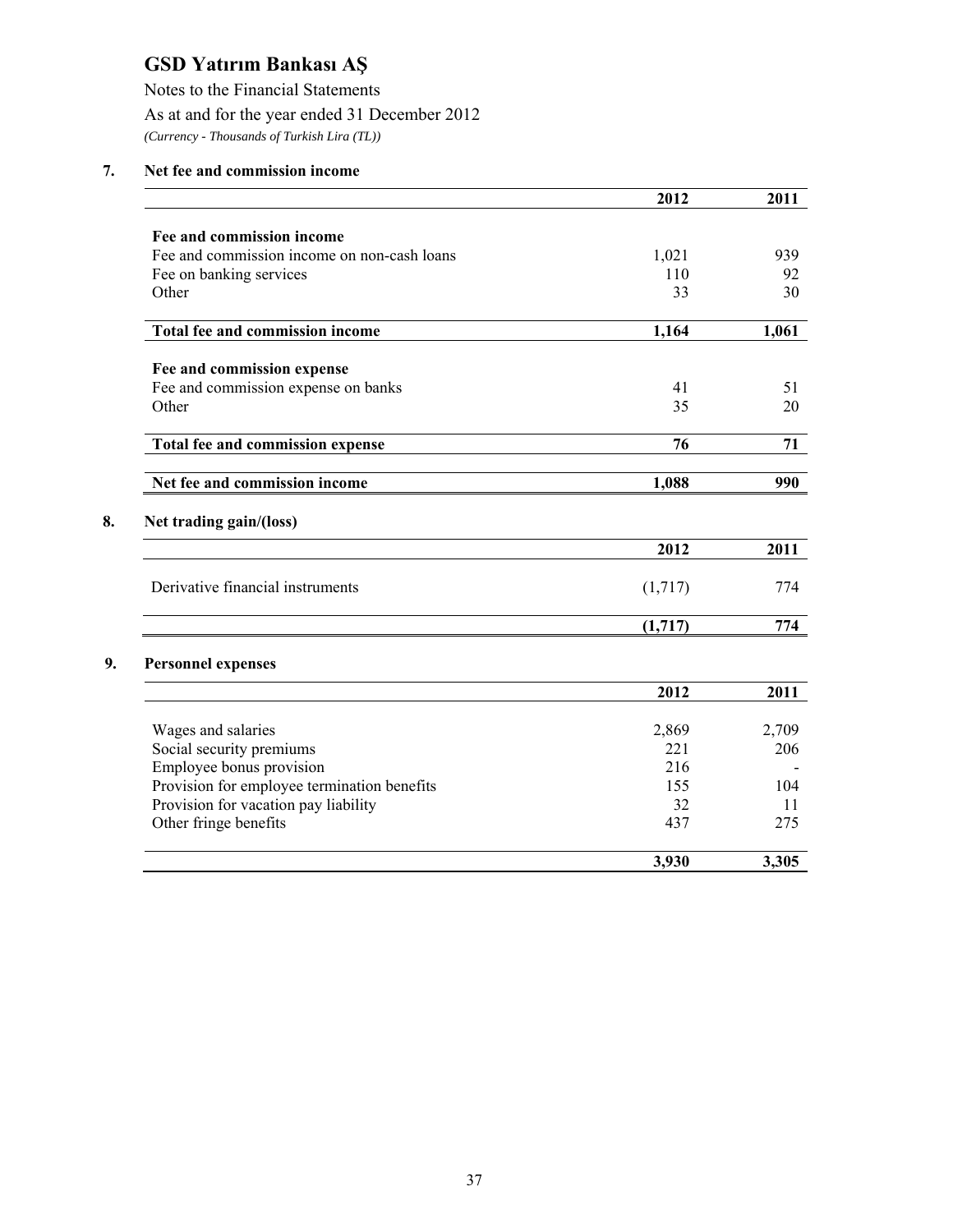Notes to the Financial Statements As at and for the year ended 31 December 2012 *(Currency - Thousands of Turkish Lira (TL))* 

### **10. Other operating expenses**

|                                  | 2012  | 2011  |
|----------------------------------|-------|-------|
|                                  |       |       |
| Utilities expense                | 819   | 684   |
| Rent expenses                    | 585   | 504   |
| On line data expenses            | 291   | 264   |
| Vehicle expenses                 | 221   | 225   |
| Auditing and consulting expenses | 173   | 188   |
| Subscription and membership fees | 119   | 80    |
| Other                            | 420   | 435   |
|                                  | 2,628 | 2,380 |

#### **11. Income tax**

The Bank is subject to taxation in accordance with the tax procedures and the legislation effective in Turkey.

As at 31 December 2012, corporate income tax is 20% (2011: 20%) on the statutory corporate income tax base, which is determined by modifying accounting income for certain exclusions and allowances for tax purposes. There is also a withholding tax levied at a certain rate on the dividends paid and is accrued only at the time of such payments. Some of the deduction rates included in the  $15<sup>th</sup>$  and  $30<sup>th</sup>$ articles of the Law no. 5520 on the Corporate Tax, has been redefined according to the cabinet decision numbered 2006/10731, which has been announced at Trade Registry Gazette of 23 July 2006- 26237. In this context, withholding tax rate on dividend payments which are made to the companies except those are settled in Turkey or generate income in Turkey via a business or a regular agent has been increased to 15% from 10%.

Under the Turkish taxation system, tax losses can be carried forward to be offset against future taxable income for up to five years. Tax losses cannot be carried back to offset profits from previous years.

In Turkey, there is no procedure for a final and definitive agreement on tax assessments. Companies file their tax returns within four months following the close of the accounting year to which they relate. Tax returns are open for five years from the beginning of the year that follows the date of filing during which time the tax authorities have the right to audit tax returns, and the related accounting records on which they are based, and may issue re-assessments based on their findings.

In Turkey, the transfer pricing provisions have been stated under the Article 13 of Corporate Tax Law with the heading of "disguised profit distribution via transfer pricing". The General Communiqué on disguised profit distribution via Transfer Pricing, dated 18 November 2007 sets details about implementation.

If a taxpayer enters into transactions regarding sale or purchase of goods and services with related parties, where the prices are not set in accordance with arm's length principle, then related profits are considered to be distributed in a disguised manner through transfer pricing. Such disguised profit distributions through transfer pricing are not accepted as tax deductible for corporate income tax purposes.

As at 31 December 2012 and 2011, prepaid income taxes are netted off with the current tax liability as stated below:

|                                            | 2012             | 2011           |
|--------------------------------------------|------------------|----------------|
| Income tax liability<br>Prepaid income tax | 1,587<br>(1,366) | 1,054<br>(403) |
| Income taxes payable                       | 221              | 651            |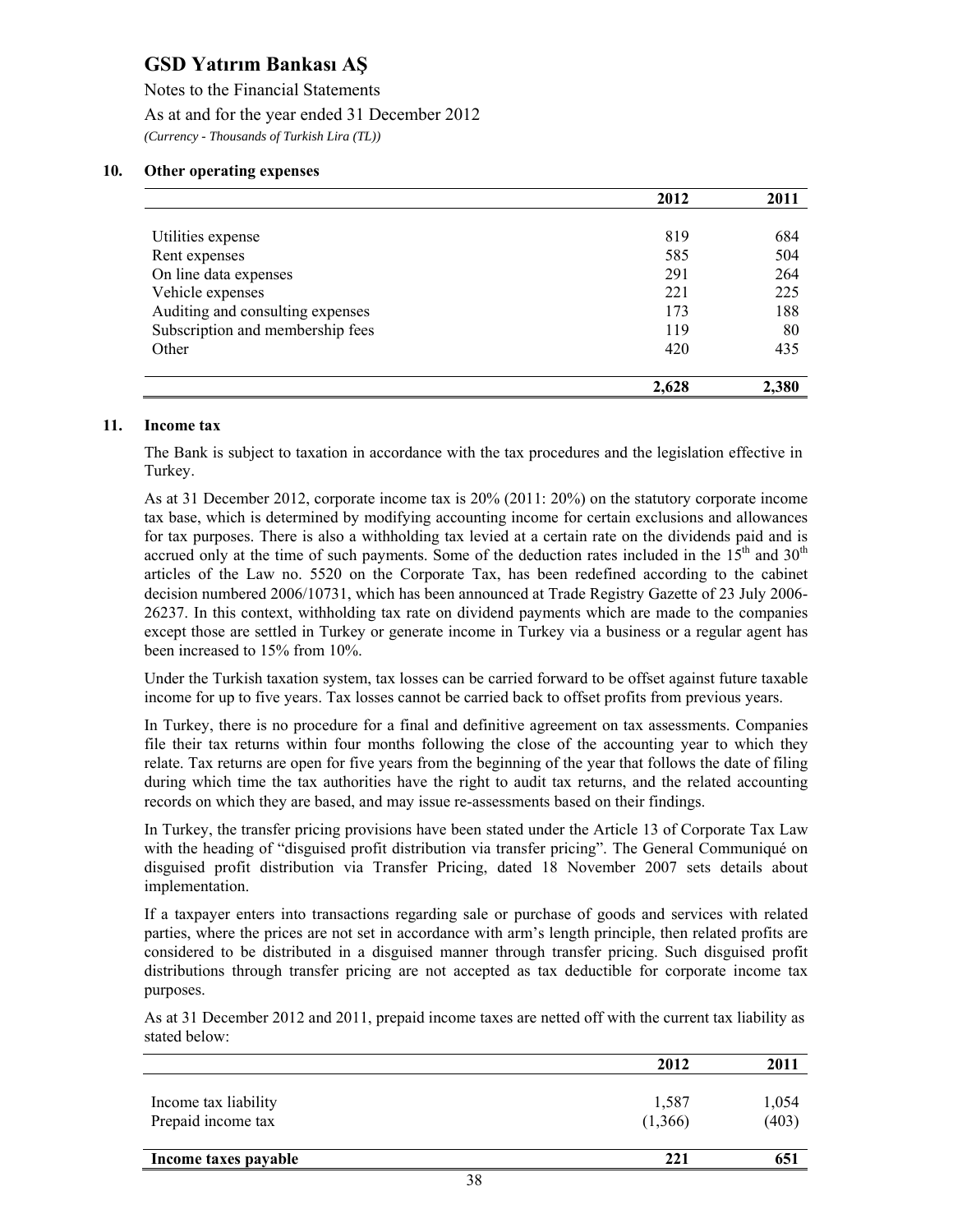Notes to the Financial Statements

As at and for the year ended 31 December 2012

*(Currency - Thousands of Turkish Lira (TL))* 

#### **11. Income tax** *(continued)*

#### **Income tax recognised in the income statement**

The components of income tax expense for the years ended 31 December 2012 and 2011 are:

|                                                   | 2012  |       |
|---------------------------------------------------|-------|-------|
|                                                   |       |       |
| <b>Current tax expense</b>                        |       |       |
| Current year                                      | 1.587 | 1,054 |
| Deferred tax (income) / expense                   |       |       |
| Origination and reversal of temporary differences | (53)  | (124) |
|                                                   |       |       |
| Total income tax expense                          | 1,534 | 930   |

#### **Reconciliation of effective tax rate**

Reconciliation between tax expense and the accounting profit multiplied by the statutory income tax rate of the Bank for the years ended 31 December 2012 and 2011 is as follows:

|                                        | 2012  | $\frac{0}{0}$ | 2011  | $\frac{0}{0}$ |
|----------------------------------------|-------|---------------|-------|---------------|
|                                        |       |               |       |               |
| Profit before income tax               | 7,621 |               | 5,123 |               |
| Taxes on income per statutory tax rate | 1,524 | 20            | 1,024 | 20            |
| Tax effect of foreign subsidiary       |       |               | (67)  | (1)           |
| Tax effect of exempt items             | (36)  | (0.5)         | (44)  | (1)           |
| Tax effect of disallowable expenses    | 46    | 0.5           | 17    |               |
| Total income tax expense               | 1,534 | 20            | 930   | 18            |

|                                                             | 2012 | 2011  |
|-------------------------------------------------------------|------|-------|
|                                                             |      |       |
| Cash on hand                                                |      |       |
| Cash and balances with Central Bank of the Turkish Republic | 99   |       |
| Reserve deposits at Central Bank of the Turkish Republic    | 189  | 2.028 |
|                                                             | 289  | 2.099 |

According to the regulations of the Central Bank of the Turkish Republic (the "Central Bank"), banks are obliged to reserve a portion of certain liability accounts as specified in the related decree. Such mandatory reserves are not available for use in the Bank's day to day operations.

The banks operating in Turkey keep reserve deposits for Turkish currency and foreign currency liabilities in TL and USD or Euro at the rates of between 5-11% and between 6-11%, respectively, as per the Communiqué no. 2005/1 "Reserve Deposits" of the Central Bank of Turkey (2011: 5-11% for TL and 6-11% for USD or Euro).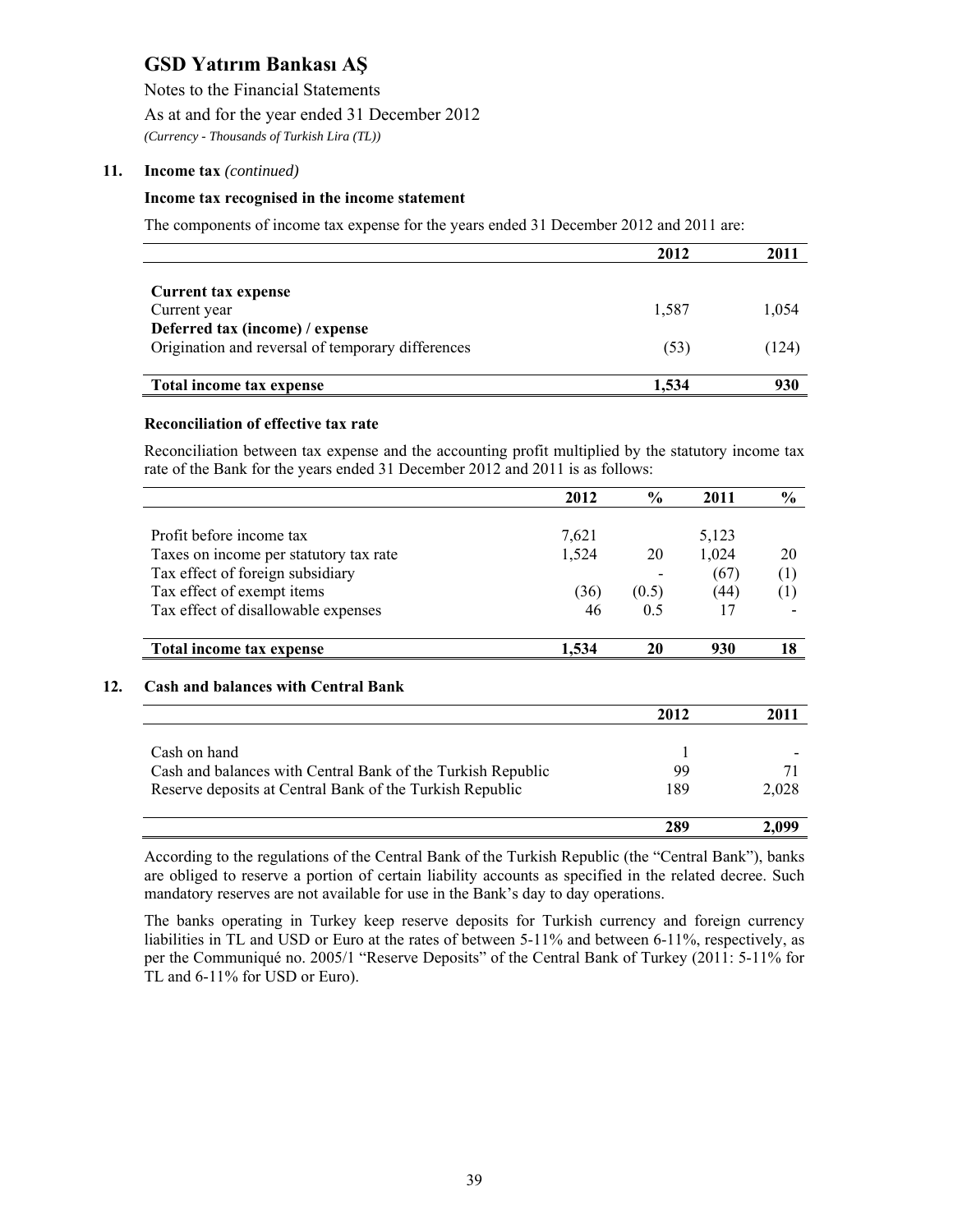Notes to the Financial Statements As at and for the year ended 31 December 2012 *(Currency - Thousands of Turkish Lira (TL))* 

#### **13. Due from banks**

|                             | 2012 | 2011 |
|-----------------------------|------|------|
|                             |      |      |
| Placements with other banks | 82   | 128  |
| - Demand                    | 82   | 128  |
| - Time                      | -    |      |
|                             | 82   | 28   |

#### **14. Trading assets**

|                            |                          | 2012              |               | 2011              |  |
|----------------------------|--------------------------|-------------------|---------------|-------------------|--|
|                            | Face<br>value            | Carrying<br>value | Face<br>value | Carrying<br>value |  |
| Debt and other instruments |                          |                   |               |                   |  |
| Government bonds in TL     | $\overline{\phantom{0}}$ |                   | 500           | 457               |  |
|                            | $\overline{\phantom{0}}$ |                   | 500           | 457               |  |

As at 31 December 2012, the bank has no trading assets (2011: TL 457).

As at 31 December 2012 and 2011, there is not any debt instrument given as collateral under repurchase agreements.

#### **15. Derivative financial instruments**

In the ordinary course of business, the Bank enters into various types of transactions that involve derivative financial instruments. A derivative financial instrument is a financial contract between two parties where payments are dependent upon movements in price in one or more underlying financial instruments, reference rates or indices. Derivative financial instruments include forwards.

|                                                     | 2012 | 2011 |
|-----------------------------------------------------|------|------|
| <b>Derivative financial assets</b><br>Forwards      | 22   |      |
| <b>Derivative financial liabilities</b><br>Forwards | 69   |      |

The table below shows the notional amounts of derivative instruments analyzed by the term to maturity. The notional amount is the amount of a derivative's underlying asset, reference rate or index and is the basis upon which changes in the value of derivatives are measured. The notional amounts indicate the volume of transactions outstanding at year-end and are neither indicative of the market risk nor credit risk.

|                              | 2012               |                      |                          |                          |                          |              |
|------------------------------|--------------------|----------------------|--------------------------|--------------------------|--------------------------|--------------|
|                              | Up to $1$<br>month | $1$ to $3$<br>months | 3 to 6<br>months         | 6 to 12<br>months        | Over 1<br>vear           | <b>Total</b> |
|                              |                    |                      |                          |                          |                          |              |
| <b>Currency forwards:</b>    |                    |                      |                          |                          |                          |              |
| Purchases                    | 6,248              | 4,189                | $\overline{\phantom{0}}$ | $\overline{\phantom{0}}$ | $\overline{\phantom{0}}$ | 10,437       |
| Sales                        | 6,279              | 4,249                | $\overline{\phantom{0}}$ | $\overline{\phantom{0}}$ | $\overline{\phantom{0}}$ | 10,528       |
| <b>Total of transactions</b> | 12.527             | 8.438                | $\,$                     | -                        |                          | 20,965       |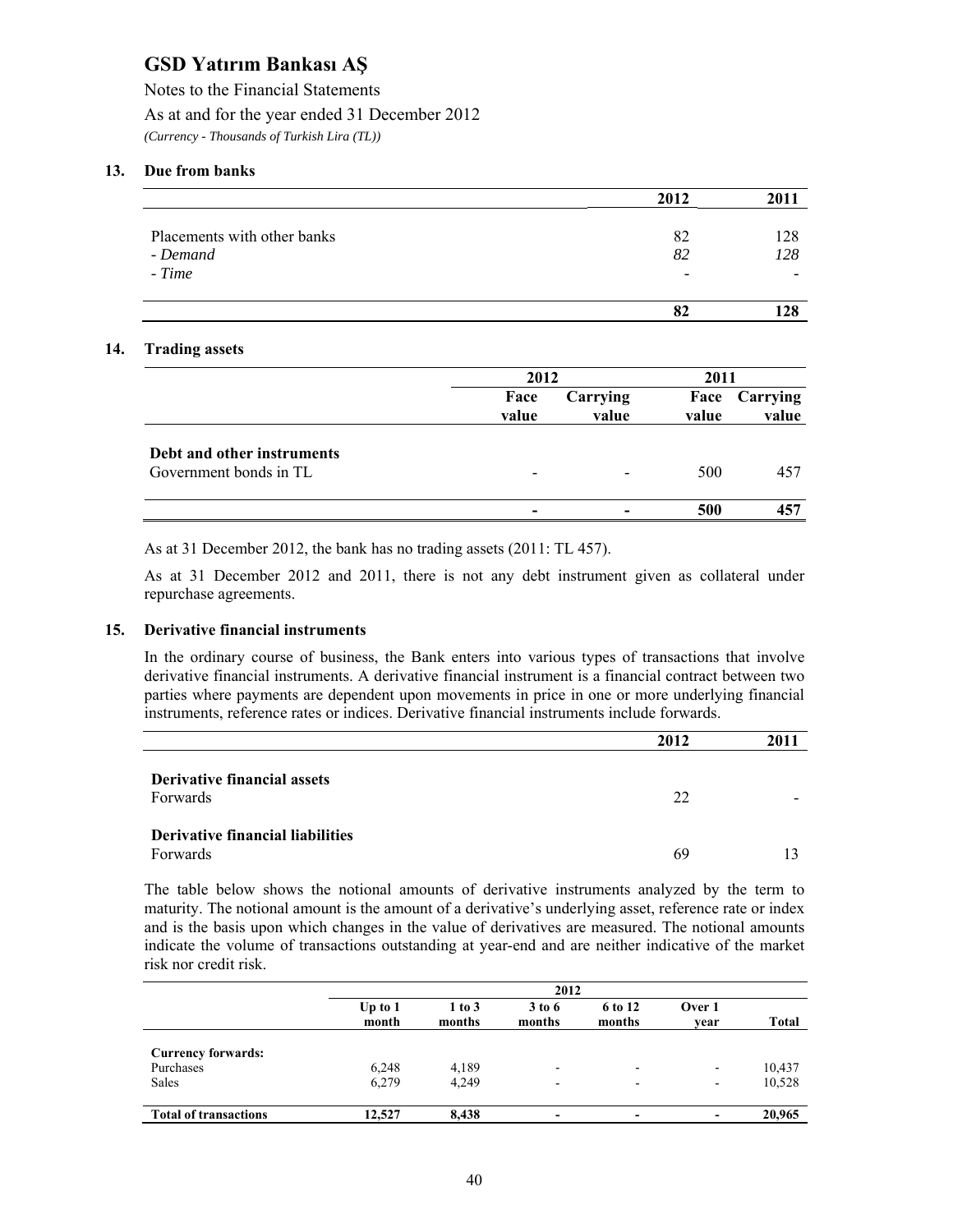Notes to the Financial Statements

As at and for the year ended 31 December 2012

*(Currency - Thousands of Turkish Lira (TL))* 

## **15. Derivative financial instruments** *(continued)*

|                              |                    | 2011                     |                          |                          |                              |       |  |
|------------------------------|--------------------|--------------------------|--------------------------|--------------------------|------------------------------|-------|--|
|                              | Up to $1$<br>month | $1$ to $3$<br>months     | 3 to 6<br>months         | 6 to 12<br>months        | Over 1<br>vear               | Total |  |
| <b>Currency forwards:</b>    |                    |                          |                          |                          |                              |       |  |
| Purchases                    | 1,344              | $\blacksquare$           | $\overline{\phantom{0}}$ | $\overline{\phantom{0}}$ | -                            | 1,344 |  |
| Sales                        | 1,368              | $\overline{\phantom{a}}$ | $\overline{\phantom{a}}$ | ۰                        | $\overline{\phantom{0}}$     | 1,368 |  |
| <b>Total of transactions</b> | 2,712              | $\qquad \qquad$          | $\overline{\phantom{a}}$ | -                        | $\qquad \qquad \blacksquare$ | 2.712 |  |

#### **16. Loans and advances to customers**

|                                                                                                   | <b>Gross</b><br>amount | Impairment<br>allowance | Carrying<br>amount | <b>Gross</b><br>amount | Impairment<br>allowance | Carrying<br>amount |
|---------------------------------------------------------------------------------------------------|------------------------|-------------------------|--------------------|------------------------|-------------------------|--------------------|
|                                                                                                   |                        | 2012                    |                    |                        | 2011                    |                    |
|                                                                                                   |                        |                         |                    |                        |                         |                    |
| - Consumer loans<br>- Corporate loans                                                             | 20<br>113,379          | (10, 434)               | 20<br>102,945      | 47<br>152,258          | (10,764)                | 47<br>141,494      |
|                                                                                                   |                        |                         |                    |                        |                         |                    |
|                                                                                                   | 113,399                | (10, 434)               | 102,965            | 152,305                | (10, 764)               | 141,541            |
| <b>Allowance for impairment</b>                                                                   |                        |                         |                    |                        |                         |                    |
|                                                                                                   |                        |                         |                    |                        | 2012                    | 2011               |
| <b>Specific allowances for impairment</b><br>Balance at 1 January<br>Impairment loss for the year |                        |                         |                    |                        | 9,500                   | 9,603              |
| - Charge for the year                                                                             |                        |                         |                    |                        | 507                     | 514                |
| - Recoveries                                                                                      |                        |                         |                    |                        | (654)                   | (617)              |
| <b>Balance at 31 December</b>                                                                     |                        |                         |                    |                        | 9,353                   | 9,500              |
| Collective allowances for impairment                                                              |                        |                         |                    |                        |                         |                    |
| Balance at 1 January                                                                              |                        |                         |                    |                        | 1,264                   | 760                |
| Impairment loss for the year                                                                      |                        |                         |                    |                        |                         |                    |
| - Charge for the year                                                                             |                        |                         |                    |                        | (183)                   | 504                |
| <b>Balance at 31 December</b>                                                                     |                        |                         |                    |                        | 1,081                   | 1,264              |
| <b>Total allowances for impairment</b>                                                            |                        |                         |                    |                        | 10,434                  | 10,764             |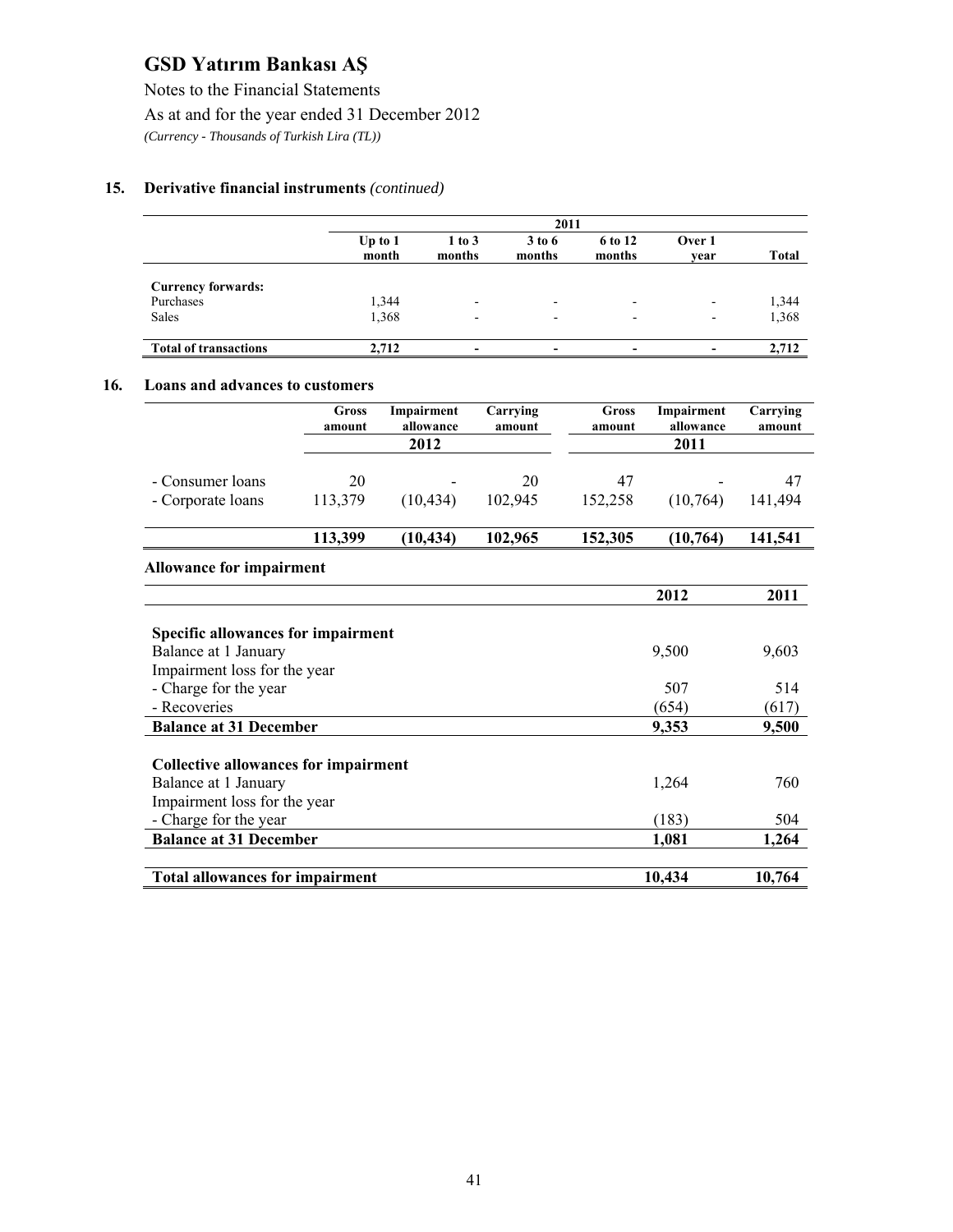Notes to the Financial Statements

As at and for the year ended 31 December 2012

*(Currency - Thousands of Turkish Lira (TL))* 

### **17. Tangible assets**

|                                    |                          | <b>Furniture</b> |                |                              |              |
|------------------------------------|--------------------------|------------------|----------------|------------------------------|--------------|
|                                    | <b>Motor</b>             | and              | <b>Leased</b>  | Leasehold                    |              |
|                                    | vehicles                 | fixtures         | assets         | improvements                 | <b>Total</b> |
|                                    |                          |                  |                |                              |              |
| Cost                               |                          |                  |                |                              |              |
| Balance at 1 January 2011          | 65                       | 423              | 273            | 503                          | 1,264        |
| Acquisitions                       |                          | 9                |                |                              | 9            |
| Disposals                          | (65)                     | (72)             | (10)           | (503)                        | (650)        |
| <b>Balance at 31 December 2011</b> | $\overline{\phantom{0}}$ | 360              | 263            | $\qquad \qquad \blacksquare$ | 623          |
|                                    |                          |                  |                |                              |              |
| Balance at 1 January 2012          |                          | 360              | 263            |                              | 623          |
| Acquisitions                       |                          | $\overline{2}$   |                |                              | 2            |
| Disposals                          |                          | (4)              |                |                              | (4)          |
| <b>Balance at 31 December 2012</b> | $\overline{\phantom{0}}$ | 358              | 263            | $\overline{\phantom{a}}$     | 621          |
|                                    |                          |                  |                |                              |              |
| <b>Depreciation</b>                |                          |                  |                |                              |              |
| Balance at 1 January 2011          | 65                       | 297              | 271            | 493                          | 1,126        |
| Depreciation for the year          |                          | 52               |                | 10                           | 62           |
| Disposals                          | (65)                     | (72)             | (10)           | (503)                        | (650)        |
| <b>Balance at 31 December 2011</b> | $\overline{a}$           | 277              | 261            | $\overline{\phantom{a}}$     | 538          |
|                                    |                          |                  |                |                              |              |
| Balance at 1 January 2012          |                          | 277              | 261            |                              | 538          |
| Depreciation for the year          |                          | 31               |                |                              | 32           |
| Disposals                          |                          | (4)              |                |                              | (4)          |
| <b>Balance at 31 December 2012</b> | $\overline{\phantom{0}}$ | 304              | 262            | $\overline{\phantom{0}}$     | 566          |
|                                    |                          |                  |                |                              |              |
| <b>Carrying amounts</b>            |                          |                  |                |                              |              |
| Balance at 1 January 2011          |                          | 126              | $\overline{c}$ | 10                           | 138          |
| Balance at 31 December 2011        |                          | 83               | $\overline{2}$ |                              | 85           |
| Balance at 31 December 2012        |                          | 54               | $\mathbf{1}$   |                              | 55           |

There were no capitalised borrowing costs related to the acquisition of tangible assets during the year (2011: nil).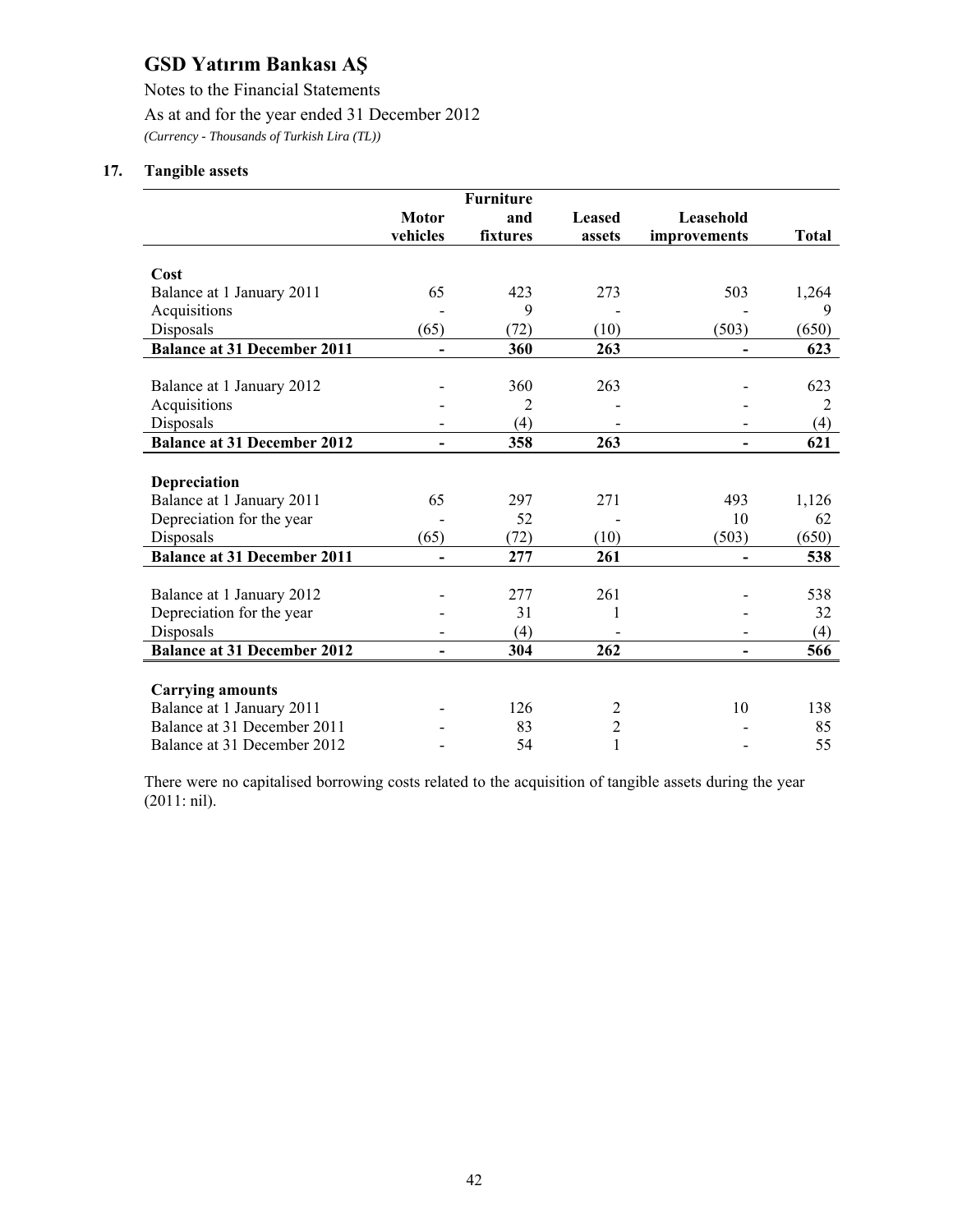Notes to the Financial Statements As at and for the year ended 31 December 2012 *(Currency - Thousands of Turkish Lira (TL))* 

## **18. Intangible assets**

|                                    | <b>Software</b> |
|------------------------------------|-----------------|
|                                    |                 |
| Cost                               |                 |
| Balance at 1 January 2011          | 877             |
| Acquisitions                       | 16              |
| Disposals                          |                 |
| <b>Balance at 31 December 2011</b> | 893             |
|                                    |                 |
| Balance at 1 January 2012          | 893             |
| Acquisitions                       | 12              |
| Disposals                          |                 |
| <b>Balance at 31 December 2012</b> | 905             |
|                                    |                 |
| Amortisation                       |                 |
| Balance at 1 January 2011          | 835             |
| Amortisation for the year          | 5               |
| Disposals                          |                 |
| <b>Balance at 31 December 2011</b> | 840             |
|                                    |                 |
| Balance at 1 January 2012          | 840             |
| Amortisation for the year          | 5               |
| Disposals                          |                 |
| <b>Balance at 31 December 2012</b> | 845             |
|                                    |                 |
| <b>Carrying amounts</b>            |                 |
| Balance at 1 January 2011          | 42              |
| Balance at 31 December 2011        | 53              |
| Balance at 31 December 2012        | 60              |
|                                    |                 |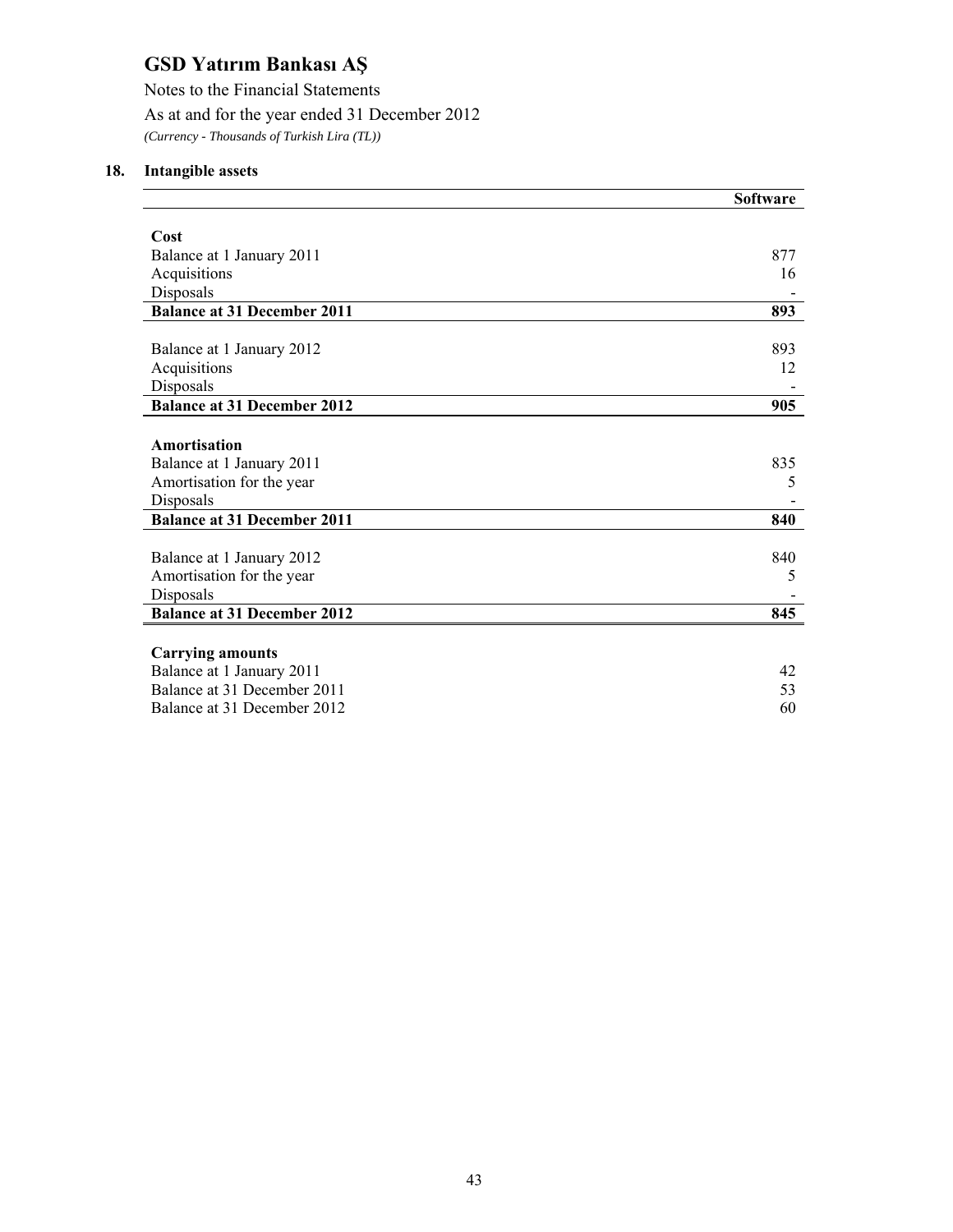Notes to the Financial Statements

## As at and for the year ended 31 December 2012

*(Currency - Thousands of Turkish Lira (TL))* 

### **19. Deferred tax assets and liabilities**

**20.** 

Deferred tax assets and liabilities are attributable to the following:

|                                          | 2012          |                    |            |               | 2011               |            |
|------------------------------------------|---------------|--------------------|------------|---------------|--------------------|------------|
|                                          | <b>Assets</b> | <b>Liabilities</b> | <b>Net</b> | <b>Assets</b> | <b>Liabilities</b> | <b>Net</b> |
|                                          |               |                    |            |               |                    |            |
| Allowances on loans and advances to      |               |                    |            |               |                    |            |
| customers                                | 216           |                    | 216        | 254           |                    | 254        |
| Vacation pay liability                   | 47            |                    | 47         | 46            |                    | 46         |
| Reserve for employee severance           |               |                    |            |               |                    |            |
| indemnity                                | 78            |                    | 78         | 41            |                    | 41         |
| Bonus accrual                            | 43            |                    | 43         |               |                    |            |
| Derivative financial instruments         | 14            | (4)                | 10         | 3             |                    | 3          |
| Depreciation methodology differences     |               |                    |            |               |                    |            |
| on tangible assets and intangible assets |               | (2)                | (2)        |               | (5)                | (5)        |
|                                          | 398           | (6)                | 392        | 344           | (5)                | 339        |

### **Movements in temporary differences during the year**

|                                                  | <b>Balance at</b><br>1 January | <b>Recognised in</b><br>profit or loss | <b>Balance at</b><br>31 December |
|--------------------------------------------------|--------------------------------|----------------------------------------|----------------------------------|
|                                                  |                                |                                        |                                  |
| 2012                                             |                                |                                        |                                  |
| Allowances on loans and advances to customers    | 254                            | (38)                                   | 216                              |
| Vacation pay liability                           | 46                             |                                        | 47                               |
| Reserve for employee severance indemnity         | 41                             | 37                                     | 78                               |
| Bonus accrual                                    |                                | 43                                     | 43                               |
| Derivative financial instruments                 | 3                              | 7                                      | 10                               |
| Depreciation methodology differences on tangible |                                |                                        |                                  |
| assets and intangible assets                     | (5)                            | 3                                      | (2)                              |
|                                                  | 339                            | 53                                     | 392                              |
|                                                  |                                |                                        |                                  |
| 2011                                             |                                |                                        |                                  |
| Allowances on loans and advances to customers    | 152                            | 102                                    | 254                              |
| Vacation pay liability                           | 26                             | 20                                     | 46                               |
| Reserve for employee severance indemnity         | 39                             | $\overline{2}$                         | 41                               |
| Derivative financial instruments                 | 6                              | (3)                                    | 3                                |
| Depreciation methodology differences on tangible |                                |                                        |                                  |
| assets and intangible assets                     | (8)                            | 3                                      | (5)                              |
|                                                  | 215                            | 124                                    | 339                              |
|                                                  |                                |                                        |                                  |
| <b>Other assets</b>                              |                                |                                        |                                  |
|                                                  |                                | 2012                                   | 2011                             |

| <b>Total</b>        | 6,408 | 3,592 |
|---------------------|-------|-------|
| Others              | 34    | 73    |
|                     |       |       |
| Prepaid expenses    | 85    | 83    |
| Transitory accounts | 6,289 | 3,436 |
|                     | 2012  | 2011  |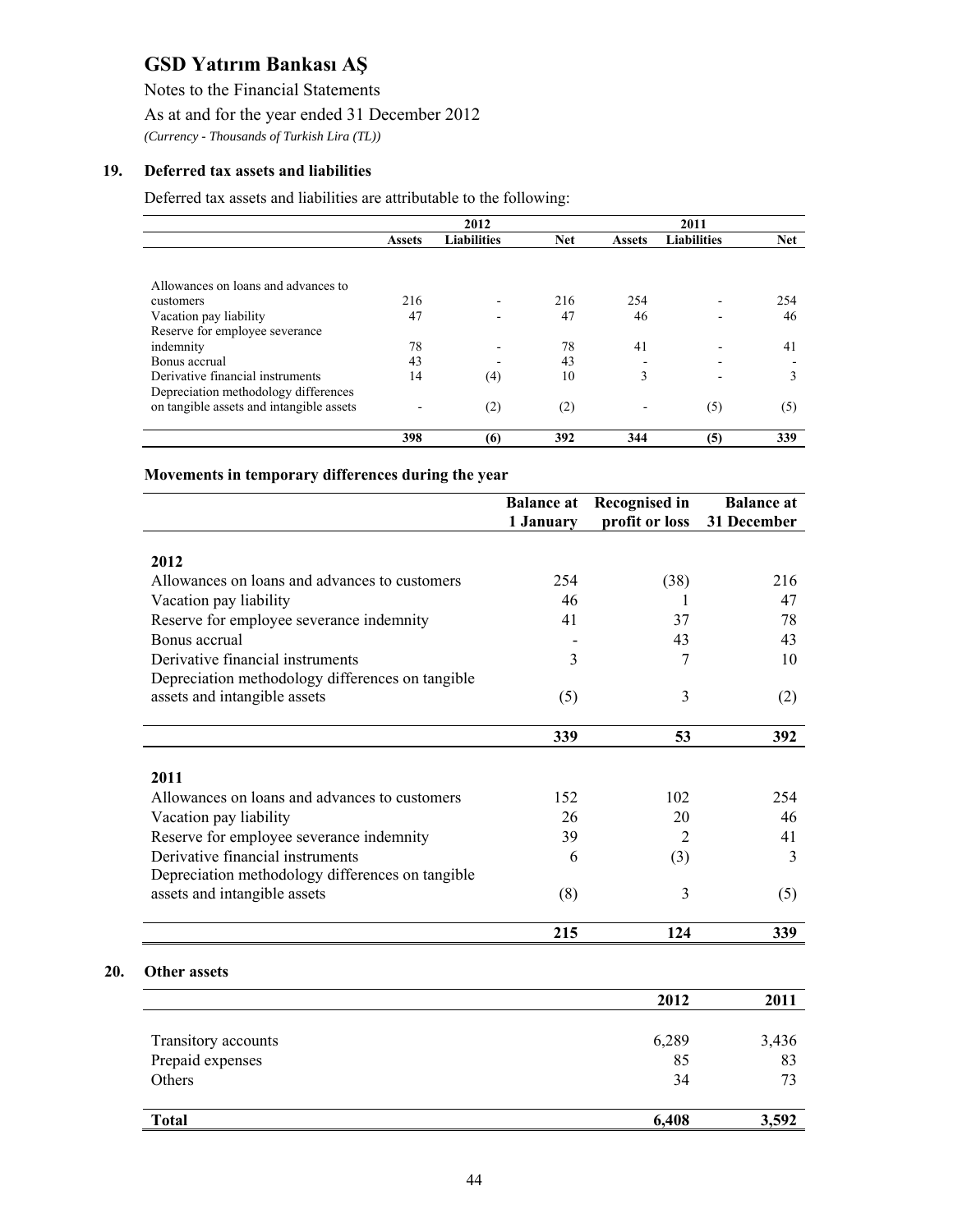Notes to the Financial Statements As at and for the year ended 31 December 2012 *(Currency - Thousands of Turkish Lira (TL))* 

### **21. Current accounts of loan customers**

|                     | 2012  | 2011   |
|---------------------|-------|--------|
|                     |       |        |
| Corporate customers | 5,121 | 51,633 |
| - Demand            | 2,049 | 709    |
| - Time              | 3,072 | 50,924 |
|                     | 5,121 | 51,633 |

### **22. Funds borrowed**

|                   |                          | $2012(*)$                      |           |  |  |
|-------------------|--------------------------|--------------------------------|-----------|--|--|
|                   |                          | <b>Effective interest rate</b> |           |  |  |
|                   |                          | <b>Turkish</b>                 | Foreign   |  |  |
|                   | <b>Amount</b>            | Lira                           | currency  |  |  |
| <b>Short-term</b> |                          |                                | USD 1.33% |  |  |
| Fixed interest    | 16,149                   | 7%                             | EUR 2.37% |  |  |
| Variable interest |                          |                                |           |  |  |
| Medium/long-term  |                          |                                |           |  |  |
| Fixed interest    | $\overline{\phantom{a}}$ |                                |           |  |  |
| Variable interest |                          |                                |           |  |  |
| <b>Total</b>      | 16,149                   |                                |           |  |  |

(\*) Based on original maturities.

|                   |        | $2011(*)$                      |           |
|-------------------|--------|--------------------------------|-----------|
|                   |        | <b>Effective interest rate</b> |           |
|                   |        | <b>Turkish</b>                 | Foreign   |
|                   | Amount | Lira                           | currency  |
| <b>Short-term</b> |        |                                | USD 5.66% |
| Fixed interest    | 16,552 | 12.75%                         | EUR 1.00% |
| Variable interest |        |                                |           |
| Medium/long-term  |        |                                |           |
| Fixed interest    |        |                                |           |
| Variable interest |        |                                |           |
| <b>Total</b>      | 16,552 |                                |           |

(\*) Based on original maturities.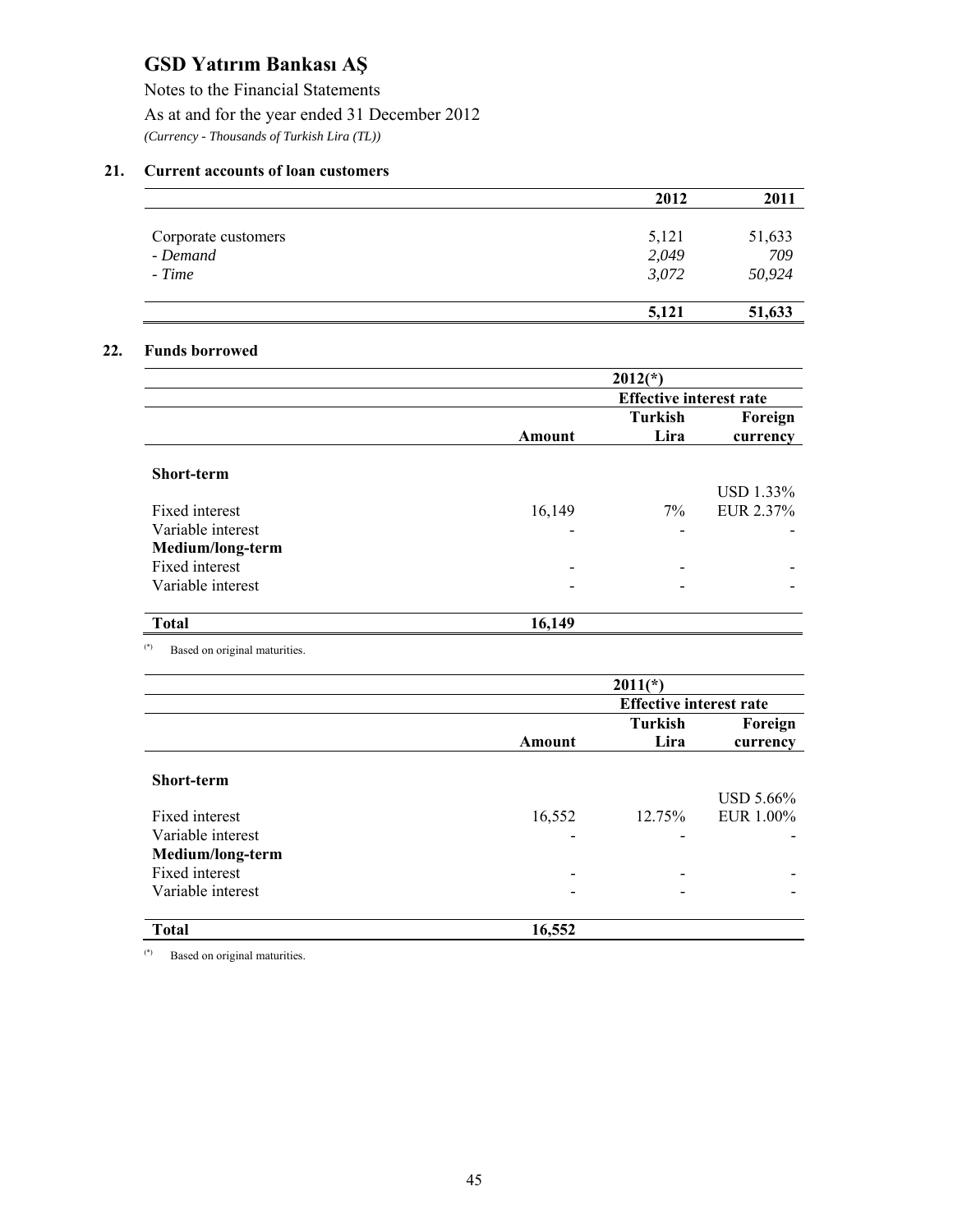Notes to the Financial Statements

As at and for the year ended 31 December 2012

*(Currency - Thousands of Turkish Lira (TL))* 

## **23. Provisions**

|                               | 2012 | 2011 |
|-------------------------------|------|------|
|                               |      |      |
| Employee termination benefits | 389  | 234  |
| Vacation pay liability        | 237  | 205  |
| Bonus accrual                 | 216  |      |
| Non-cash loans                | 49   | 49   |
| <b>Total</b>                  | 891  | 488  |

### **Vacation pay liability**

In accordance with existing social legislation in Turkey, the Bank is required to make payments to employees whose employment is terminated for any reason for their vested unused vacation days. Such payments are calculated on the basis of the salary of the employee at the date of termination. Vacation pay liability is the total undiscounted liability of vested unused vacation days of the employees as at 31 December 2012 and 2011.

For the years ended 31 December, movements in the vacation pay liability are as follows:

|                          | 2012 | 2011 |
|--------------------------|------|------|
|                          |      |      |
| At 1 January             | 205  | 194  |
| Increase during the year | 34   | 45   |
| Paid                     | (2)  | (34) |
| At 31 December           | 237  | 205  |

### **Employee termination benefits**

In accordance with existing social legislation in Turkey, the Bank is required to make lump-sum payments to employees whose employment is terminated due to retirement or for reasons other than resignation or misconduct. Such payments are calculated on the basis of 30 days' pay, maximum of TL 3.034 at 31 December 2012 (2011: TL 2.732) per year of employment at the rate of pay applicable at the date of retirement or termination. The principal assumption used in the calculation of the total liability is that the maximum liability for each year of service will increase in line with inflation semiannually.

The liability is not funded, as there is no funding requirement.

The movement in provision for employee termination benefits is as follows:

|                          | 2012 | 2011 |
|--------------------------|------|------|
|                          |      |      |
| At 1 January             | 234  | 130  |
| Increase during the year | 181  | 119  |
| Paid                     | (26) | (15) |
| At 31 December           | 389  | 234  |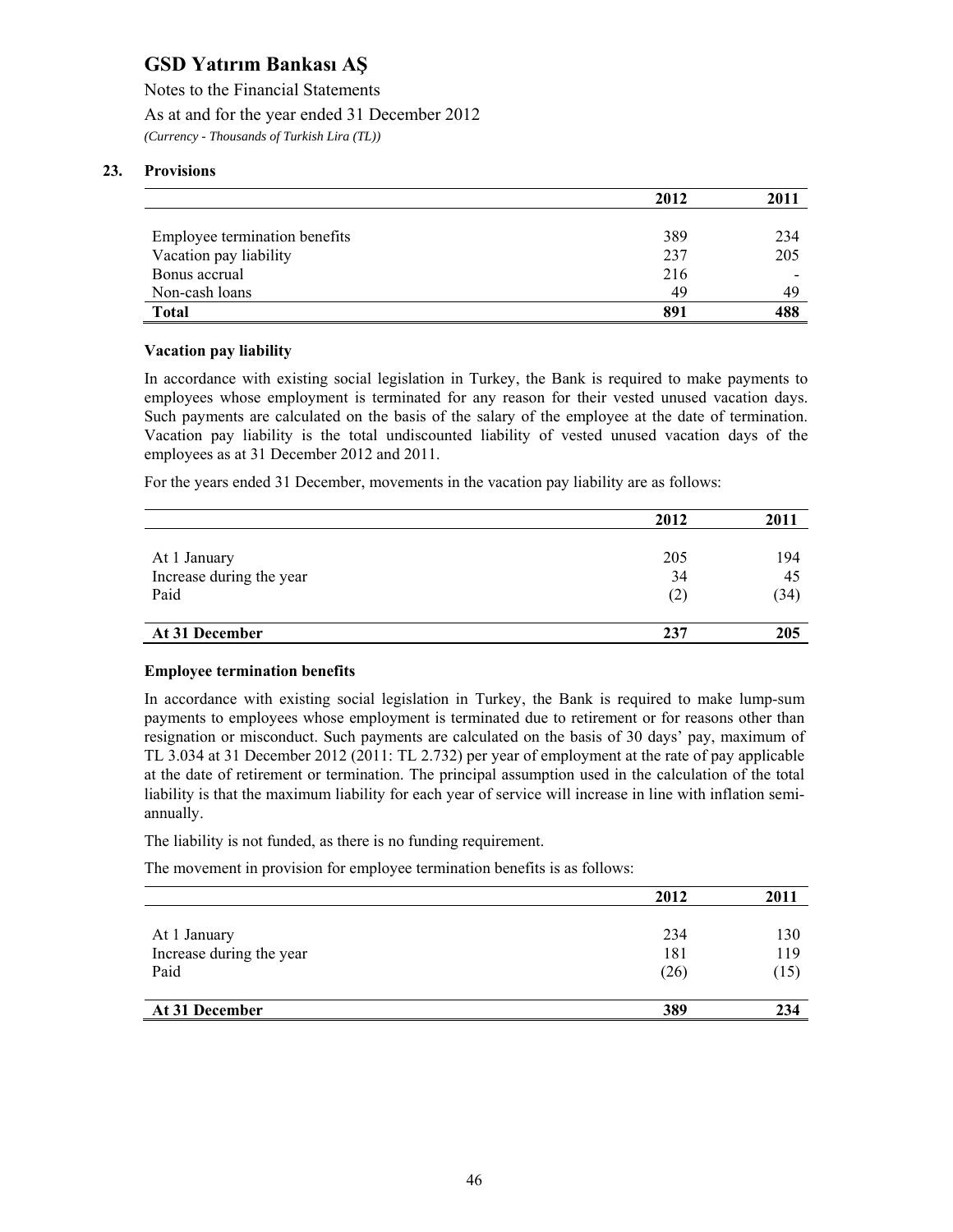Notes to the Financial Statements

As at and for the year ended 31 December 2012

*(Currency - Thousands of Turkish Lira (TL))* 

### **23. Provisions** *(continued)*

**24.** 

**25. Capital and reserves** 

#### **Employee termination benefits** *(continued)*

International Accounting Standard No: 19 ("IAS 19") requires actuarial valuation methods to be developed to estimate the enterprise's obligation under defined benefit plans. The reserve has been calculated by estimating the present value of future probable obligation of the Bank arising from the retirement of the employees. Accordingly, the following statistical assumptions were used in the calculation of the following liability:

|                                                            | 2012        | 2011        |
|------------------------------------------------------------|-------------|-------------|
| Discount rate                                              | 1.90%       | $5.6\%$     |
|                                                            |             |             |
| Expected rate of salary/limit increase                     | $5.0\%$     | $5.10\%$    |
| Estimated rate of obtaining right for employee termination |             |             |
| indemnity                                                  | 96.43%      | 91.67%      |
| <b>Other liabilities</b>                                   |             |             |
|                                                            | 2012        | 2011        |
| Transitory accounts                                        | 6,452       | 3,602       |
| Taxes and funds payable                                    | 205         | 290         |
| VAT payable                                                | 6           | 3           |
|                                                            | 121         | 111         |
| Others                                                     |             |             |
|                                                            | 6,784       | 4,006       |
| <b>Capital and reserves</b>                                |             |             |
|                                                            | 2012        | 2011        |
| Total number of shares, TL 0.1 (in full TL), par value     | 500.000.000 | 500.000.000 |
|                                                            |             |             |

As at 31 December 2012, the Bank's historical subscribed and issued share capital is TL 50,000.

As at 31 December 2012 and 2011, the composition of shareholders and their respective ownership percentages are summarised as follows:

|                                                         | 2012            |               | 2011            |               |
|---------------------------------------------------------|-----------------|---------------|-----------------|---------------|
|                                                         | Amount          | $\frac{6}{9}$ | Amount          | $\frac{6}{9}$ |
| <b>GSD</b> Holding<br>Adjustment to share capital $(*)$ | 50,000<br>2,713 | 100           | 50,000<br>2,713 | 100           |
|                                                         | 52,713          |               | 52,713          |               |

(\*) Adjustment to share capital represents the restatement effect of share capital until 31 December 2005.

GSD Dış Ticaret AŞ, Tekstil Factoring Hizmetleri AŞ, GSD Sigorta Aracılık Hizmetleri AŞ and GSD Denizcilik Gayrimenkul İnşaat San.ve Tic. AŞ have shares amounting less than 1 TL.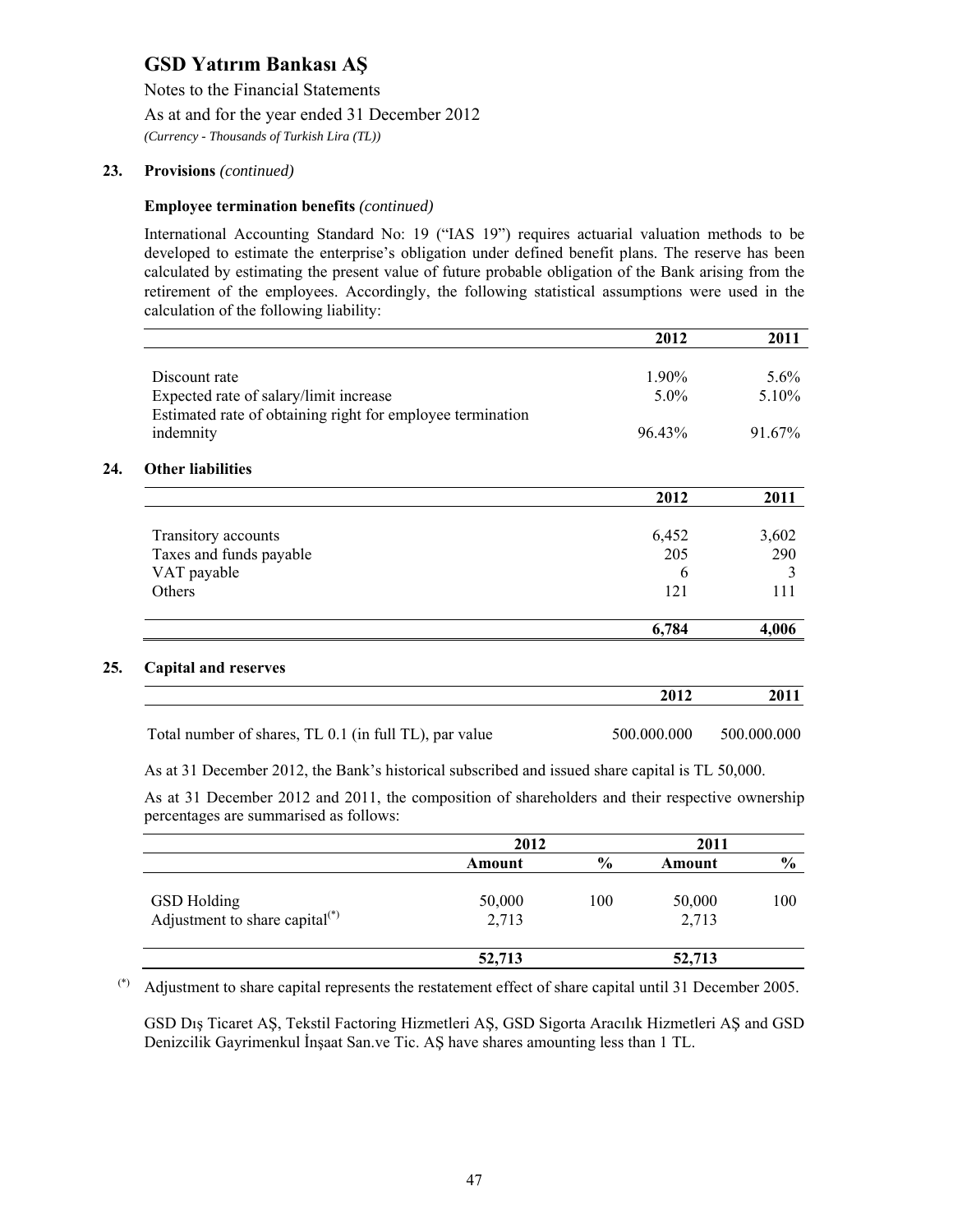Notes to the Financial Statements

As at and for the year ended 31 December 2012

*(Currency - Thousands of Turkish Lira (TL))* 

### **25. Capital and reserves** *(continued)*

### **Legal reserves**

The legal reserves consist of first and second legal reserves in accordance with the Turkish Commercial Code. The first legal reserve is appropriated out of the statutory profits at the rate of 5%, until the total reserve reaches a maximum of 20% of the entity's share capital. The second legal reserve is appropriated at the rate of 10% of all distributions in excess of 5% of the entity's share capital. The first and second legal reserves are not available for distribution unless they exceed 50% of the share capital, but may be used to absorb losses in the event that the general reserve is exhausted. As at 31 December 2012, the amount of legal reserves is TL 28,324 which is included in retained earnings in the accompanying financial statements (31 December 2011: TL 22,237).

#### **Dividends paid and proposed**

The Bank did not declare or pay dividends out of the profits for the year ended 31 December 2011 as at the date of preparation of these financial statements.

#### **26. Cash and cash equivalents**

|                                                | <b>Notes</b> | 2012 |     |
|------------------------------------------------|--------------|------|-----|
|                                                |              |      |     |
| Cash on hand                                   | 12           |      |     |
| Cash and balances with Central Bank of Turkish |              |      |     |
| Republic                                       | 12           | 99   |     |
| Placement with other banks                     | 13           | 82   | 128 |
|                                                |              | 182  | 199 |
|                                                |              |      |     |
| Interest accruals on cash and cash equivalents |              |      |     |
|                                                |              |      |     |
|                                                |              | 182  | QQ  |

The reserve deposits at Central Bank are not available to finance the Bank's day-to-day operations and therefore are not part of cash and cash equivalents.

### **27. Commitments and contingencies**

There is no significant legal proceeding outstanding against the Bank as at 31 December 2012.

In the normal course of business activities, the Bank undertakes various commitments and incur certain contingent liabilities that are not presented in the financial statements including:

|                                     | 2012    | 2011    |
|-------------------------------------|---------|---------|
|                                     |         |         |
| Letters of guarantee                | 119,474 | 113,725 |
| Irrevocable commitments             | 22      | 20      |
| Revocable loan granting commitments | 64.335  | 165,100 |
| <b>Total</b>                        | 183,831 | 278,845 |